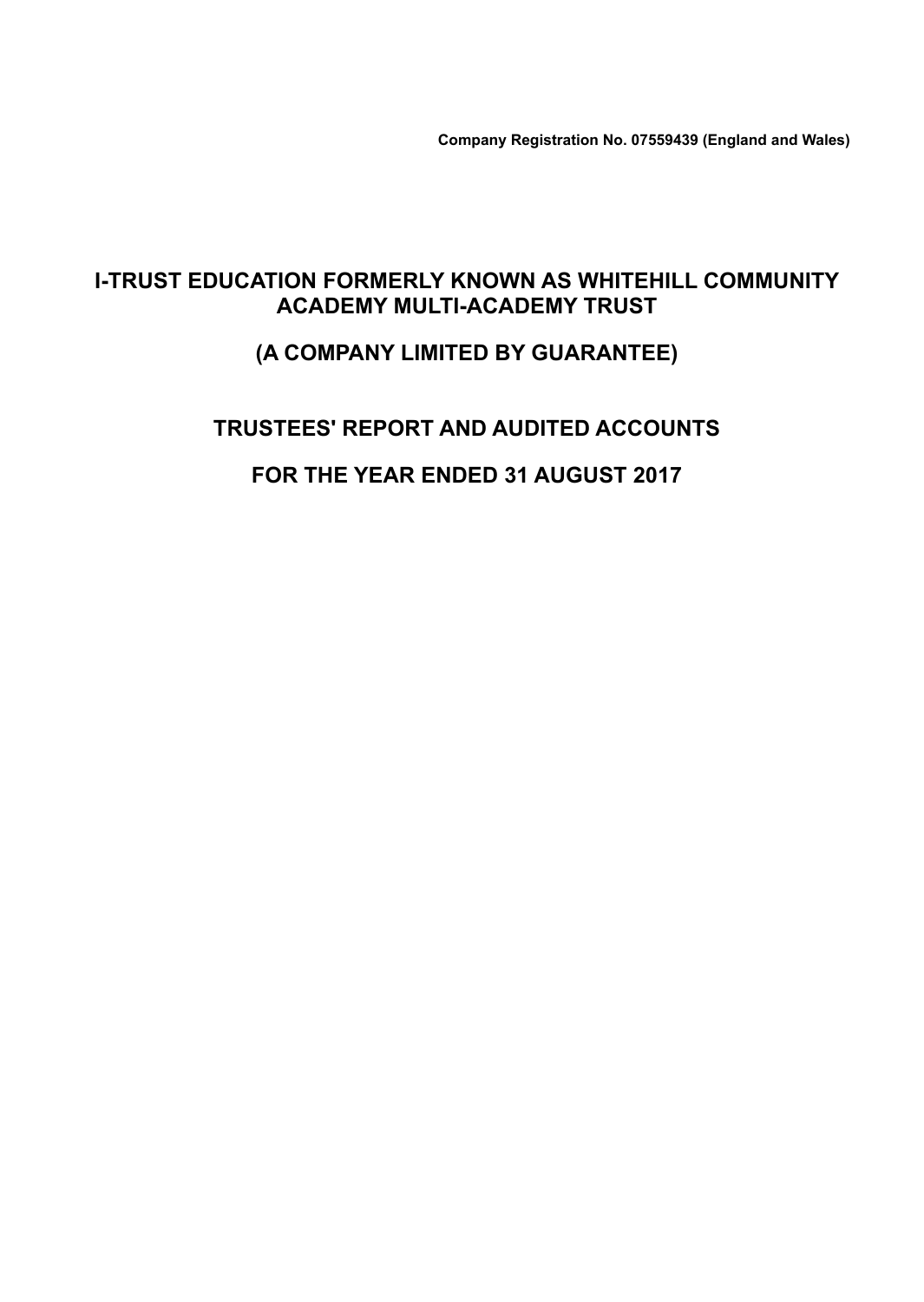### **CONTENTS**

|                                                                            | Page      |
|----------------------------------------------------------------------------|-----------|
| Reference and administrative details                                       | $1 - 2$   |
| Trustees' report                                                           | $3 - 20$  |
| Governance statement                                                       | $21 - 26$ |
| Statement on regularity, propriety and compliance                          | 27        |
| Statement of trustees' responsibilities                                    | 28        |
| Independent auditor's report on the accounts                               | $29 - 30$ |
| Independent reporting accountant's report on regularity                    | $31 - 32$ |
| Statement of financial activities including income and expenditure account | $33 - 34$ |
| <b>Balance sheet</b>                                                       | 35        |
| Statement of cash flows                                                    | 36        |
| Notes to the accounts including accounting policies                        | $37 - 57$ |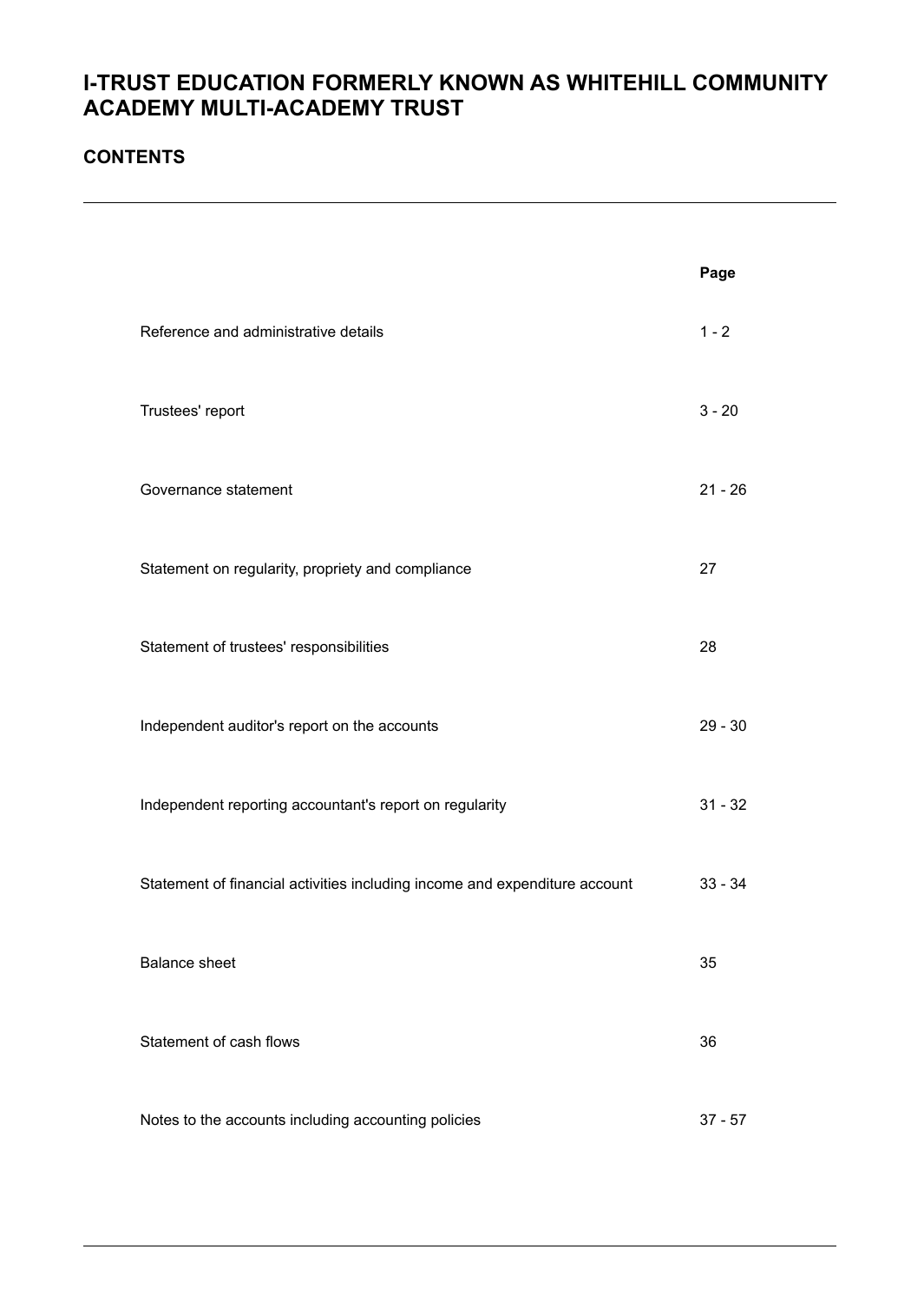### **REFERENCE AND ADMINISTRATIVE DETAILS**

| <b>Trustees</b>                                                                                                                                                                                                                                         | S Allen (Resigned 1 September 2016)<br>J Craven (Resigned 1 September 2016)<br>D Furby (Vice Chairman)<br>R Hepplestone (CEO, Executive Principal & Accounting Officer)<br>I Maris (Appointed 1 September 2016)<br>A Smith (Responsible Officer) (Resigned 1 September 2017)<br>S Taylor (Chairman)<br>J P Beale (Appointed 1 February 2017)<br>L Killian (Appointed 1 February 2017 and resigned 17 May 2017)<br>P Welch (Appointed 1 February 2017 and resigned 17 May 2017) |                                              |  |  |
|---------------------------------------------------------------------------------------------------------------------------------------------------------------------------------------------------------------------------------------------------------|--------------------------------------------------------------------------------------------------------------------------------------------------------------------------------------------------------------------------------------------------------------------------------------------------------------------------------------------------------------------------------------------------------------------------------------------------------------------------------|----------------------------------------------|--|--|
| <b>Members</b>                                                                                                                                                                                                                                          | L Killian<br>S Taylor<br>P Welch<br>A Smith                                                                                                                                                                                                                                                                                                                                                                                                                                    |                                              |  |  |
| Senior management team<br>- Executive Principal<br>- Head on Site (Wainstalls)<br>- Vice Principal (Whitehill)<br>- Deputy Headteacher (Whitehill)<br>- Deputy Headteacher (Whitehill))<br>- Deputy Headteacher (Wainstalls)<br>- MAT Business Director | R Hepplestone<br>L Waugh<br>J R Sayles<br>J Armitage<br>J Boyle<br>R Priestwood<br>I Maris                                                                                                                                                                                                                                                                                                                                                                                     |                                              |  |  |
| <b>Company secretary</b>                                                                                                                                                                                                                                | F McKay                                                                                                                                                                                                                                                                                                                                                                                                                                                                        |                                              |  |  |
| <b>Company registration number</b>                                                                                                                                                                                                                      | 07559439 (England and Wales)                                                                                                                                                                                                                                                                                                                                                                                                                                                   |                                              |  |  |
| <b>Principal address</b>                                                                                                                                                                                                                                | Occupation Lane<br>Illingworth<br>Halifax<br>HX2 9RL                                                                                                                                                                                                                                                                                                                                                                                                                           |                                              |  |  |
| <b>Registered office</b>                                                                                                                                                                                                                                | Occupation Lane<br>Illingworth<br>Halifax<br>HX2 9RL                                                                                                                                                                                                                                                                                                                                                                                                                           |                                              |  |  |
| <b>Academies operated</b><br><b>Whitehill Community Academy</b><br><b>Wainstalls School</b>                                                                                                                                                             | Location<br><b>Halifax</b><br>Halifax                                                                                                                                                                                                                                                                                                                                                                                                                                          | <b>Principal</b><br>R Hepplestone<br>L Waugh |  |  |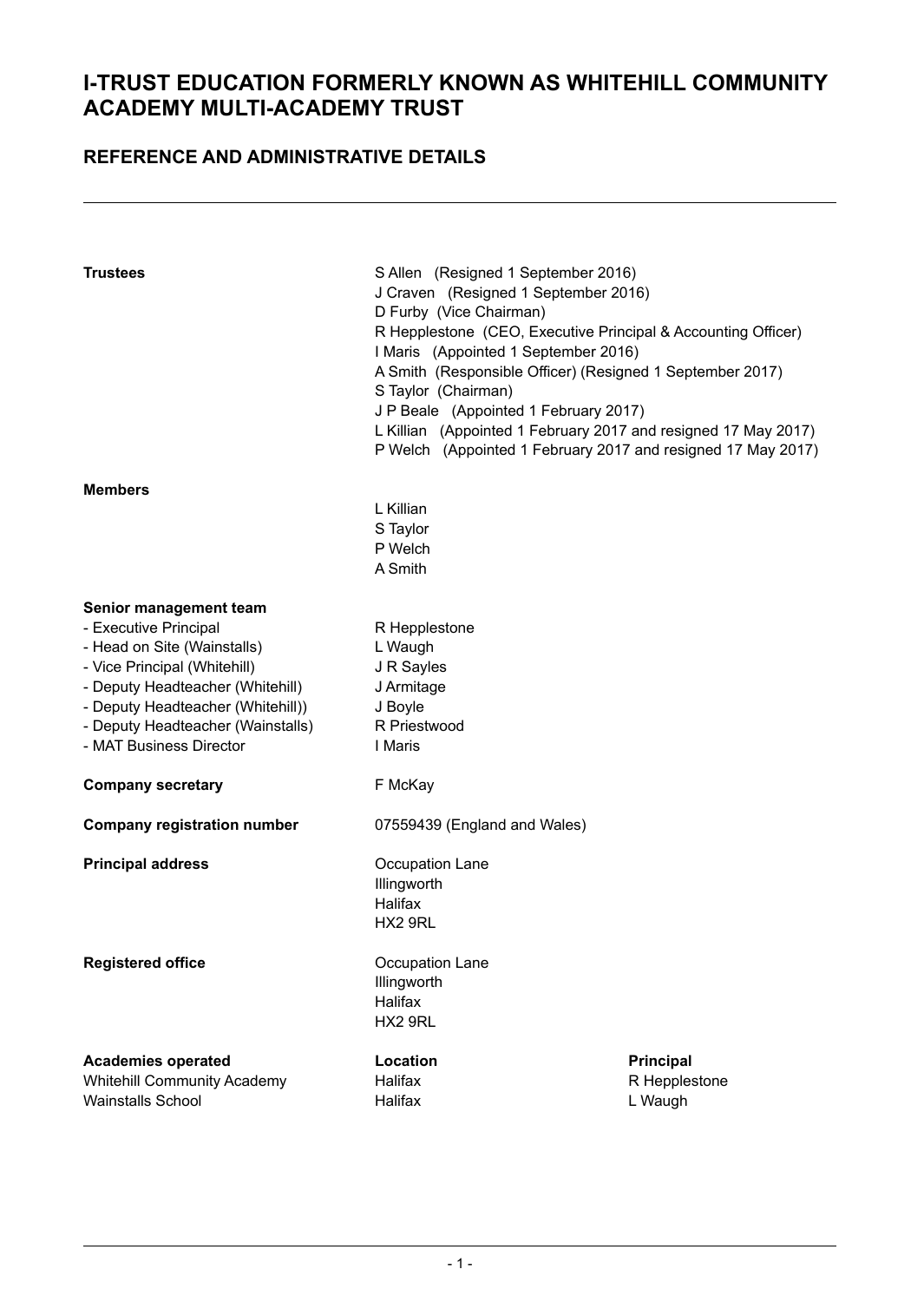### **REFERENCE AND ADMINISTRATIVE DETAILS**

| Independent auditor | Simpson Wood Limited<br><b>Bank Chambers</b><br>Market Street<br>Huddersfield<br>HD1 2EW |
|---------------------|------------------------------------------------------------------------------------------|
| <b>Bankers</b>      | Lloyds Bank Plc<br>PO Box 1000<br>BX1 1LT                                                |
| <b>Solicitors</b>   | <b>Anthony Collins Solicitors</b><br>134 Edmund Street<br>Birmingham<br><b>B3 2ES</b>    |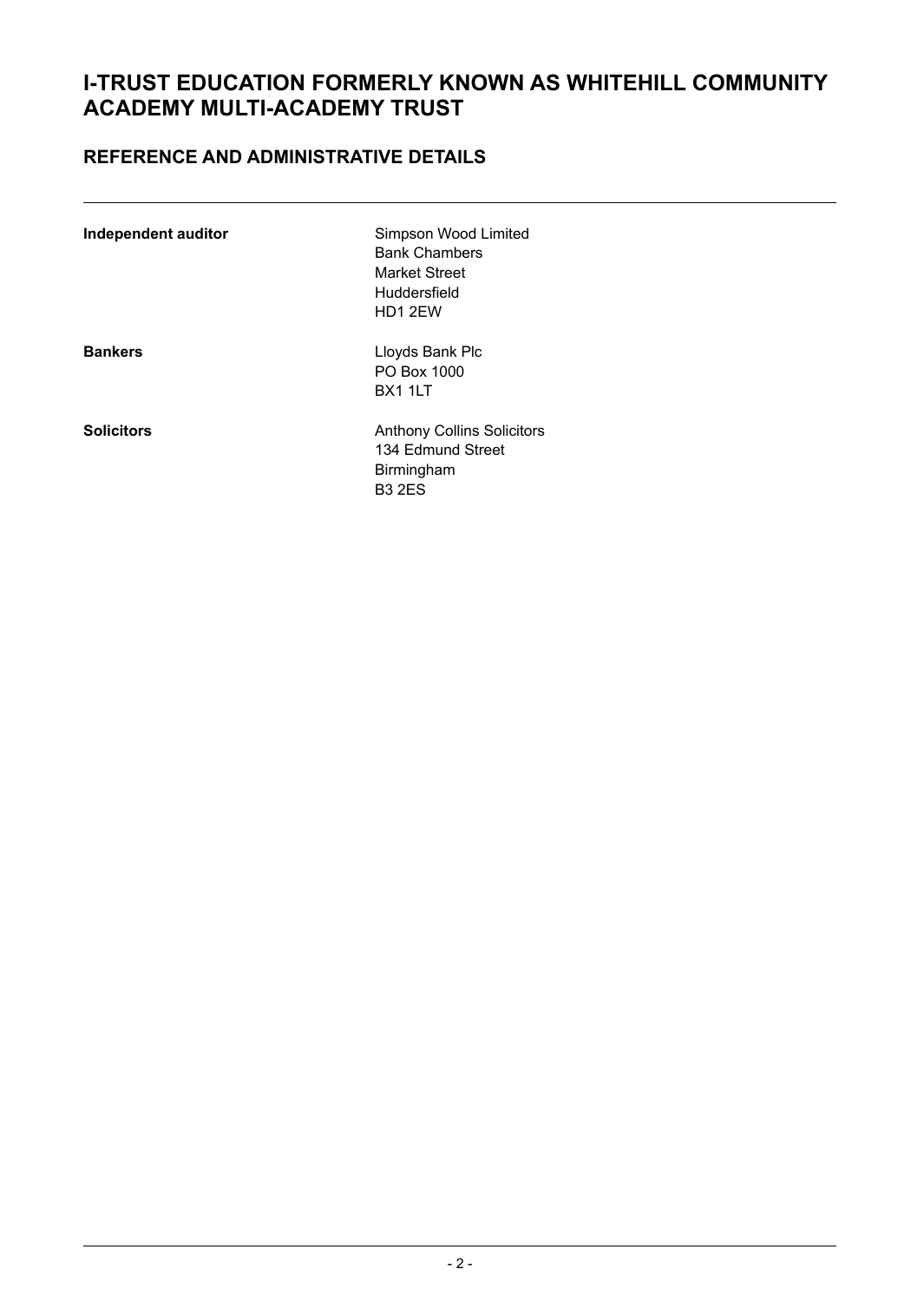### **TRUSTEES' REPORT**

#### *FOR THE YEAR ENDED 31 AUGUST 2017*

The trustees present their annual report together with the financial statements and auditor's report of the charitable company for the period 1 September 2016 to 31 August 2017. The annual report serves the purposes of both a trustees' report, and a directors' report under company law.

The trust operates two primary academies in Halifax. The academies have a combined pupil capacity of 873 and had on roll of 778 in the school census on 19th January 2017.

#### **Structure, governance and management**

#### **Constitution**

The academy trust is a company limited by guarantee and an exempt charity. The charitable company's memorandum and articles of association are the primary governing documents of the academy trust. The trustees of i-Trust Education Formerly known as Whitehill Community Academy Multi-Academy Trust are also the directors of the charitable company for the purposes of company law. The charitable company is known as Whitehill Community Academy Multi-Academy Trust, up to 31 August 2017.

Whitehill Community Academy converted to become Whitehill Community Academy Mult-Academy Trust on 30th August 2013. Wainstalls School Joined Whitehill Community Academy Multi-Academy Trust on 1st September 2013.

As a result of consultation with other academies, and further research, we changed our name to i-Trust Education on 1 September 2017. This was not undertaken lightly. Over time, our aim is to expand the trust slowly and with care, ensuring standards remain high at all times. Also in response to the insight gained, we launched a new trust website and are in the process of developing further marketing tools in order to launch an awareness campaign. We feel confident that by listening to our stakeholders and responding to their needs, in the longer term we will create a stronger platform to accelerate our vision.

The trustees of i-Trust Education Formerly known as Whitehill Community Academy Multi-Academy Trust are also the directors of the charitable company for the purposes of company law. The Charitable Company is known as i-Trust Education, from 1 September 2017.

Details of the trustees who served during the year are included in the Reference and Administrative Details on page 1.

#### Members' liability

Each member of the charitable company undertakes to contribute to the assets of the charitable company in the event of it being wound up while they are a member, or within one year after they cease to be a member, such amount as may be required, not exceeding £10, for the debts and liabilities contracted before they ceased to be a member.

#### Trustees' indemnities

In accordance with normal commercial practice the Academy has purchased insurance to protect trustees and officers from claims arising from negligent acts, errors or omissions occurring whilst on Academy business. The insurance provides cover up to £5 million on any one claim and the cost for the year 1 September 2016 to 31 August 2017 was £2,150.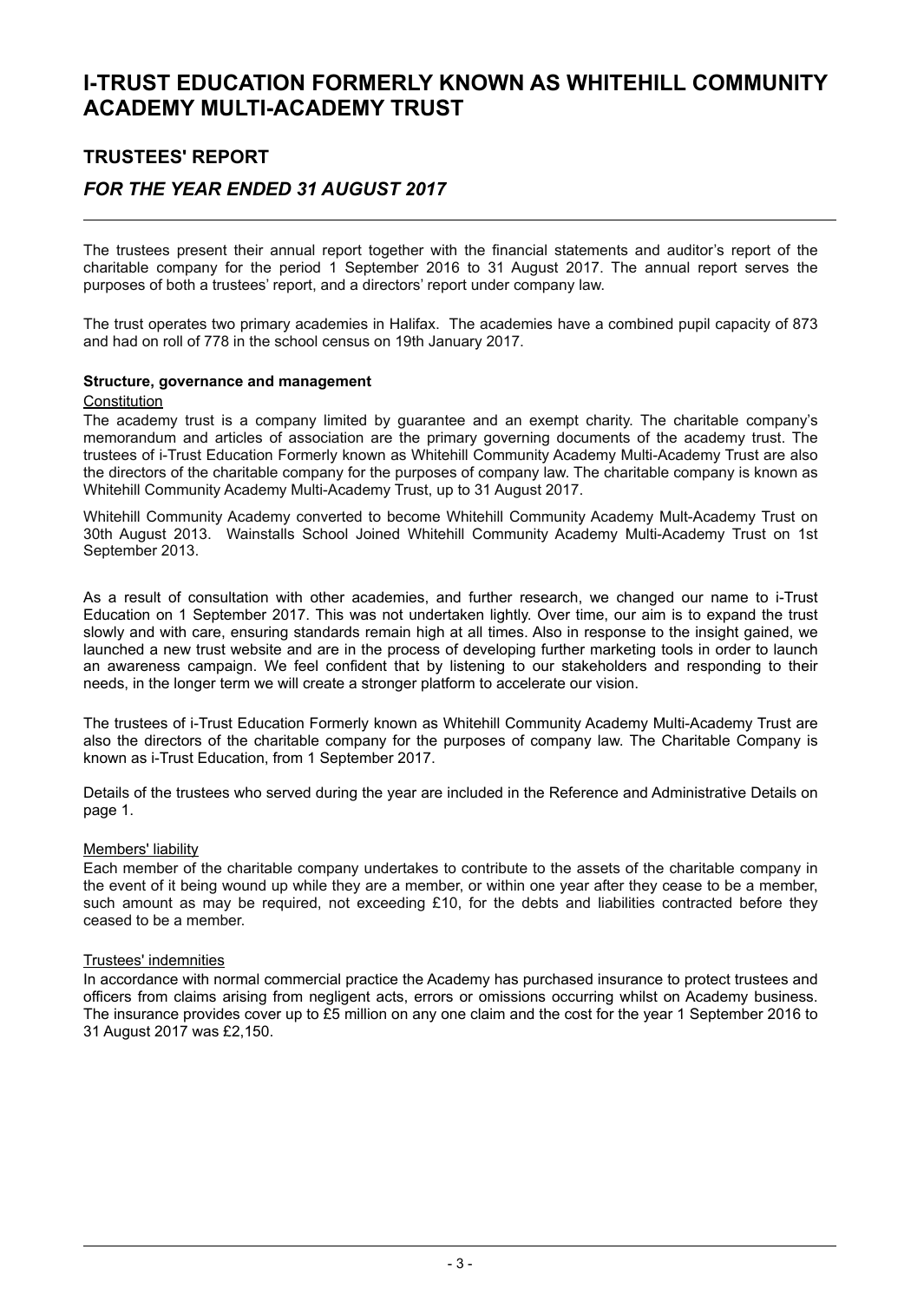### **TRUSTEES' REPORT (CONTINUED)**

### *FOR THE YEAR ENDED 31 AUGUST 2017*

#### Method of recruitment and appointment or election of trustees

The number of trustees shall be not less than three but (unless otherwise determined by ordinary resolution) shall not be subject to any maximum.

The Company shall have the following trustees as set out in its Articles of Association and funding agreement:

- a minimum of 5 trustees who are appointed by members.
- any staff directors
- up to 2 parent trustees whilst there are Local Governing Bodies which include at least two parent governors. In the event that Local Governing Bodies do not have parental representation then two parent trustees must be appointed.
- the Chief Executive Officer
- any co-opted trustee
- the total number of trustees, including the CEO, who are employees of the company shall not exceed one-third of the total number of trustees.Trustees are appointed for a four year period, except that this time limit does not apply to the Chief Executive Officer. Subject to remaining eligible to be a particular type of trustee, any trustee can be re-appointed or re-elected. When appointing new trustees, the Board will give consideration to the skills and experience mix of existing trustees in order to ensure that the Board has the necessary skills to contribute fully to the Multi-Academy Trust's development.

#### Policies and procedures adopted for the induction and training of trustees

All trustees receive a Trustees Handbook which details, amongst other things, trustee expectations and roles of trustees .The training and induction provided for new trustees will depend upon their existing experience but would always include a tour of the Academy and a chance to meet staff and pupils. All trustees are provided with copies of policies, procedures, minutes, accounts, budgets, plans and other documents that they will need to undertake their role as trustees.

As there are normally a few new appointments a year, induction tends to be done informally and is tailored specifically to the individual. Advantage is taken of specific courses offered by the Local Authority and other bodies. There is a staff and trustee training session at the start of each academic year.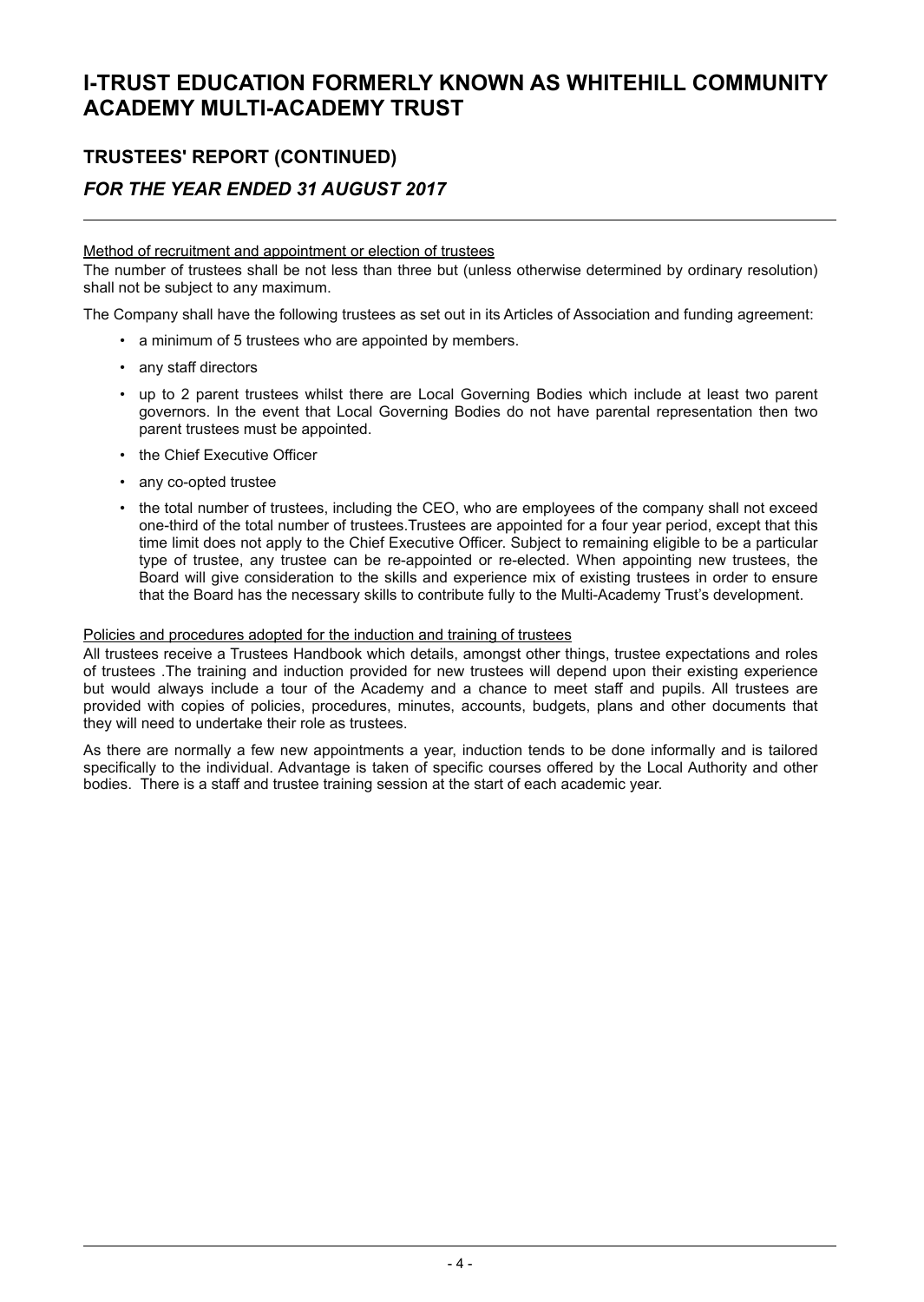### **TRUSTEES' REPORT (CONTINUED)** *FOR THE YEAR ENDED 31 AUGUST 2017*

#### Organisational structure

The Multi-Academy Trust Executive Board of Trustees normally meets once each term. The Board establishes an overall scheme of delegation for the governance of the academies within the MAT and determines membership, terms of reference and procedures of Local Governing Bodies, Senior Leadership Team and other groups. The Board may from time to time establish Working Groups to perform specific tasks over a limited timescale.

Each academy within the MAT has a Local Governing Body which meets at least three times per year and is responsible for dealing with all aspects of school life, setting & publishing targets and setting up a register of governors' interests. It considers the academy development plan, budget, capital expenditure and any plans to reduce staffing & makes recommendations to the Executive Board of Trustees.

The following decisions are reserved to the Board of Trustees; to consider any proposals for changes to the status or constitution of the Multi Academy Trust and its committee structure, to appoint or remove the Chair and/or Vice Chair, to appoint the Executive Principal, Vice Principal, Head on Site and Clerk to the Trustees, to approve the Annual Development Plan, to agree and review the business plan, to review the compliance with audit requirements, to approve the company accounts and have the final decision concerning the negotiation of contracts, HP & other leasing agreements.

The Board makes any decisions concerning any change to the terms of employment of academy staff. It approves the admissions, exclusions and appeals policies and monitors the activities of the Local Governing Bodies through the minutes of their meetings. The Board of Trustees are responsible for setting general policy and making major decisions about the direction of the MAT and capital expenditure.

The Board of Trustees have devolved responsibility for day to day management of the Academy to the Executive Principal, Head on Site and Senior Leadership Team (SLT). The SLT comprises the Executive Principal, Head on Site, Vice Principal, 3 Deputy Headteachers and the MAT Business Director. The SLT implement the policies laid down by the trustees and reports back to them on performance.

The Executive Principal, Vice Principal, Head on Site and MAT Business Director and Local Governing Body are responsible for the authorisation of spending within agreed budgets; a summary of this is in the Scheme of Delegation and Financial Authorisation Levels. Some spending control is devolved to Budget Holders which must be authorised in line with the Scheme of Delegation. The Executive Principal, Vice Principal and Head on Site are responsible for the appointment of staff, though appointment panels for teaching posts always include a member of the Local Governing Body. The Executive Principal is the Accounting Officer.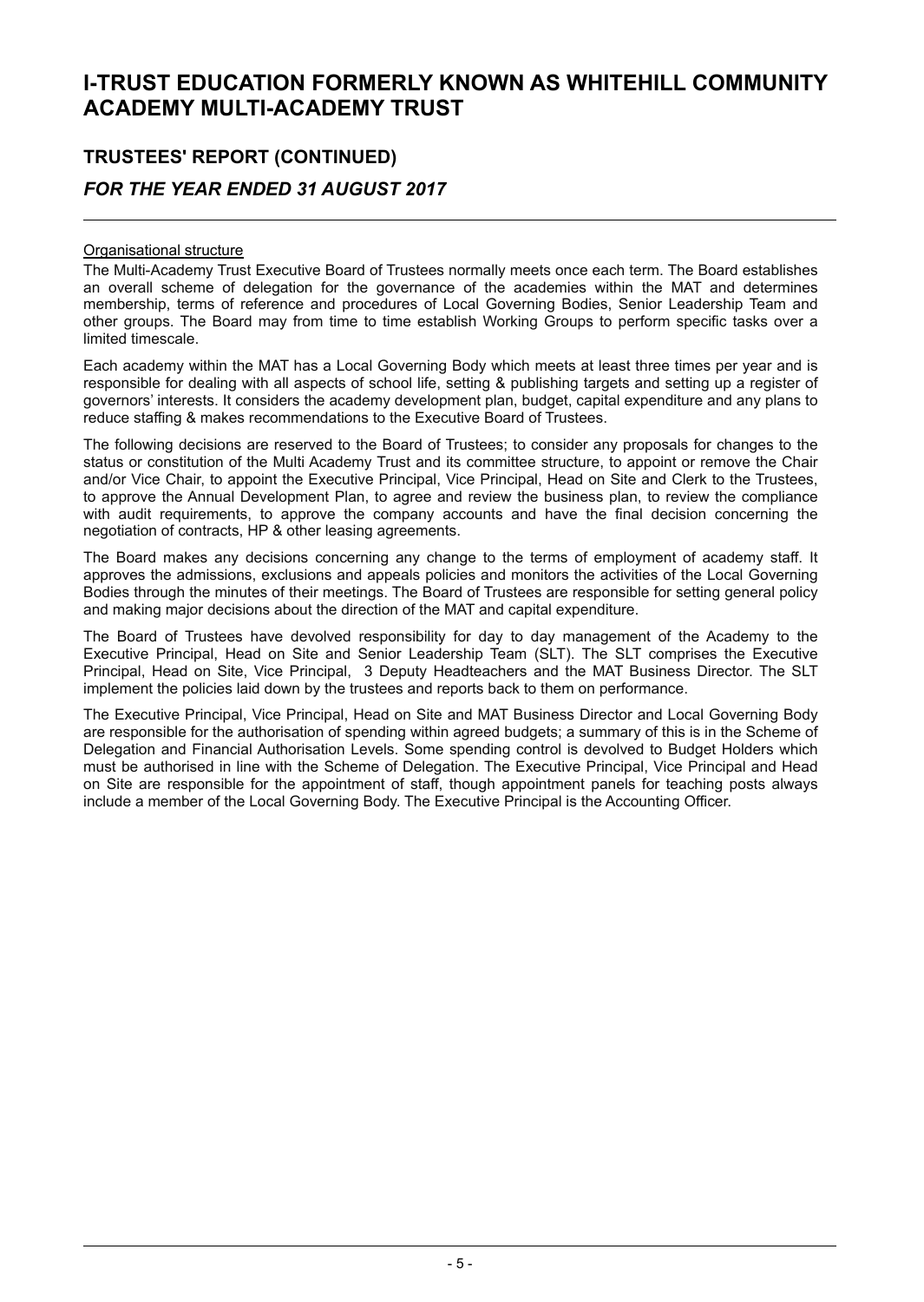### **TRUSTEES' REPORT (CONTINUED)** *FOR THE YEAR ENDED 31 AUGUST 2017*

Arrangements for setting pay and remuneration of key management personnel

The Board of Trustees and governing bodies are committed to taking all relevant decisions in accordance with the principles of public life as listed in Department for Education guidance (namely objectivity, openness and accountability) and believes that the pay policy will help to recruit, retain and motivate teachers, will provide the basis for sound financial and personnel planning and will minimise the risk of grievance and discrimination.

Pay decisions are made by the Board of Trustees which has delegated certain responsibilities and decision making powers to the Senior Leadership Team and the Executive Principal pay panel.

The Senior Leadership Team will be responsible for the establishment and review of the pay policy (subject to the approval of the Board of Trustees) and will have full authority to take pay decisions, as advised by the Executive Principal (or by the Executive Principal pay panel with regard to the Executive Principal pay decisions) on behalf of the Board of Trustees and governing bodies in accordance with this policy.

The Board of Trustees in determining and publishing its pay policy aims to ensure that all decisions taken on pay and remuneration are justifiable and fair.

The Executive Principal pay panel consists of three trustees selected and appointed by the Board of Trustees. The pay panel will be responsible for evaluating the Executive Principals' performance in accordance with the academy's appraisal policy and for making recommendations to the Board of Trustees with regard to pay progression. They may, at their discretion, enlist external independent advice to assist in this respect.

The Head of School pay panel will consist of the Executive Principal and three governors selected and appointed by the governing body.

The pay panel will be responsible for evaluating performance in accordance with the academy's appraisal policy and for making recommendations to the Board of Trustees with regard to pay progression. They may, at their discretion, enlist external independent advice to assist in this respect.

The Board of Trustees is committed to maintaining the statutory minimum and maximum points on all pay ranges in accordance with the STPCD.

The Board of Trustees and governing bodies ensure that appropriate differentials between posts within the Trust, and for intermediate reference points between the lower and upper points of each individual pay range, will be maintained at all times in recognition of accountability and job weight, and the need to recruit, retain and motivate sufficient employees of the required quality.

Full details are contained in our Pay and Grading Policy which is available from the Academy Office.

#### Related parties and other connected charities and organisations

Whitehill Community Learning Trust is a related party but is a separate Private Limited Company by guarantee. The Learning Trust has trustee representation on Whitehill Community Academy MAT's board of trustees.

Whitehill Community Academy was designated as a Teaching School in March 2013 and created a multiple alliance with two teaching schools (Whitehill and Greetland) jointly leading the alliance. There is a member agreement between Whitehill Community Academy MAT and The Greetland Academy.

We currently have strategic partners across the whole educational sector; primary schools (Holy Trinity, Savile Park, Carr Green, St Johns Clifton, Barkisland, Lindley, Hightown, Northowram) secondary schools (Park Lane Learning Trust, Crossley Heath, Abbey Grange), one through school (Halifax Academy) one special school (William Henry Smith), two universities (The University of Huddersfield and Leeds Beckett University) and the Calderdale Music Service.

Whitehill Community Academy has strong links with local groups and organisations including Elim Pentecostal Church and Illingworth and Bradshaw over 50's Group, and has also strong but informal links with 9 other academies within our Local Authority.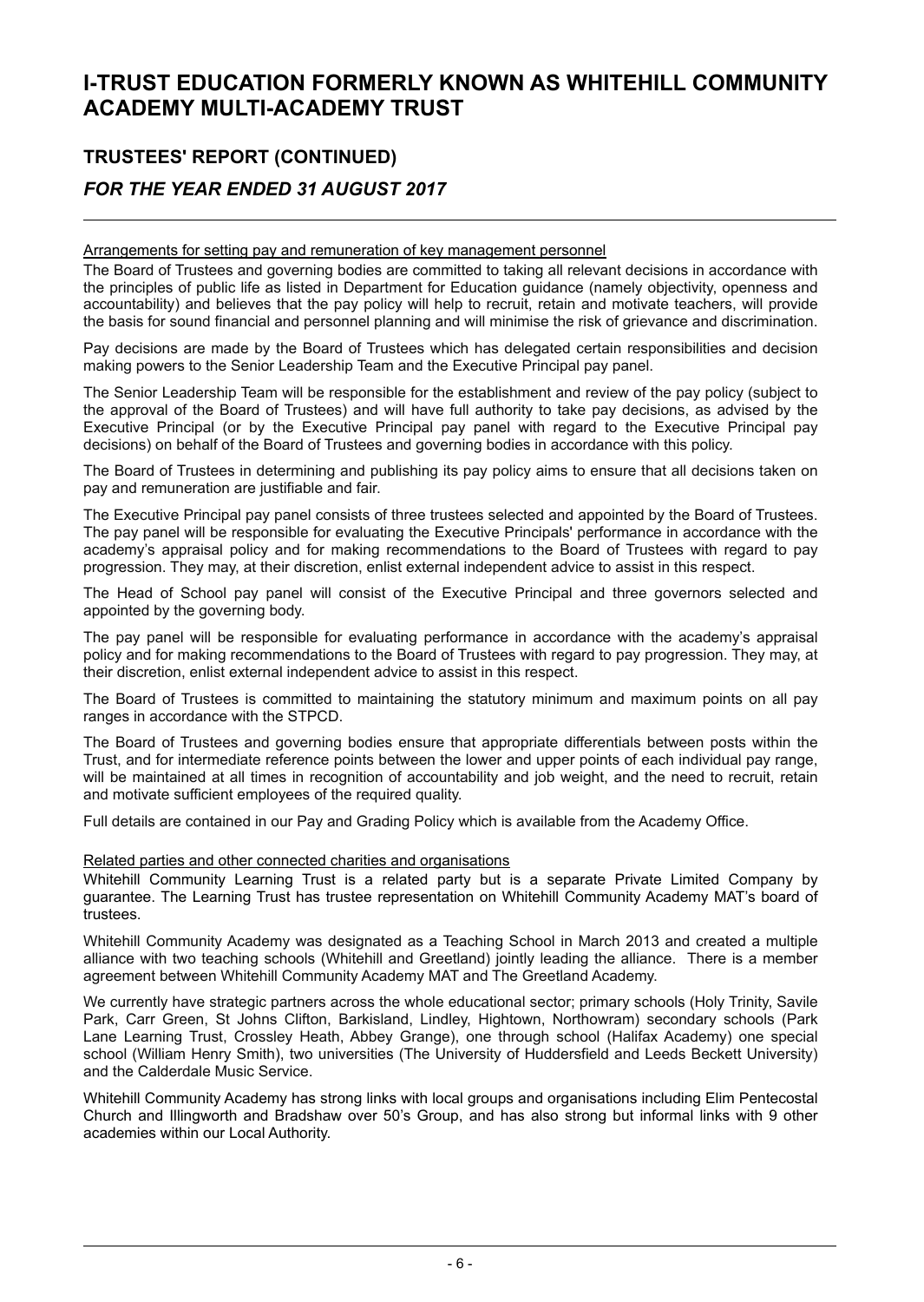### **TRUSTEES' REPORT (CONTINUED)** *FOR THE YEAR ENDED 31 AUGUST 2017*

#### **Objectives and activities**

#### Objectives, strategies and activities

The principal objective and activity of Whitehill Community Academy MAT is to provide free education for pupils of different abilities between the ages of 3 and 11, to be at the heart of our community and share facilities with other schools and the wider community.

Our Mission Statement 'opening minds, unlocking potential and celebrating success together' is very important to our Outstanding Academy at every level. The vision for Whitehill Community Academy is to harness the energy and expertise behind our achievements to continue to improve academic standards and develop community cohesion for our own families and for families in any other learning communities we are privileged enough to work with in the future.

We are determined that WCA maintains the special identity for the north Halifax community that the Academy serves. We have created an Academy that children, parents and staff are proud to be a part of.

All schools have their own characteristics, strengths, areas for development and individual systems which give them their identity. We believe that it is important to build on strengths and manage change carefully and effectively.

Our vision is for a school which provides equality of opportunity for all in partnership with the whole community, seeking to promote and develop every child's potential to the full in a positive and meaningful way.

The parents, trustees and staff at Whitehill Community Academy wish to see evidence of quality and high standards of the teaching and learning within our Academy.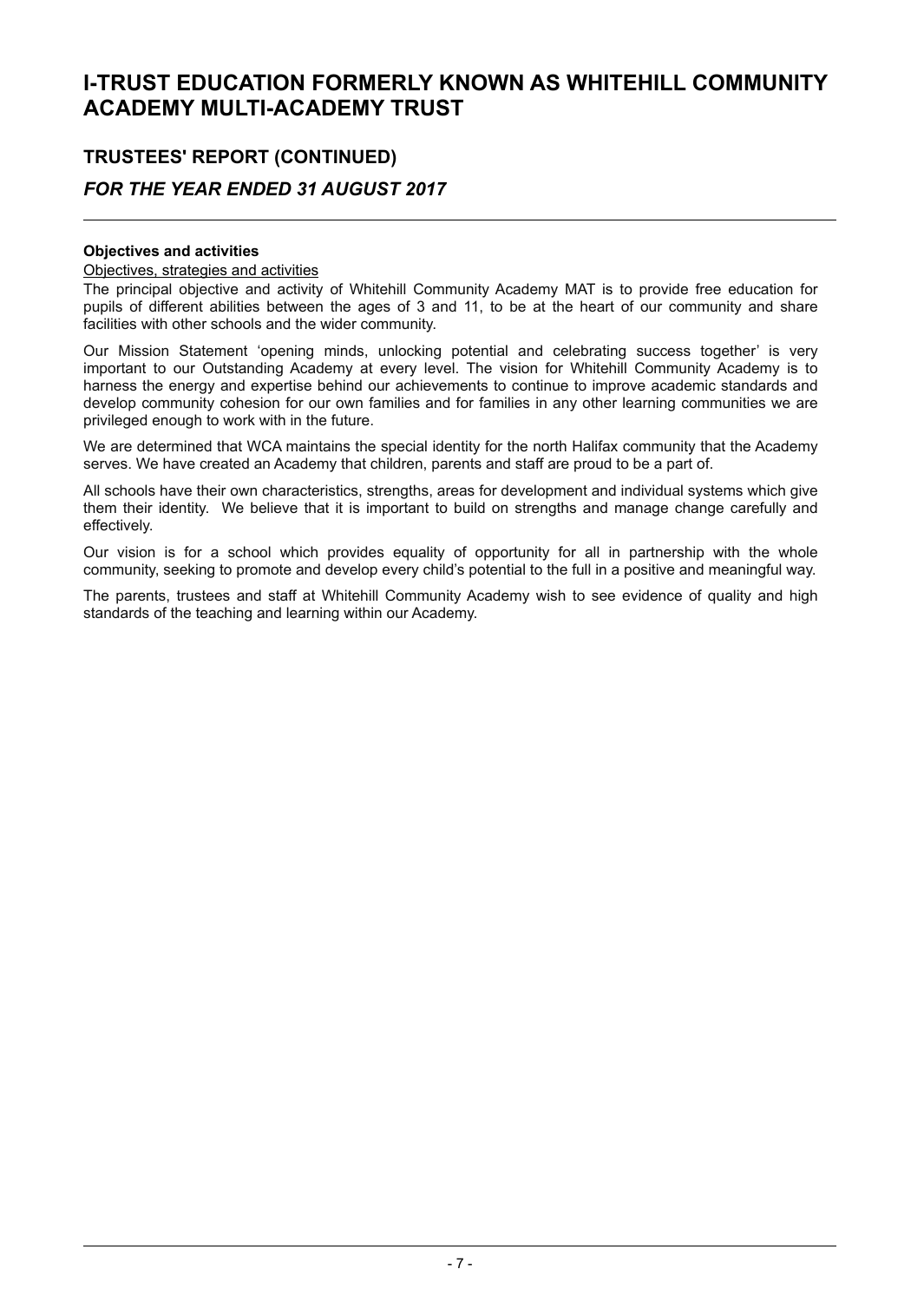### **TRUSTEES' REPORT (CONTINUED)** *FOR THE YEAR ENDED 31 AUGUST 2017*

Below is a summary of what we believe are the characteristics of a successful academy. At all times we will be working towards achieving these broad aims and objectives.

- Well-developed and clear child centred aims and objectives, which are part of all curriculum and pastoral policies.
- A welcoming, open and friendly Academy with a positive ethos and tone where the views of the children and parents are valued. We develop flourishing home and community links with our Academy. Positive interpersonal relationships between all staff, parents and children are extremely important within this partnership.
- Exciting and well managed classrooms in which the teachers and support staff use a variety of strategies and approaches which provide a smooth transition of children from Whitehill Community Academy to the high school/academy of their choice.

We have well-documented and clear effective curriculum planning, assessment, reporting and recording policies and schemes of work. The role of the curriculum co-ordinator is important.

The board of trustees and staff, as a team, ensure that the academy's resources are well organised and managed. The key to this is a collegial management style. When the OFSTED Inspection team visits Whitehill and Wainstalls they should see this partnership in action. The Academy Development Plan has been collaboratively produced with achievable targets for the coming year and with forecasts for the coming 3 years will clearly show what we have achieved and indeed will highlight areas, which need to be developed. The Academy Development Plan is a tool that we will use to organise developments and ensure that they are maintained at a realistic pace.

#### **Objects and Aims**

Our schools aim to: -:

- Develop a caring child centred curriculum which is broad, balanced and differentiated to meet and develop the needs of all children.
- Ensure progression and coverage of all national curriculum core and foundation subjects.
- Develop an understanding of all regarding race, gender, ability and disability.
- Develop the child's self-image and esteem.
- Develop children as independent learners.
- Develop a caring attitude towards each other by behaving in a positive and responsible manner.
- Develop a community spirit between the child, parent, school and the wider environment.
- Develop from early years the attitudes, values, skills and knowledge so that transfer to high school is smooth one.
- Provide experiences, which will develop our pupils' spiritual and moral understanding.
- For all staff to feel happy to come to our academy to work with children and develop them to their full potential.

At Whitehill Community Academy MAT we want all children to reach their full academic, creative and physical potential and to develop positive social and moral values. Our Academy is a community in which children, staff and parents should be part of a happy and caring environment.

Raising standards is at the forefront of everything we do at Whitehill Academy. Children have one chance and the education that we offer at Whitehill must be the best.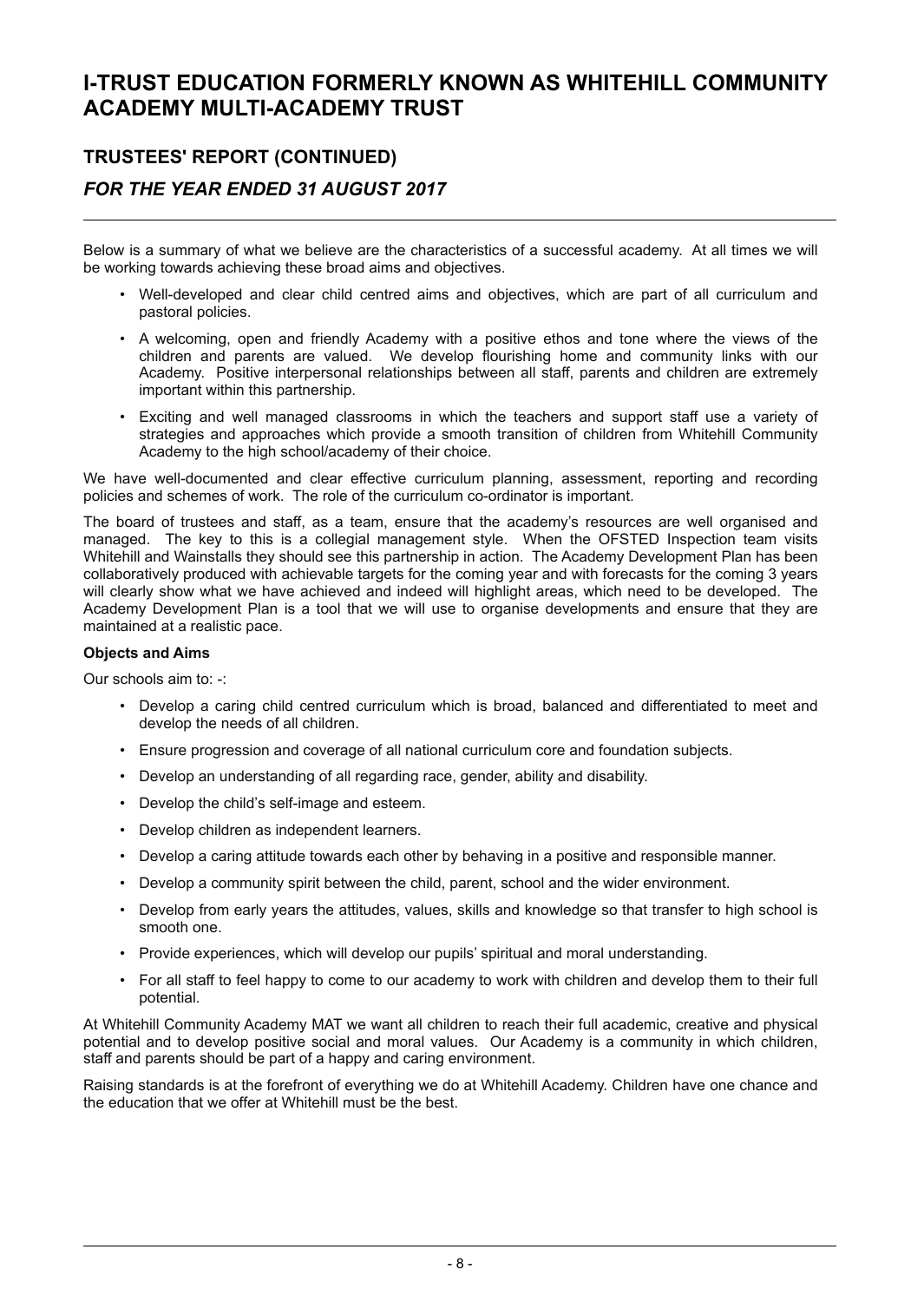### **TRUSTEES' REPORT (CONTINUED)**

### *FOR THE YEAR ENDED 31 AUGUST 2017*

#### **Objectives, Strategies and Activities - Whitehill**

Key priorities for the year are contained in our Academy Development Plan which is available from the Academy Office. Improvement focuses identified for this year include:

- To co-ordinate and monitor the impact of the Trust Partners in developments throughout the Academy and MAT.
- To respond to NLE and NSS and Academy support for other schools.
- Review the leadership structure of the Academy as the MAT grows or in response to increased S2S
- To continue the development of Sponsor Academy status and the development of the MAT.
- Consider the re-branding of the MAT
- To continue development of the teaching school initiative with NCTL and the development of the teaching school alliance
- To develop an Academy leadership structure that has the potential to be used across the Multi Academy Trust as more schools join the partnership
- To implement the second phase of the Academy expansion to 3 forms of entry. This will focus on Year 2 and 3
- To set whole school end of year and Key Stage targets linked to the staffroom display including groups

| KS1 2016/17 | Expected  | Exceeding |
|-------------|-----------|-----------|
| Reading     | 77% - 87% | 24% - 34% |
| Writing     | 79% - 89% | 24% - 34% |
| Maths       | 73% - 83% | 10% - 20% |
| KS2 2017    |           |           |
| Reading     | 78% - 88% | 30%       |
| Writing     | 73% - 83% | 17%       |
| Maths       | 80% - 90% | 33%       |
| Science     | 85% - 95% | 35%       |

- To further develop the pupil tracking system by incorporating the use of Early Essence and Life after levels software in line with the new curriculum.
- To review the on-line Staff handbook and the School brochure.
- To continue to moderate writing to quality assure judgments linked to Life without levels within staff meetings and to cross-moderate with other schools.
- To continue to monitor teaching and learning by observing staff and monitor the quality of work within books and to triangulate this with data projections throughout the school to support our performance management process.
- To continue to develop the roles and responsibilities of the subject co-ordinator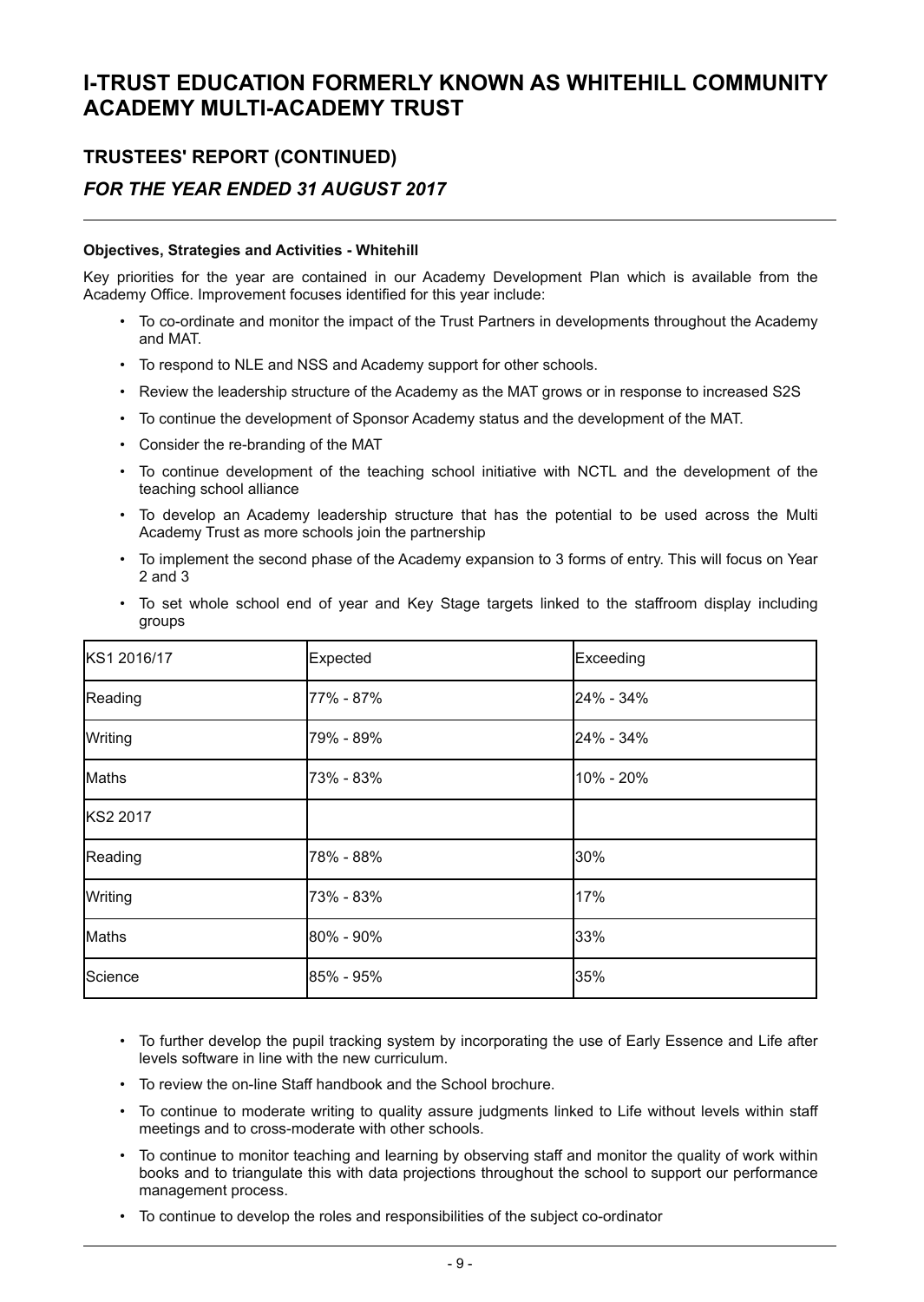### **TRUSTEES' REPORT (CONTINUED)** *FOR THE YEAR ENDED 31 AUGUST 2017*

Alongside the whole school development targets, the Academy included targets within the following sections:

- Staffing To review Teaching and Teaching Assistant /SEN staff deployment for the new academic year and create a balanced staffing structure throughout the school with regards to responsibilities and expertise taking into account an evidence based approach and the work of the EEF.
- Computing Replacement of interactive screens throughout KS1 /Nursery and new build classrooms. Provide new teachers with laptops.
- Buildings To upgrade lighting throughout the Academy to an LED system.
- Teaching and Learning To monitor the implementation within the new National Curriculum throughout the Academy.
- Curriculum and Planning To embed the new National Curriculum throughout the Academy.
- Pastoral/Health and Well-Being To compile a School Travel Plan for 2016/2017.
- Safeguarding To continue to update all safeguardingpolicies and disseminate to staff.
- Governors To hold a MAT collaborative staff/governor workshop to brainstorm the vision.
- Parents To hold a curriculum overview and communication meetings for parents
- CPD To continue to develop staff Appraisal Performance within the Academy
- Business and Administration Ensure long term financial sustainability of the Multi Academy Trust
- Health and Safety To continue to review fire evacuation procedures due to the expansion to 3 forms of entry
- Early Years and Fondations Stage To establish an early (September) clear baseline assessment for all children using our Academy assessment system
- Extended School / Community Cohesion Continue to use the School Ambassadors on high profile events. Old Folks party, Coffee Mornings in the Jaguar 2D Challenge run at Whitehill as the Northern Hub
- MAT Collaboration To consider teacher and TA exchanges as a CPD opportunity within the MAT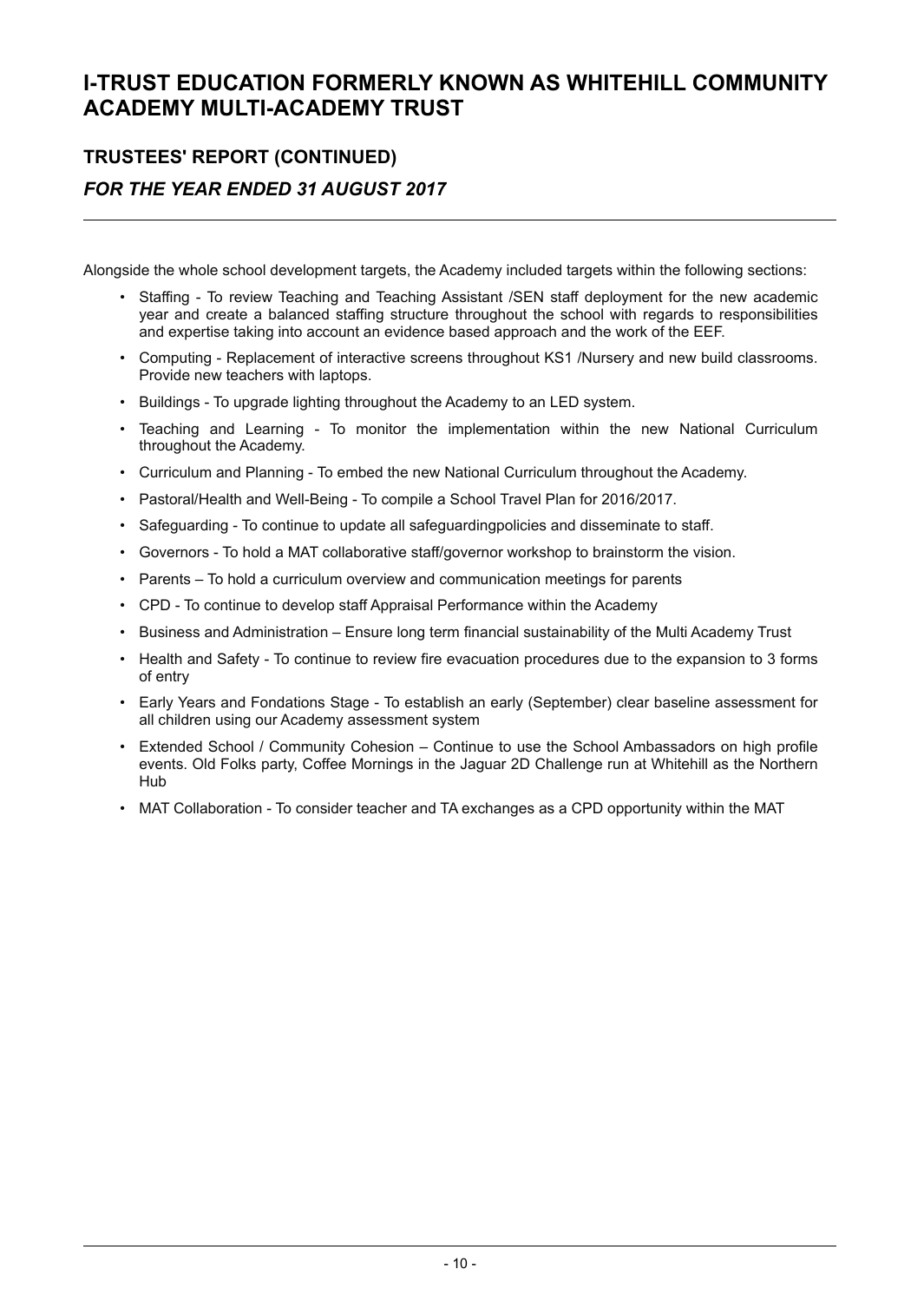### **TRUSTEES' REPORT (CONTINUED)**

### *FOR THE YEAR ENDED 31 AUGUST 2017*

#### **Objectives, Strategies and Activities - Wainstalls**

Key priorities for the year are contained in our Academy Development Plan which is available from the Academy Office. Improvement focuses identified for this year include:

- To implement the School expansion plans to expand to become one form entry and consequently single aged classes throughout school.
- To ensure that the Pupil Premium funding is having an impact on narrowing the gap
- To set whole school and end of key stage targets based on the new "life without levels" system.

| KS1 2016/17 | Expected | Exceeding |
|-------------|----------|-----------|
| Reading     | 86%      | 37%       |
| Writing     | 86%      | 33%       |
| Maths       | 91%      | 37%       |
| KS2 2017    |          |           |
| Reading     | 85%      | 43%       |
| Writing     | 85%      | 29%       |
| Maths       | 85%      | 33%       |
| Science     | 85%      | 33%       |

- To work effectively within and contribute to the MAT.
- To become a member of Whitehill Community Learning Trust.
- To ensure surplus places through the school are filled.
- To review and analyse school data using RAISEonline, FFT, LA datebook and end of Key Stage SAT's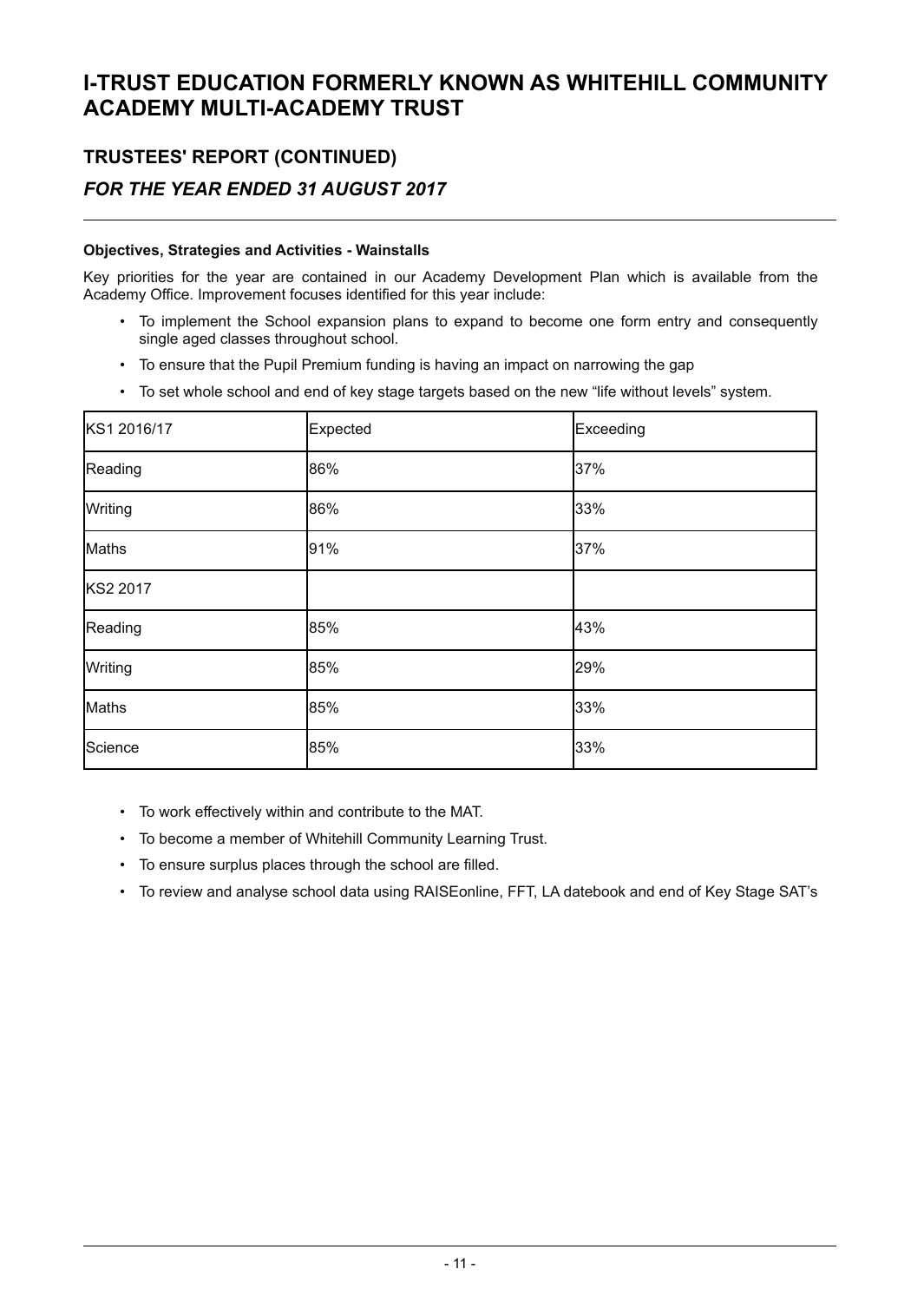### **TRUSTEES' REPORT (CONTINUED)** *FOR THE YEAR ENDED 31 AUGUST 2017*

Alongside the whole school development targets, Wainstalls School included targets within the following sections:

- Self-Evaluation Maintain a programme of policy reviews, review the school SATs data, create a Rapid Achievement Plan as an addendum to the SDP, develop the pupil tracking system, review staff handbook and school brochure.
- Staffing To review Teaching and Teaching Assistant /SEN staff deployment for the new academic year and create a balanced staffing structure throughout the school with regards to responsibilities and expertise.
- Computing To re-locate interactive television in Class 4a and buy and fit an additional interactive television in the mezzanine classroom. To provide new teachers with laptops.
- Buildings Compile funding bids to replace the heating boiler and create additional classroom space.
- Buildings To apply for a Capital Grant to replace the school roof.
- Buildings To develop the outdoor space for the new Early Years classroom.
- ICT Develop the ICT curriculum to meet new requirements
- Curriculum and Planning To monitor the implementation of the new National Curriculum throughout the Academy.
- Pastoral/Health To compile a School Travel Plan for 2016/2017
- Parent Hold curriculum overview, Learning Platform, SAT information meetings for parents. Hold an open day
- Governors To ensure the composition of Governing bodies are compliant with the Funding Agreement. Emphasis should be placed on the balance of skill sets.
- CPD Appraise all staff in line with new appraisal policy, complete threshold assessments, develop a twilight programme for the academic year, produce annual CPD report, look at applications for Specialist Leaders of Education.
- Business and Administration Increase the amount of funding available to meet the educational needs of the pupils within the MAT.
- Health and Safety To continue to review fire evacuation procedures due to the expansion to single age classes.
- Extended School / Community Cohesion To hold a curriculum overview and communication meetings for parents at the beginning of the autumn term to support transition.

#### Public benefit

The trustees confirm that they have complied with their duty in Section 4 of the Charities Act 2006 to have due regard to the Charity Commissioner's general guidance on public benefit in exercising their powers or duties. They have referred to this guidance when reviewing the Academy's aims and objectives and in planning its future activities.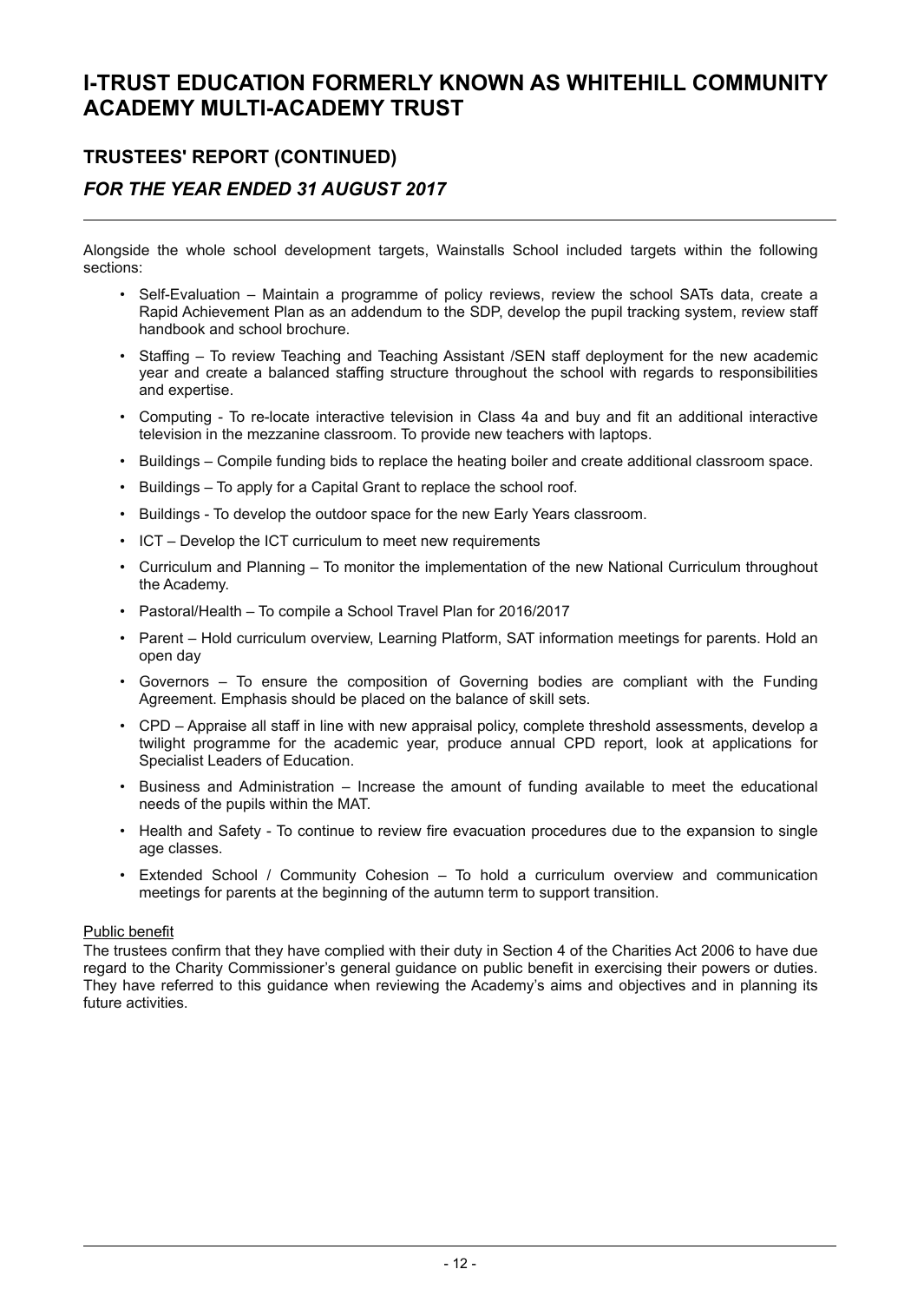### **TRUSTEES' REPORT (CONTINUED)**

### *FOR THE YEAR ENDED 31 AUGUST 2017*

#### **Strategic report**

Achievements and performance **Whitehill** 

Total pupils on roll in the year ended 31st August 2017 numbered 665; this is split between the year groups as follows:

| <b>Year Group</b> | No. of Pupils |
|-------------------|---------------|
| Nursery           | 65            |
| Reception         | 90            |
| Year 1            | 91            |
| Year <sub>2</sub> | 84            |
| Year 3            | 81            |
| Year <sub>4</sub> | 87            |
| Year <sub>5</sub> | 91            |
| Year 6            | 76            |
| <b>Total</b>      | 665           |

As a result of our popularity and being oversubscribed, the trustees obtained permission from DfE to expand the capacity of the school with effect from September 2014.

To enable this expansion to take place an ACMF grant application for £1.2m was applied for and was successful in the ACMF 2014-15 Round. Phase two of Whitehill's expansion has continued through 2015-16 and will continue into subsequent years until full capacity is achieved at 740

RAISE online and current data from the schools tracking system shows that attainment is above the LA and national averages in Maths, English and Science at level 4 and level 5. Taking into account the majority of children being on the Inclusion register and other deprivation indicators, mentioned earlier, we are proud of this attainment across all groups.

As a result, we would judge outcomes for pupils as outstanding. Disabled pupils and those with special educational needs and pupils supported through the pupil premium funding make excellent progress because teachers and teaching assistants understand the pupils needs and how to meet them. As a direct result they do as well as other pupils in school who are not known to be eligible for free school meals. These pupils make accelerated progress across the school so that their attainment is in line with their peers in both English and Mathematics at Key Stages 1 and 2, the gap is closing rapidly for disadvantaged pupils.

#### **Wainstalls**

Total pupils on roll in the year ended 31st August 2017 numbered 184; this is split between the year groups as follows:

| <b>Year Group</b> | <b>No. of Pupils</b> |
|-------------------|----------------------|
| Reception         | 29                   |
| TYear 1           | 30                   |
| Year <sub>2</sub> | $\overline{30}$      |
| Year 3            | 21                   |
| Year 4            | $\overline{3}1$      |
| Year 5            | $\overline{22}$      |
| TYear 6           | 21                   |
| Total             | 184                  |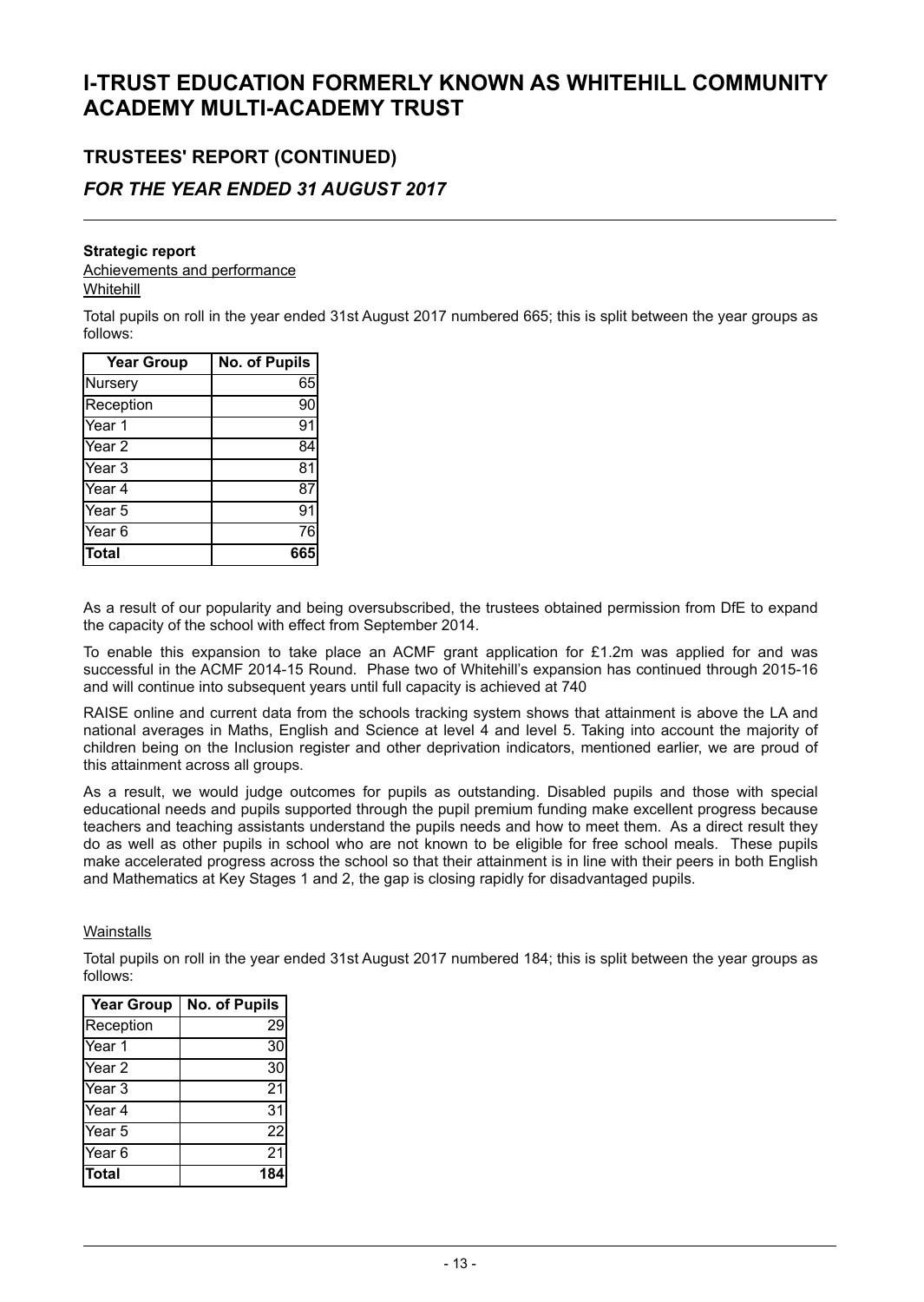### **TRUSTEES' REPORT (CONTINUED)** *FOR THE YEAR ENDED 31 AUGUST 2017*

#### Whitehill

|                          | <b>Boys</b> |      | Girls  |      | Overall |      | Average                      |                        |
|--------------------------|-------------|------|--------|------|---------|------|------------------------------|------------------------|
|                          | Number      | $\%$ | Number | $\%$ | Number  | $\%$ | National                     | <b>Local Authority</b> |
| <b>Reading Level</b>     |             |      |        |      |         |      |                              |                        |
| At Expected              | 23/31       | 74%  | 37/44  | 84%  | 60/75   | 80%  | 72%                          | 71%                    |
| <b>Higher Attainment</b> | 8/31        | 26%  | 16/44  | 36%  | 24/75   | 32%  | 25%                          | 25%                    |
| PP at Expected           | 7/9         | 78%  | 13/17  | 77%  | 20/26   | 77%  | $\overline{\phantom{0}}$     |                        |
|                          |             |      |        |      |         |      |                              |                        |
| <b>Writing Level</b>     |             |      |        |      |         |      |                              |                        |
| At Expected              | 24/31       | 77%  | 38/44  | 86%  | 62/75   | 83%  | 76%                          | 69%                    |
| <b>Higher Attainment</b> | 4/31        | 13%  | 5/44   | 11%  | 9/75    | 12%  | 18%                          | 10%                    |
| PP at Expected           | 4/9         | 44%  | 15/17  | 88%  | 19/26   | 73%  | $\qquad \qquad \blacksquare$ |                        |
|                          |             |      |        |      |         |      |                              |                        |
| <b>SPAG Level</b>        |             |      |        |      |         |      |                              |                        |
| At Expected              | 25/31       | 81%  | 37/44  | 84%  | 62/75   | 83%  | 77%                          | 75%                    |
| <b>Higher Attainment</b> | 8/31        | 26%  | 16/44  | 36%  | 24/75   | 32%  | 31%                          | 30%                    |
| PP at Expected           | 6/9         | 67%  | 15/17  | 88%  | 21/26   | 81%  | L,                           |                        |
|                          |             |      |        |      |         |      |                              |                        |
| <b>Maths Level</b>       |             |      |        |      |         |      |                              |                        |
| At Expected              | 24/31       | 77%  | 33/44  | 75%  | 56/75   | 75%  | 75%                          | 74%                    |
| <b>Higher Attainment</b> | 8/31        | 26%  | 12/44  | 27%  | 20/75   | 27%  | 23%                          | 22%                    |
| PP at Expected           | 6/9         | 67%  | 11/17  | 65%  | 17/26   | 65%  | -                            | -                      |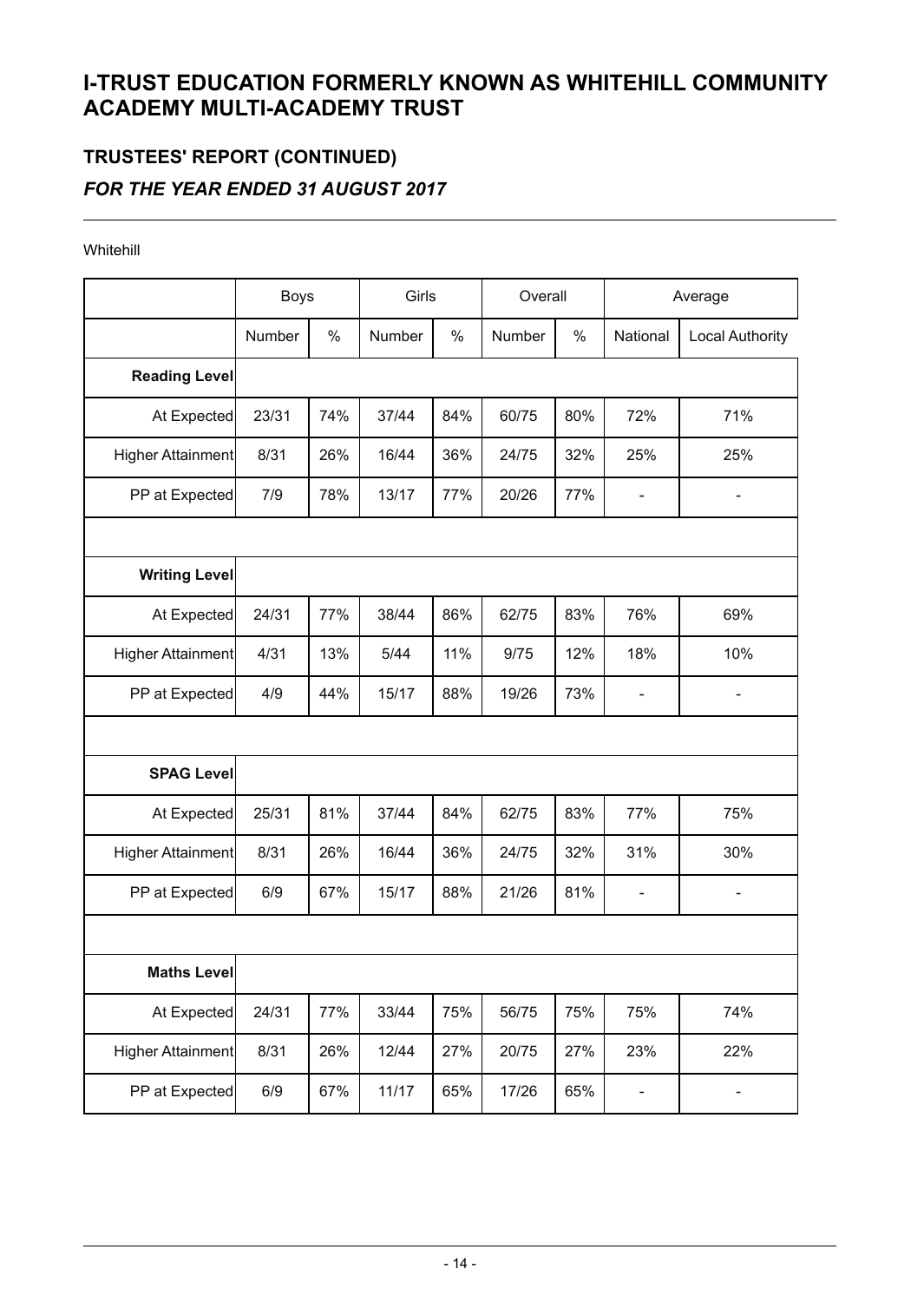## **TRUSTEES' REPORT (CONTINUED)**

### *FOR THE YEAR ENDED 31 AUGUST 2017*

| R, W, M Combined |       |     |       |     |       |     |     |     |
|------------------|-------|-----|-------|-----|-------|-----|-----|-----|
| At Expected      | 17/31 | 55% | 29/44 | 66% | 46/75 | 61% | 61% | 58% |
| PP at Expected   | 3/9   | 33% | 10/17 | 59% | 13/26 | 50% | -   | -   |

The Academy has managed to maintain class sizes with the creative use of teaching assistants. In addition, all classes have access to teaching assistants linked to each key stage which is a valuable addition to the classroom.

To ensure that standards are continually assessed, the Academy operates a programme of lesson observations and rigorous work scrutiny, which are undertaken by the Leadership and Management team.

Whitehill Community Academy is a National Support School and has had an NLE contract through Teamworks Teaching School Alliance.

We received a letter from the Local Authority congratulating us on our results and they have graded us at risk level 1, which is excellent. The LA were very complimentary regarding the quality of writing within Year 6 and the moderation was a huge success.

Whitehill Community Academy have been assessed against the new and much tougher 6th generation criteria for the Investors in People Award, overall we were judged as Gold.

Whitehill Community Academy has created an inclusion unit called 'Leaps and Bounds'. This has been developed to cater for children from Y1 to Y6 to enable the children to meet their full potential.

Whitehill Community Academy has developed a bespoke staff training facility within the 3rd ICT suite. The area is used for meetings, a staff working area and to deliver CPD across the Trust.

Whitehill Community Academy had its annual Inclusion Quality Mark (Centre of Excellence) re-assessment. The academy received its re-accreditation

Capital funding has been received to expand the Nursery as a part of the Government initiative to provide 30 hours for children within this age range. This was one of only 3 which have been taken forwards by the LA. This expansion project was successfully completed by the end of August 2017.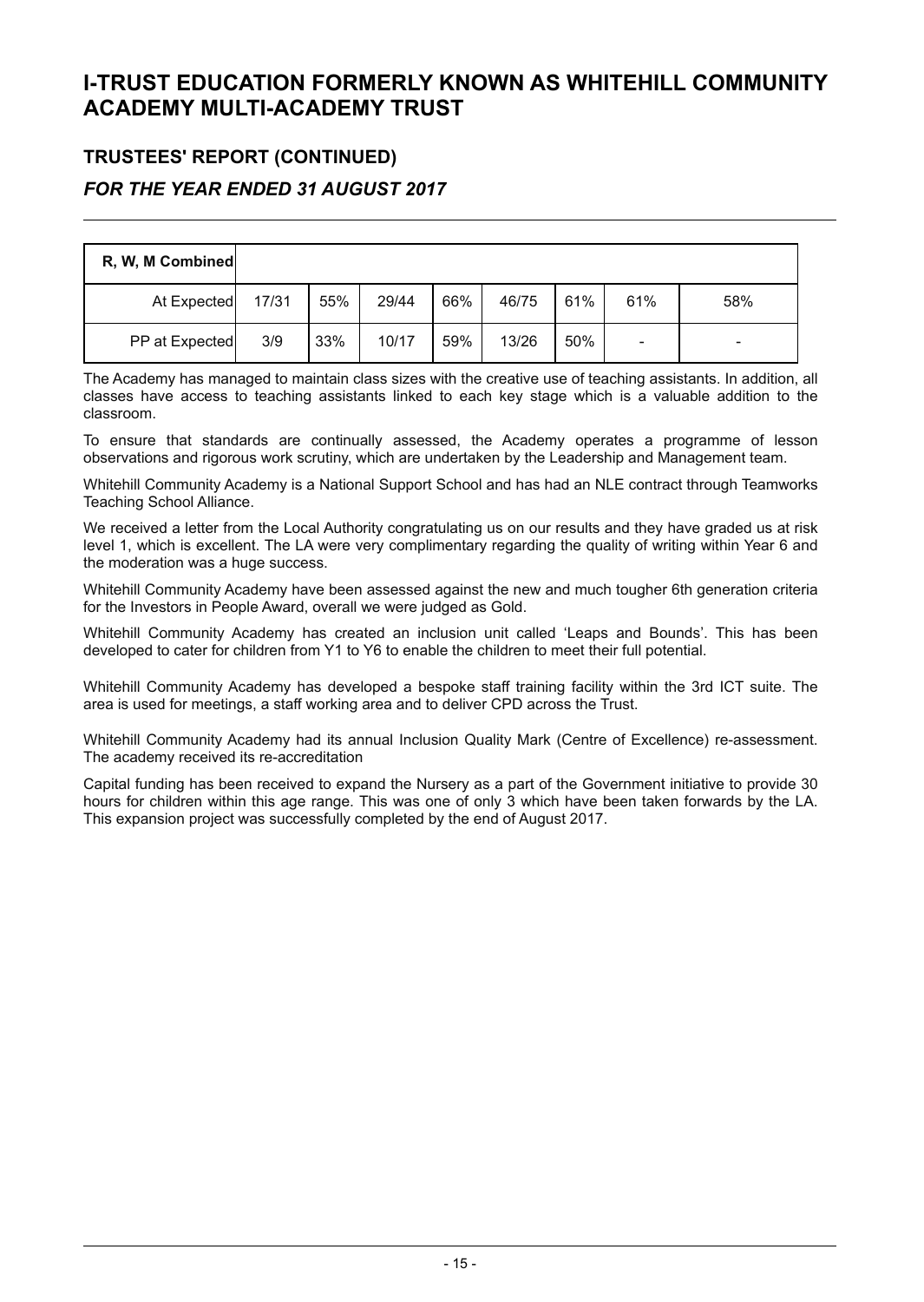## **TRUSTEES' REPORT (CONTINUED)** *FOR THE YEAR ENDED 31 AUGUST 2017*

| Wainstalls           |             |       |        |      |         |      |          |                        |
|----------------------|-------------|-------|--------|------|---------|------|----------|------------------------|
|                      | <b>Boys</b> |       | Girls  |      | Overall |      | Average  |                        |
|                      | Number      | $\%$  | Number | $\%$ | Number  | $\%$ | National | <b>Local Authority</b> |
| <b>Reading Level</b> |             |       |        |      |         |      |          |                        |
| At Expected          | 5/6         | 83.3% | 14/14  | 100% | 19/21   | 95%  | 72%      | 71%                    |
| Higher Attainment    | 3/6         | 50%   | 7/14   | 50%  | 10/20   | 50%  | 25%      | 25%                    |
| PP at Expected       |             |       |        |      | 1/1     | 100% |          |                        |
|                      |             |       |        |      |         |      |          |                        |
| <b>Writing Level</b> |             |       |        |      |         |      |          |                        |
| At Expected          | 1/6         | 83%   | 14/14  | 100% | 19/20   | 95%  | 76%      | 69%                    |
| Higher Attainment    | 1/6         | 17%   | 4/14   | 29%  | 5/20    | 25%  | 18%      | 10%                    |
| PP at Expected       |             |       |        |      | 1/1     | 100% |          |                        |
|                      |             |       |        |      |         |      |          |                        |
| <b>SPAG Level</b>    |             |       |        |      |         |      |          |                        |
| At Expected          | 5/6         | 83%   | 14/14  | 100% | 19/20   | 95%  | 77%      | 75%                    |
| Higher Attainment    | 2/6         | 33%   | 6/14   | 8/20 | 8/20    | 40%  | 31%      | 30%                    |
| PP at Expected       |             |       |        |      | 1/1     | 100% |          |                        |
|                      |             |       |        |      |         |      |          |                        |
| Maths Level          |             |       |        |      |         |      |          |                        |
| At Expected          | 5/6         | 83%   | 14/14  | 100% | 19/20   | 95%  | 75%      | 74%                    |
| Higher Attainment    | 1/6         | 17%   | 3/14   | 21%  | 4/20    | 20%  | 23%      | 22%                    |
| PP at Expected       |             |       |        |      | 1/1     | 100% |          |                        |
|                      |             |       |        |      |         |      |          |                        |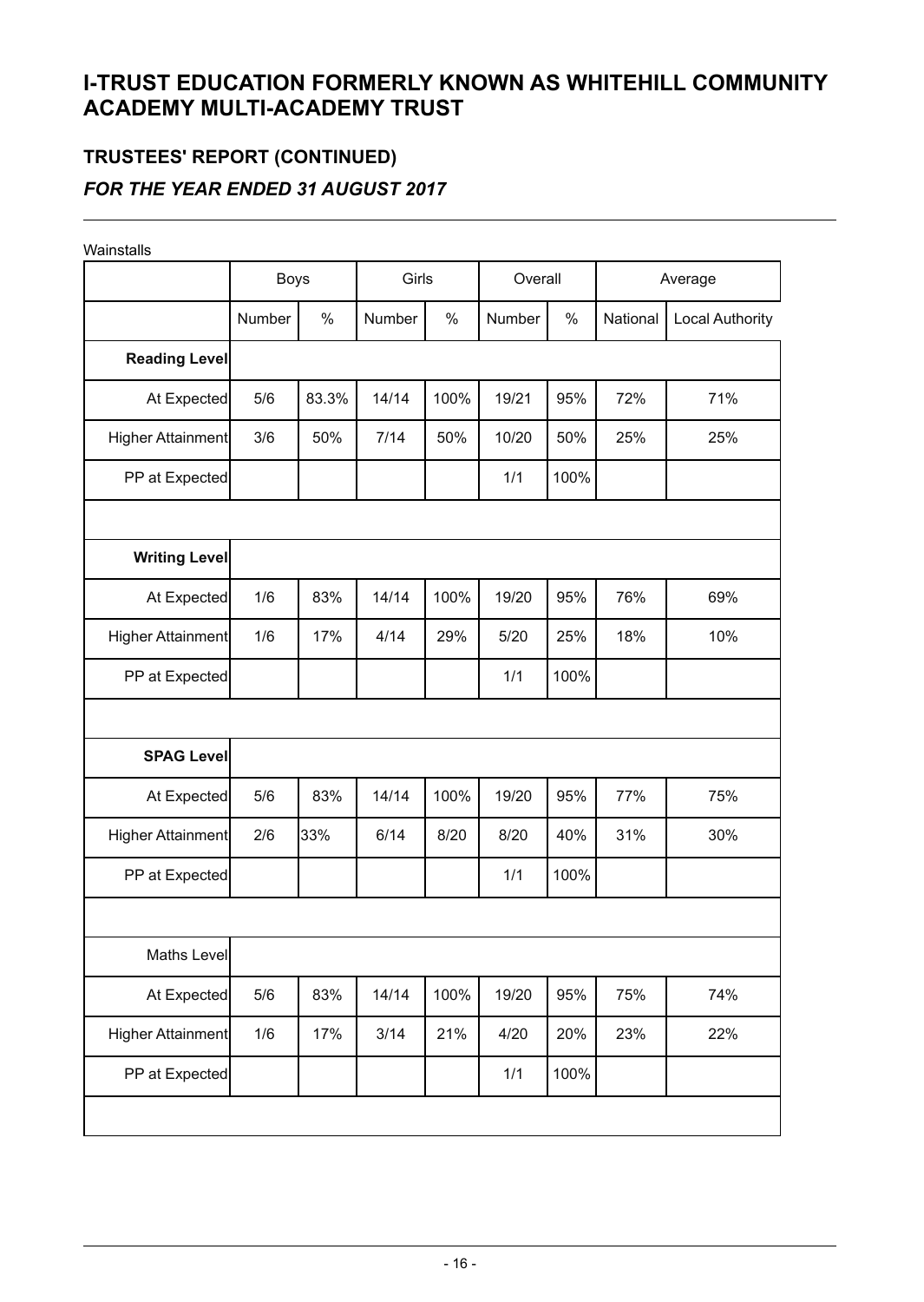# **TRUSTEES' REPORT (CONTINUED)**

### *FOR THE YEAR ENDED 31 AUGUST 2017*

| R, W, M Combined  |     |       |       |      |       |      |                          |                          |
|-------------------|-----|-------|-------|------|-------|------|--------------------------|--------------------------|
| At Expected       | 5/6 | 83%   | 14/14 | 100% | 19/20 | 95%  | 61%                      | 58%                      |
| Higher Attainment | 0/6 | $0\%$ | 2/14  | 14   | 2/20  | 10%  | $\overline{\phantom{0}}$ | $\overline{\phantom{0}}$ |
| PP at Expected    |     |       |       |      | 1/1   | 100% |                          |                          |

Wainstalls received an OFSTED inspection in May 2015 and was judged to be good in all areas. This has been as a direct result of the support received through the MAT from Whitehill Community Academy with leadership, staffing secondments, business management, tracking data site projects and day to day support. Wainstalls has continued to employ an additional teacher in order to ensure that children are taught in single age small classes. This has continued to have a very positive impact on the children's progress and results. A Mezzanine floor has been completed and provides the extra classroom so that Wainstalls can have a PAN of 30 for this academic year providing for single age classes, which is a major acheivment in the development of Wainstalls School.

Key performance indicators

|                            |                                                                                                             | Whitehill                                                                                                   |  | <b>Wainstalls</b>                                                                                                |                                              |                                                                 |                                                                |
|----------------------------|-------------------------------------------------------------------------------------------------------------|-------------------------------------------------------------------------------------------------------------|--|------------------------------------------------------------------------------------------------------------------|----------------------------------------------|-----------------------------------------------------------------|----------------------------------------------------------------|
|                            | 2015/16                                                                                                     | 2016/17                                                                                                     |  | 2015/16                                                                                                          | 2016/17                                      |                                                                 |                                                                |
| Staffing                   | 80.7% of revenue<br>income<br>48.6 teachers<br>16.3 other staff<br><b>Investors in People</b><br>Gold Award | 74.4% of revenue<br>income<br>52.9 teachers<br>16.3 other staff<br><b>Investors in People</b><br>Gold Award |  |                                                                                                                  |                                              | 59.00% of revenue<br>income<br>10.7 teachers<br>3.7 other staff | 75.1% of revenue<br>income<br>13.2 teachers<br>4.1 other staff |
| Environment                | 10.1% of revenue<br>income                                                                                  | 8.1% of revenue<br>income                                                                                   |  |                                                                                                                  |                                              | 8.2% of revenue<br>income                                       | 8.0% of revenue<br>income                                      |
| Finance                    | Surplus cfwd,<br>excluding pension<br>fund 6.4% of revenue<br>income                                        | Surplus cfwd,<br>excluding pension<br>income                                                                |  | Surplus cfwd,<br>excluding pension<br>fund 3.4% of revenue fund 33.5% of revenue fund 34.5% of revenue<br>income | Surplus cfwd,<br>excluding pension<br>income |                                                                 |                                                                |
| Attendance                 | 96.5%                                                                                                       | 96.05%                                                                                                      |  | 97.2%                                                                                                            | 96.7%                                        |                                                                 |                                                                |
| Pupil Numbers              | 619                                                                                                         | 665                                                                                                         |  | 159                                                                                                              | 184                                          |                                                                 |                                                                |
| Pupil<br>Teacherl<br>Ratio | 12.7                                                                                                        | 12.6                                                                                                        |  | 14.9                                                                                                             | 13.9                                         |                                                                 |                                                                |
| Pupil<br>achievement       |                                                                                                             |                                                                                                             |  | Please refer to SATs results<br>above                                                                            |                                              |                                                                 |                                                                |

#### Going concern

After making appropriate enquiries, the board of trustees has a reasonable expectation that the academy trust has adequate resources to continue in operational existence for the foreseeable future. For this reason, it continues to adopt the going concern basis in preparing the financial statements. Further details regarding the adoption of the going concern basis can be found in the Statement of Accounting Policies.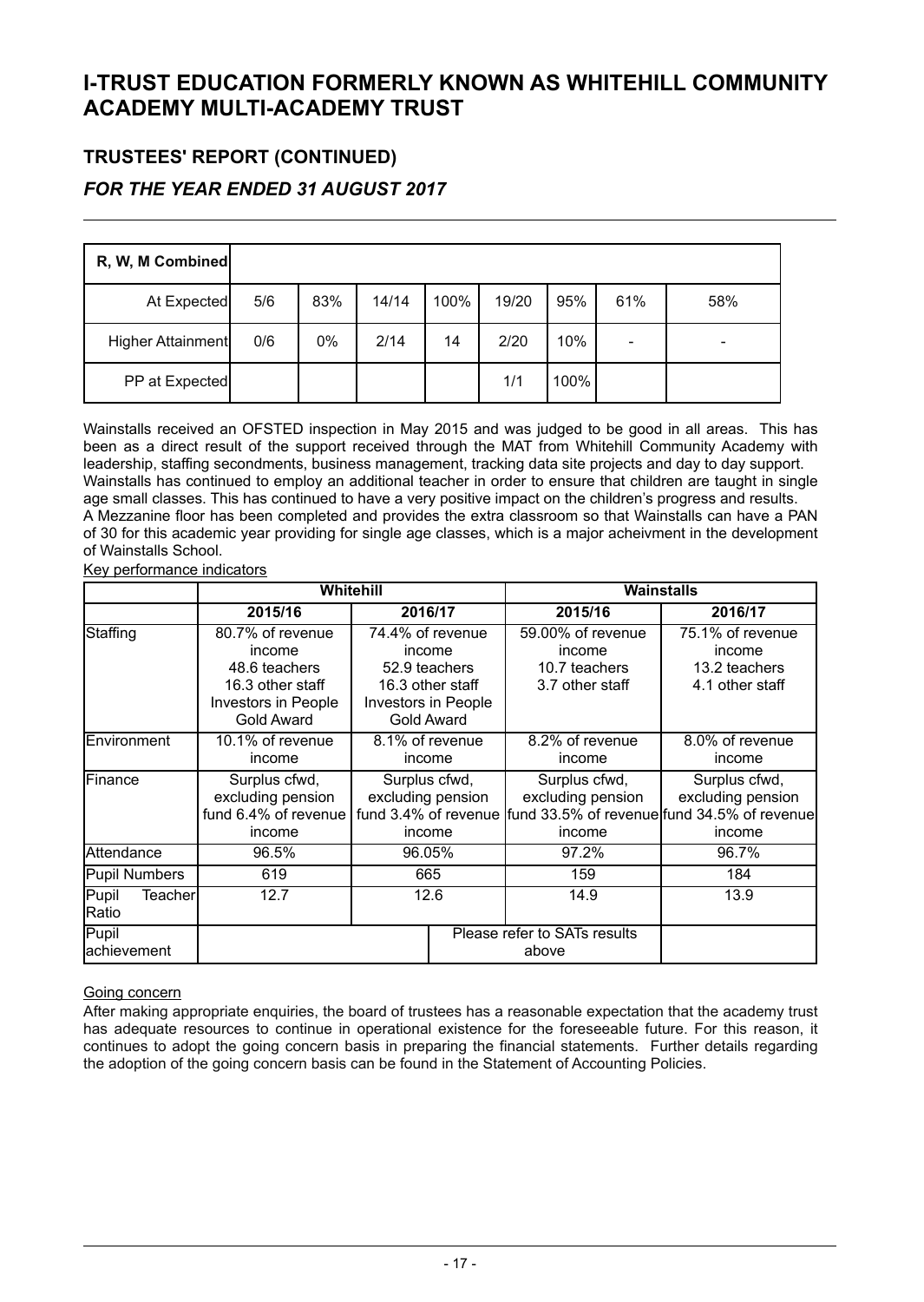### **TRUSTEES' REPORT (CONTINUED)** *FOR THE YEAR ENDED 31 AUGUST 2017*

#### **Financial review**

Most of the MAT's income is obtained from DfE in the form of recurrent grants, the use of which is restricted to particular purposes*.* The grants received from the DfE during the year 1st September 2016 to 31st August 2017 and the associated expenditure are shown as restricted funds in the statement of financial activities.

The MAT also receives grants for fixed assets from the DfE. In accordance with the Charities Statement of Recommended Practice, "Accounting and Reporting by Charities" (SORP FRS 102), such grants are shown in the Statement of Financial Activities as restricted income in the fixed asset fund.

The MAT grants are shown in the Statement of Financial Activities as restricted income in the fixed asset fund. The restricted fixed asset fund balance is reduced by annual depreciation charges over the expected useful life of the assets concerned.

During the year ended 31st August 2017, the total expenditure of £4,157,302 exceeded incoming resource of £4,081,168. The excess of income over expenditure for the period (excluding restricted fixed asset funds and pension deficit) was £39,890.

At 31st August 2017 the net book value of fixed assets was £7,892,251 and movement in tangible fixed assets are shown in note 12 to the financial statements.

The MAT has taken on the deficit in the Local Government Pension Scheme in respect of its non-teaching staff transferred on conversion. The deficit is incorporated within the Statement of Financial Activity with details in note 20 to the financial statements.

The assets were used exclusively for providing education and the associated support services to pupils of the MAT.

#### Reserves policy

The trustees review the reserve levels of the MAT annually. This review encompasses the nature of income and expenditure streams, the need to match income with commitments and the nature of reserves. The trustees take into consideration the future plans of the MAT, the uncertainty over future income streams and other key risks identified during the risk review.

The value of free reserves which are available for general purposes as at 31st August 2017 are £186,674 (2016: £166,814).

#### Investment policy and powers

Due to the nature of funding, the MAT may at times hold cash balances surplus to its short term requirements. The trustees have authorised the opening of additional short term bank investment accounts to take advantage of higher interest rates. No other form of investment is authorised.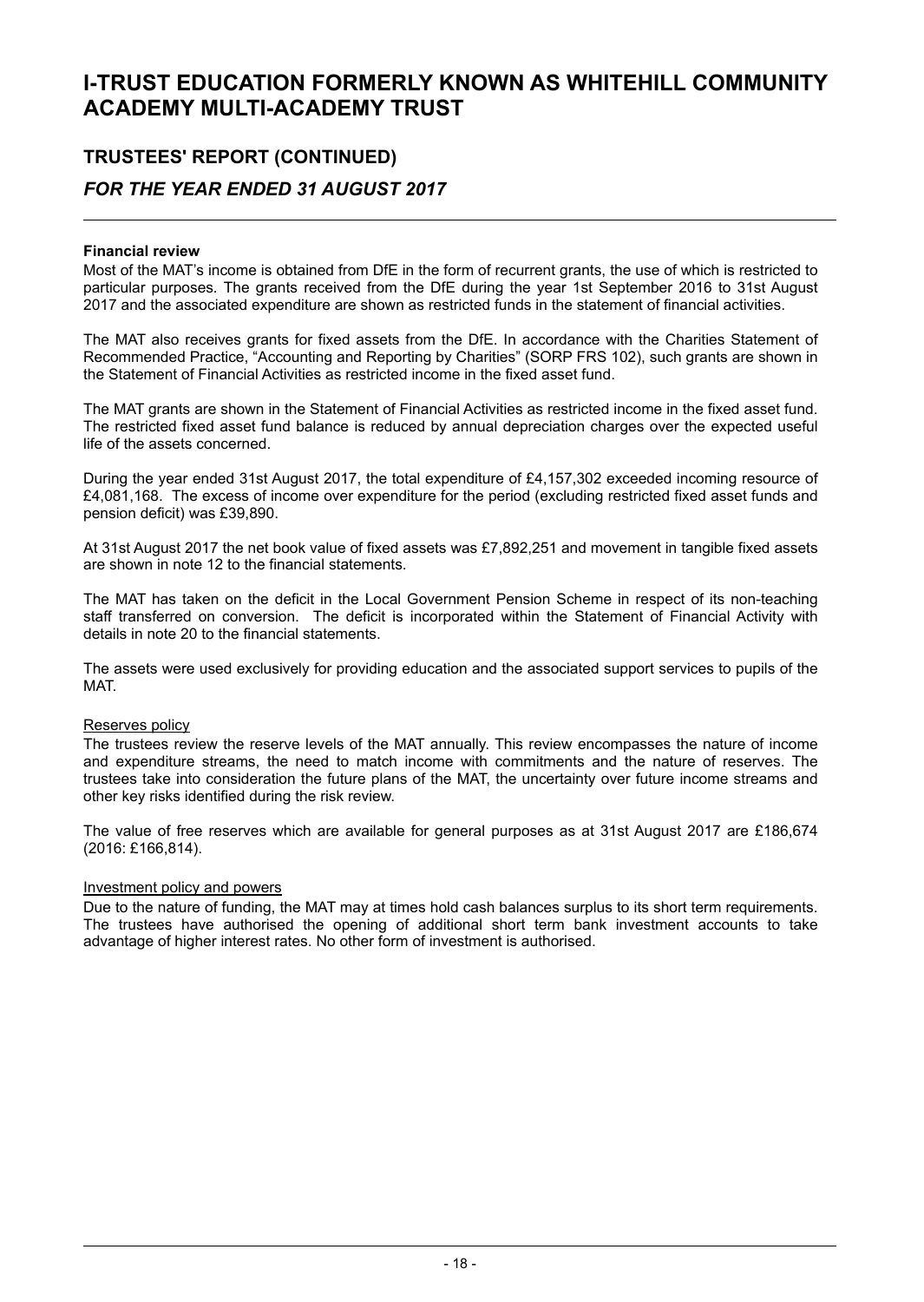### **TRUSTEES' REPORT (CONTINUED)** *FOR THE YEAR ENDED 31 AUGUST 2017*

#### Principal risks and uncertainties

The principal risks and uncertainties facing the Academy are as follows:

Financial - the MAT has considerable reliance on continued Government funding through the EFA. In the last year 93% of the MAT's incoming resources was ultimately Government funded and whilst this level is expected to continue, there is no assurance that Government policy or practice will remain the same or that public funding will continue at the same levels or on the same terms.

Failures in governance and/or management - the risk in this area arises from potential failure to effectively manage the MAT's finances, internal controls, compliance with regulations and legislation, statutory returns, etc. The trustees continue to review and ensure that appropriate measures are in place to mitigate these risks.

Reputational - the continuing success of the MAT is dependent on continuing to attract applicants in sufficient numbers by maintaining the highest educational standards. To mitigate this risk trustees, ensure that pupil success and achievement are closely monitored and reviewed.

Safeguarding and child protection - the trustees continue to ensure that the highest standards are maintained in the areas of selection and monitoring of staff, the operation of child protection policies and procedures, health & safety and discipline.

Staffing - the success of the MAT is reliant on the quality of its staff and so the trustees monitor and review policies and procedures to ensure continued development and training of staff as well as ensuring there is clear succession planning.

Fraud and mismanagement of funds - The MAT has appointed an independent auditor to work on behalf of the Responsible Officer, to carry out checks on financial systems and records as required by the Academy Financial Handbook. All finance staff receive training to keep them up to date with financial practice requirements and develop their skills in this area.

The MAT has continued to strengthen its risk management process throughout the year by improving the process and ensuring staff awareness. A risk register is maintained and reviewed and updated on a regular basis. The trustees have ensured that adequate insurance cover is in place in areas where there is still a significant risk. The Academy has an effective system of internal financial controls and this is explained in more detail in the Statement on Internal Control.

#### **Plans for future periods**

Key priorities for the next year are contained in the Academy Development Plans which are available from the Academy Offices and include:

- Continue to co-ordinate and monitor the impact of the Trust partners in developments throughout the Academy MAT and consider new partners.
- To continue the development of Sponsor Academy status and the development of the MAT.
- To participate within Teamworks Teaching School Initiative by taking a role of school-to-school support and contribute to the development of the Teaching School Alliance.
- To develop an Academy leadership structure that has the potential to be used across the Multi Academy Trust as more schools join the partnership.

#### **Funds held as custodian trustee on behalf of others**

The Academy and its trustees do not act as the Custodian Trustees of any other Charity.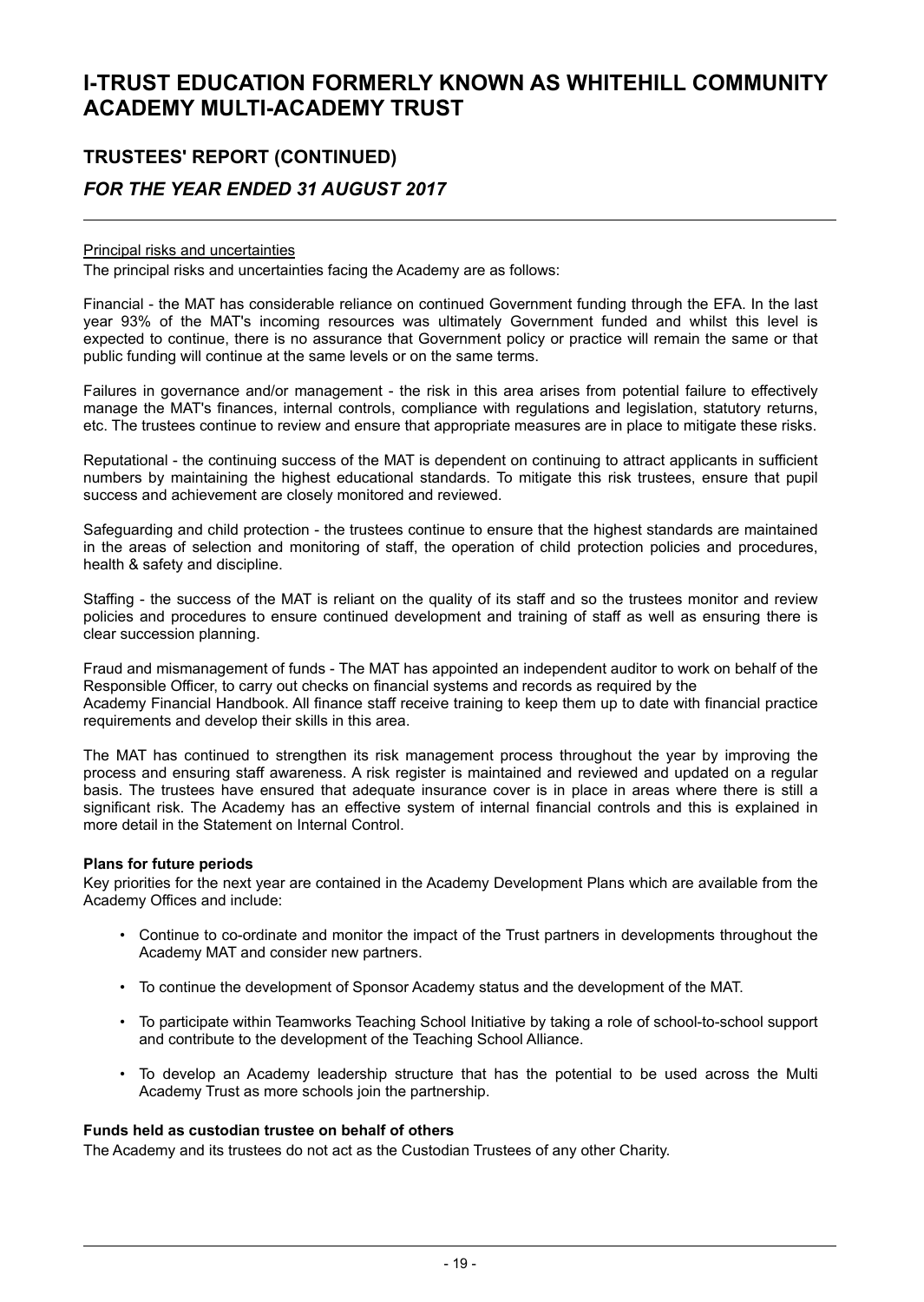### **TRUSTEES' REPORT (CONTINUED)** *FOR THE YEAR ENDED 31 AUGUST 2017*

#### **Auditor**

In so far as the trustees are aware:

- there is no relevant audit information of which the charitable company's auditor is unaware; and

- the trustees have taken all steps that they ought to have taken to make themselves aware of any relevant audit information and to establish that the auditor is aware of that information.

A resolution proposing that Simpson Wood Limited be reappointed as auditor of the charitable company will be put to the members.

Approved by order of the board of trustees on 07 December 2017 and signed on its behalf by:

D Furby **Vice Chairman**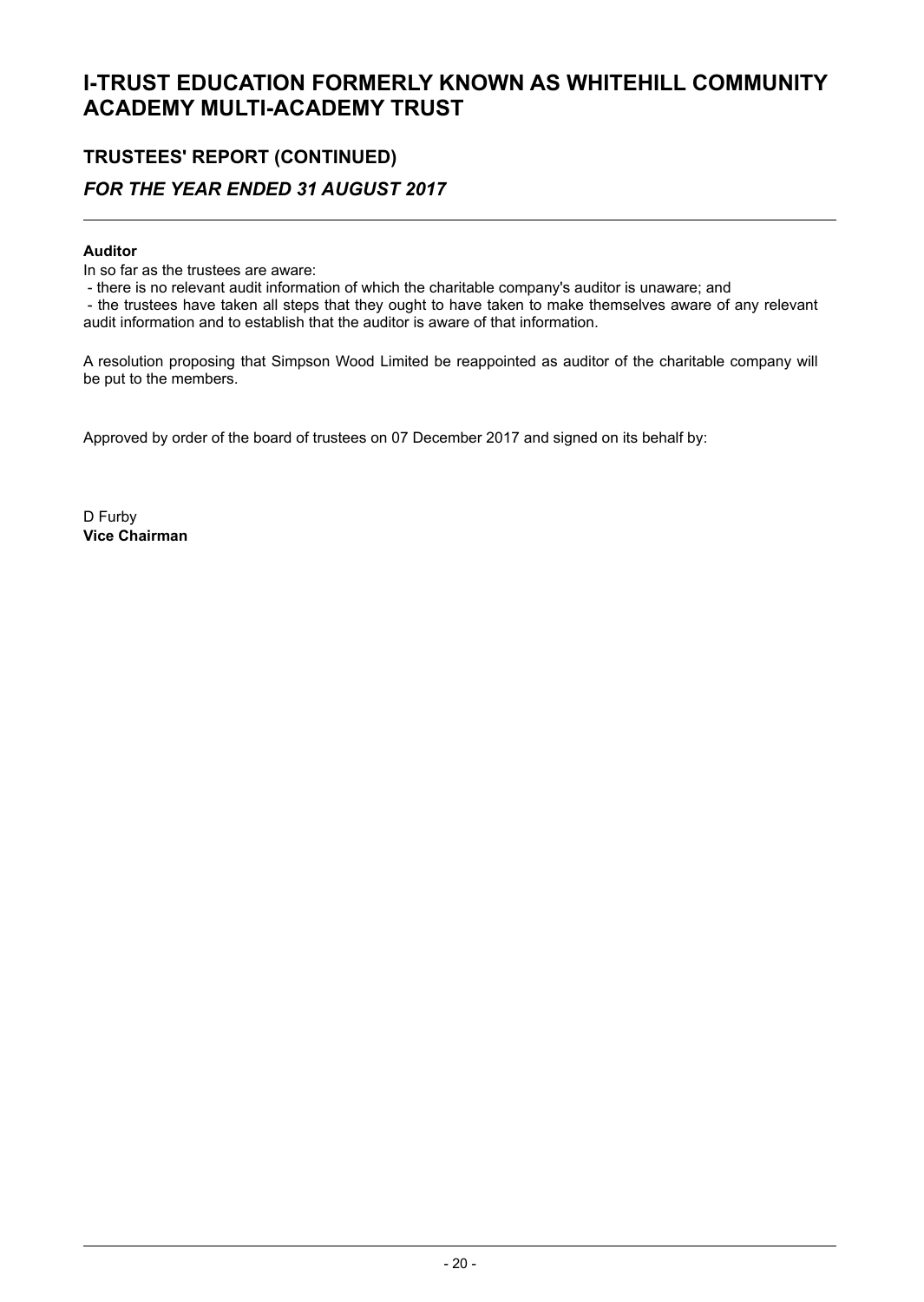### **GOVERNANCE STATEMENT**

#### *FOR THE YEAR ENDED 31 AUGUST 2017*

#### **Scope of responsibility**

As trustees we acknowledge we have overall responsibility for ensuring that Whitehill Community Academy Multi-Academy Trust has an effective and appropriate system of control, financial and otherwise. However, such a system is designed to manage rather than eliminate the risk of failure to achieve business objectives, and can provide only reasonable and not absolute assurance against material misstatement or loss.

The board of trustees has delegated the day-to-day responsibility to the Executive Principal/chief executive, as accounting officer, for ensuring financial controls conform with the requirements of both propriety and good financial management and in accordance with the requirements and responsibilities assigned to it in the funding agreement between Whitehill Community Academy Multi-Academy Trust and the Secretary of State for Education. They are also responsible for reporting to the board of trustees any material weaknesses or breakdowns in internal control.

#### **Governance**

The information on governance included here supplements that described in the Trustees' Report and in the Statement of Trustees' Responsibilities. The board of trustees has formally met 7 times during the year. Attendance during the year at meetings of the board of trustees was as follows:

| <b>Trustees</b>                                                | <b>Meetings attended</b> | Out of possible |
|----------------------------------------------------------------|--------------------------|-----------------|
| S Allen (Resigned 1 September 2016)                            |                          | 0               |
| J Craven (Resigned 1 September 2016)                           |                          | 0               |
| D Furby (Vice Chairman)                                        |                          |                 |
| R Hepplestone (CEO, Executive Principal & Accounting Officer)  |                          |                 |
| I Maris (Appointed 1 September 2016)                           |                          |                 |
| A Smith (Responsible Officer) (Resigned 1 September 2017)      |                          |                 |
| S Taylor (Chairman)                                            |                          |                 |
| J P Beale (Appointed 1 February 2017)                          |                          | 3               |
| L Killian (Appointed 1 February 2017 and resigned 17 May 2017) |                          | 0               |
| P Welch (Appointed 1 February 2017 and resigned 17 May 2017)   |                          | 0               |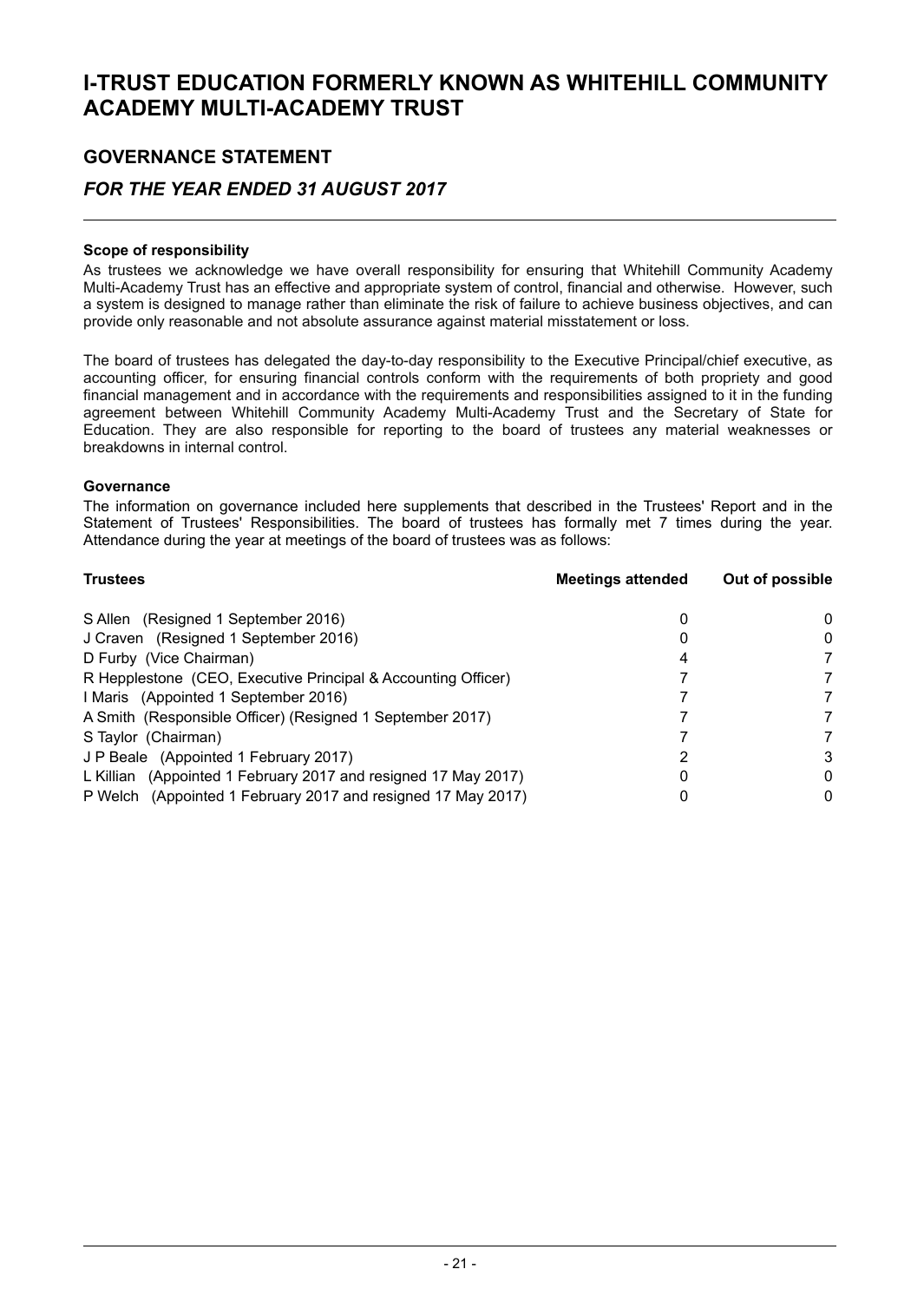### **GOVERNANCE STATEMENT (CONTINUED)** *FOR THE YEAR ENDED 31 AUGUST 2017*

Each school within the MAT has its own Local Governing Body. The Executive Board has overall legal responsibility for the operation of the MAT and the academies within it. The Executive Board works in partnership with its family of academies.

The Scheme of Delegation provides for certain functions to be carried out by one or more of the following:

- the Executive Board of Trustees and/or
- the Executive Principal and/or
- the Head on Site of the Academy and/or
- the Local Governing Body of the Academy

The Scheme of Delegation covers five areas:

- Finance
- Human Resources
- Education
- Asset Management
- Strategy

The MAT Board determine the terms of reference for the local governing bodies.

Attendance at meetings in the year was as follows:

| <b>Trustees</b>                                           | <b>Meetings attended</b> | Out of possible |  |
|-----------------------------------------------------------|--------------------------|-----------------|--|
| D Furby (Vice Chairman)                                   |                          |                 |  |
| I Maris (Appointed 1 September 2016)                      |                          |                 |  |
| A Smith (Responsible Officer) (Resigned 1 September 2017) |                          |                 |  |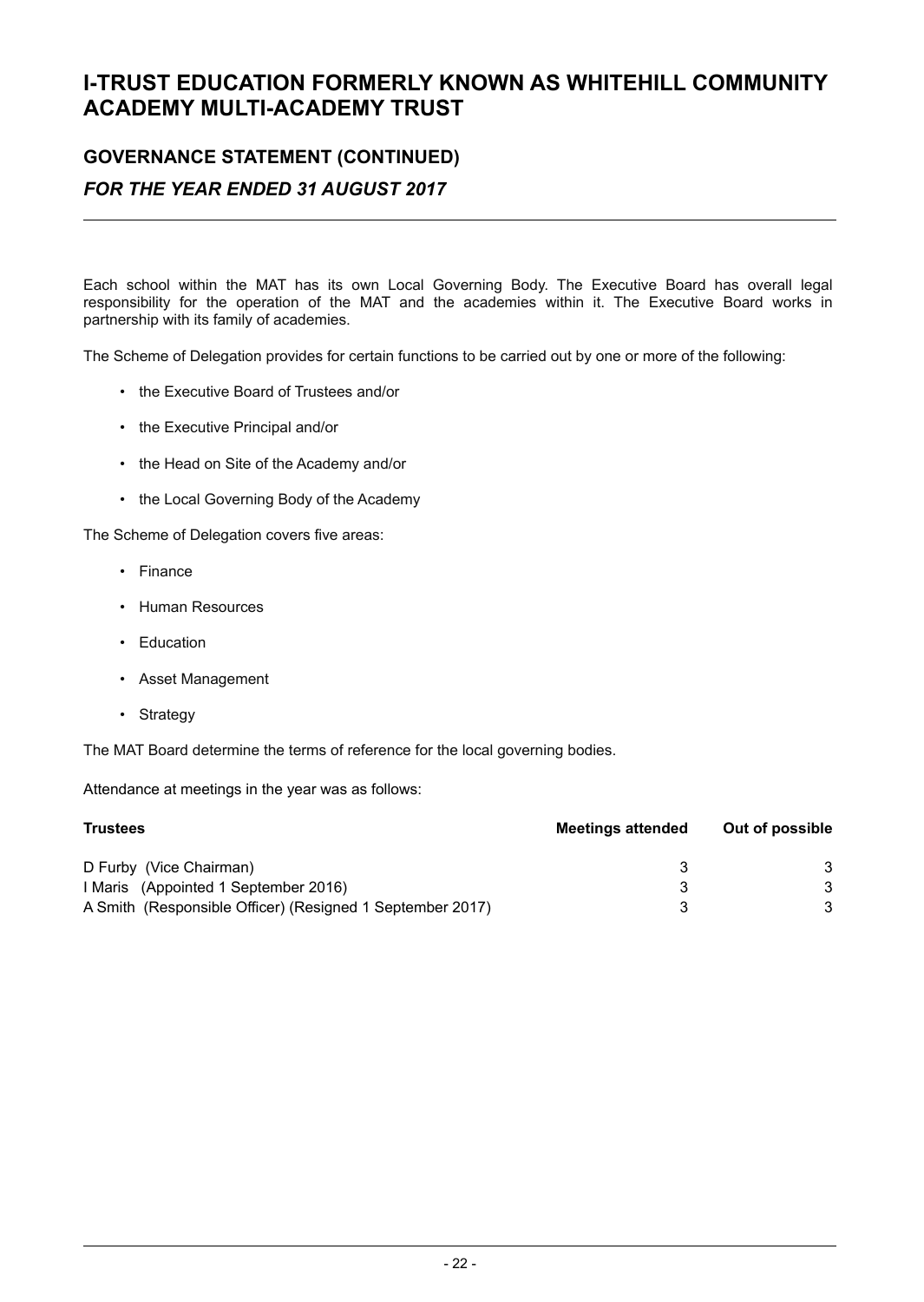### **GOVERNANCE STATEMENT (CONTINUED)** *FOR THE YEAR ENDED 31 AUGUST 2017*

#### **Review of value for money**

As accounting officer, the Executive Principal has responsibility for ensuring that the academy trust delivers good value in the use of public resources. The accounting officer understands that value for money refers to the educational and wider societal outcomes achieved in return for the taxpayer resources received.

The accounting officer considers how the trust's use of its resources has provided good value for money during each academic year, and reports to the board of trustees where value for money can be improved, including the use of benchmarking data where appropriate. The accounting officer for the academy trust has delivered improved value for money during the year by:

**• Ensuring the operation of the Trust demonstrates good value for money and efficient and effective use of resources**

The Academy Senior Leadership team review expenditure within each budget heading annually and make adjustments based on the effectiveness of strategies introduced in previous years, curriculum offer and any new strategies identified in the Academy Development Plan and Post Ofsted Action Plan.

The Academy regularly benchmarks financial performance against other academy trusts to demonstrate that the Trust provides good value for money. The Academy Trust works with other schools collaboratively to ensure that procurement costs are kept to a minimum. Best practice is shared between academies.

Tender exercises are regularly undertaken to ensure that high value contracts are assessed against the marketplace on a regular basis to ensure that long term contracts (3 to 5 years) remain competitive.

For purchases above £10,000, but below the tender limit, 3 quotes are required.

#### **• Raising Student Attainment**

The MAT is highly inclusive, has high Value Added and we have high expectations of progress for all our pupils. The academy trust has in place a rigorous tracking of student progress and achievement, with underachievement identified early and the appropriate interventions put in place. The academy operates an extensive programme of lesson observations and self-evaluation judgements of lessons by teaching staff and self-observations using Iris video technology.

#### **• Pupil Premium**

The MAT carefully monitors Pupil Premium expenditure and its impact on improving attainment for pupils on Free School Meals and Looked After Children. Use of this grant and its effectiveness is published annually on the academy website.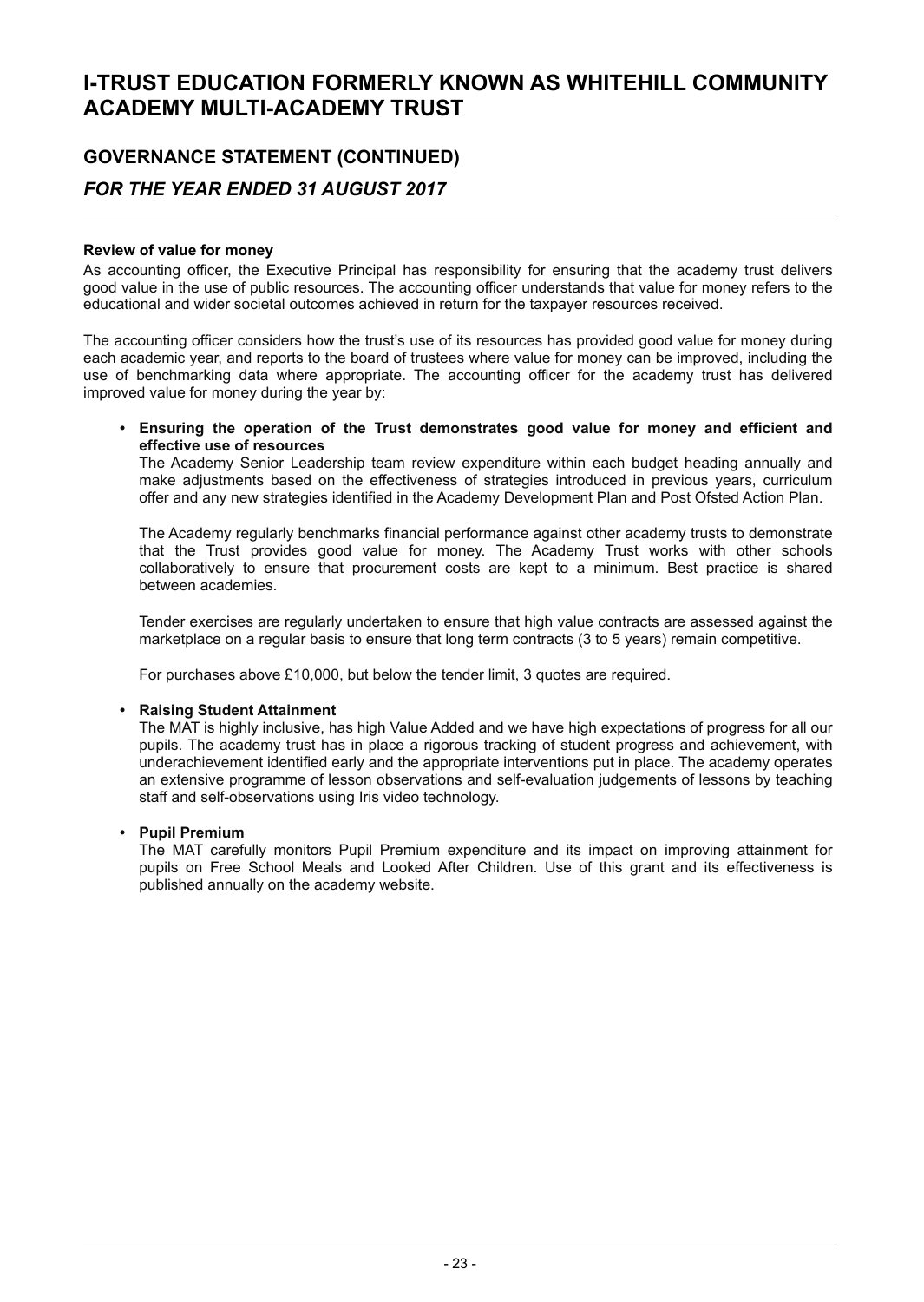### **GOVERNANCE STATEMENT (CONTINUED)** *FOR THE YEAR ENDED 31 AUGUST 2017*

#### **• Staffing**

Trustees and Leadership deploy staff to provide best value in terms of quality of teaching, quality of learning, adult: pupil ratio, curriculum management and use of Premises

Trustees and Leadership consider the allocation and use of teaching areas, support areas and communal areas, to provide the best environment for teaching and learning, for support services, and for communal access to central resources.

#### **• Use of Resources**

Trustees and Leadership deploy equipment, materials and services to provide pupils and staff which support quality of teaching and quality of learning.

- This has included a review of all supplier contracts across the multi academy trust and where appropriate these contracts have been terminated in line with the terms & conditions of the contracts and either a tender process has been undertaken to seek best value or we have sort to provide this service from within current staffing e.g. Grounds Maintenance and Health & safety
- We have undertaken a review of teaching assistants within Whitehill Community Academy, with the intention to redeploy them more effectively in the 2017/18 academic year.
- We have implemented new Papercut software across the trust which reduces paper and printing waste considerably allowing resources to be spent on pupil elsewhere.
- We have implemented a new Online Payment system for parents which also serves as electronic registration, Uniform and Online Shop, thereby reducing staffing costs and consolidating processes.
- We have implemented Parago Asset Management software to help with asset management across the trust.
- We Have implemented a new Central Finance System across all schools within the trust, thereby providing real time information to all budget holdes and senior management team.

#### **The purpose of the system of internal control**

The system of internal control is designed to manage risk to a reasonable level rather than to eliminate all risk of failure to achieve policies, aims and objectives. It can, therefore, only provide reasonable and not absolute assurance of effectiveness. The system of internal control is based on an on-going process designed to identify and prioritise the risks to the achievement of academy trust policies, aims and objectives, to evaluate the likelihood of those risks being realised and the impact should they be realised, and to manage them efficiently, effectively and economically. The system of internal control has been in place in Whitehill Community Academy Multi-Academy Trust for the period 1st September 2016 to 31 August 2017 and up to the date of approval of the annual report and financial statements.

#### **Capacity to handle risk**

The board of trustees has reviewed the key risks to which the academy trust is exposed together with the operating, financial and compliance controls that have been implemented to mitigate those risks. The board of trustees is of the view that there is a formal on-going process for identifying, evaluating and managing the academy trust's significant risks that has been in place for the period 1st September 2016 to 31 August 2017 and up to the date of approval of the annual report and financial statements. This process is regularly reviewed by the board of trustees.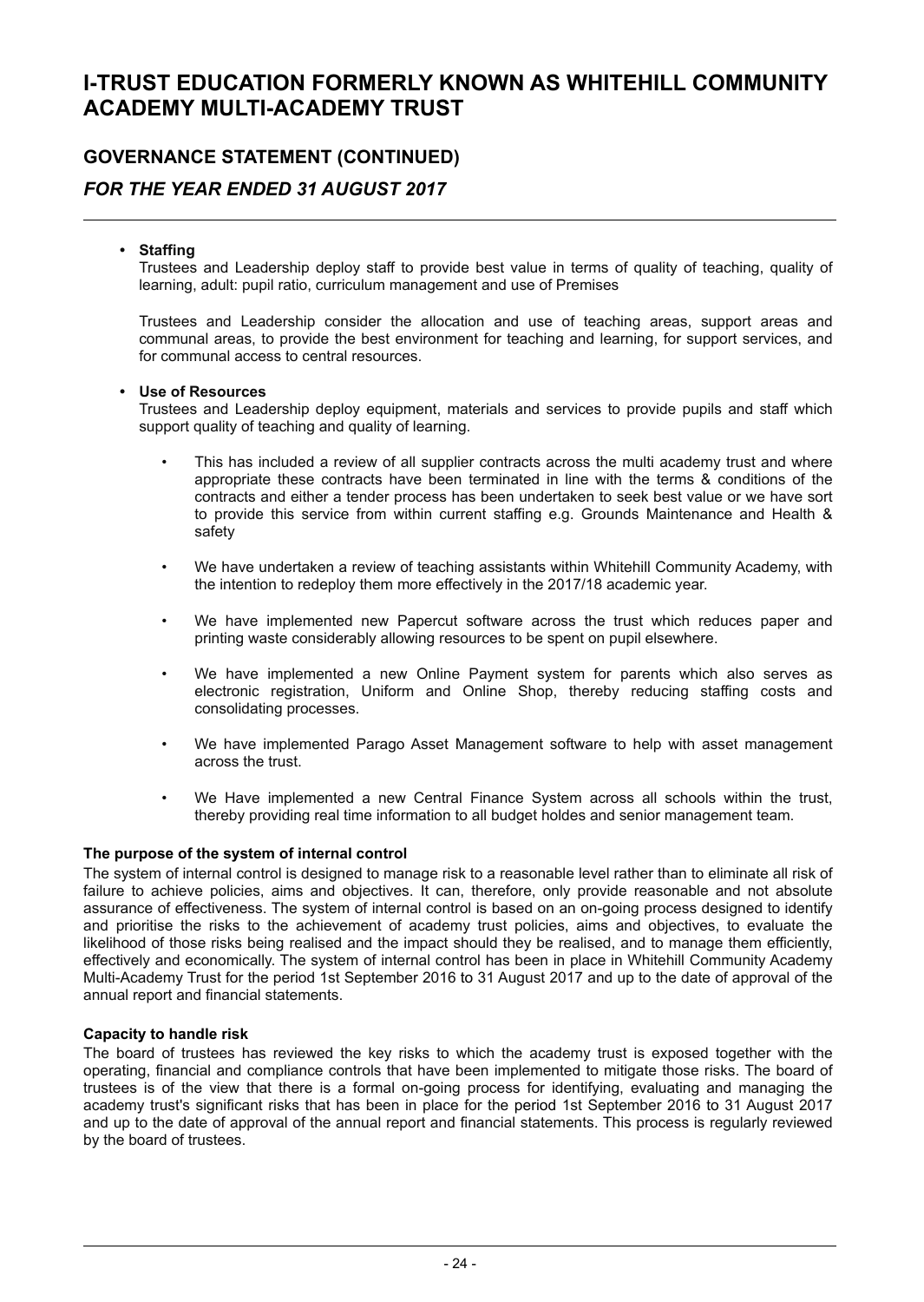## **GOVERNANCE STATEMENT (CONTINUED)**

### *FOR THE YEAR ENDED 31 AUGUST 2017*

#### **The risk and control framework**

The academy trust's system of internal financial control is based on a framework of regular management information and administrative procedures including the segregation of duties and a system of delegation and accountability. In particular, it includes:

- comprehensive budgeting and monitoring systems with an annual budget and periodic financial reports which are reviewed and agreed by the board of trustees
- regular reviews of reports which indicate financial performance against the forecasts and of major purchase plans, capital works and expenditure programmes
- setting targets to measure financial and other performance
- clearly defined purchasing (asset purchase or capital investment) guidelines
- delegation of authority and segregation of duties
- identification and management of risks.

The board of trustees has considered the need for a specific internal audit function and has decided:

• not to appoint an internal auditor, however the trustees have appointed Mr A Smith and Mr D Furby, trustees, as responsible officers (RO)/members of the audit committee and to appoint Simpson Wood, the external auditor, to carry out additional checks.

The reviewer's role includes giving advice on financial matters and performing a range of checks on the academy trust's financial systems. In particular, the checks carried out in the current period included:

- testing of payroll systems
- testing of purchase systems
- testing of control account/ bank reconciliations.

On a quarterly basis, the reviewer reports to the board of trustees, through the audit committee/finance and general purposes committee on the operation of the systems of control and on the discharge of the board of trustees' financial responsibilities.

#### **Review of effectiveness**

As accounting officer, the Executive Principal has responsibility for reviewing the effectiveness of the system of internal control. During the year in question the review has been informed by:

- the work of the responsible officer;
- the work of the executive managers within the Academy who have responsibility for the development and maintenance of the internal control framework.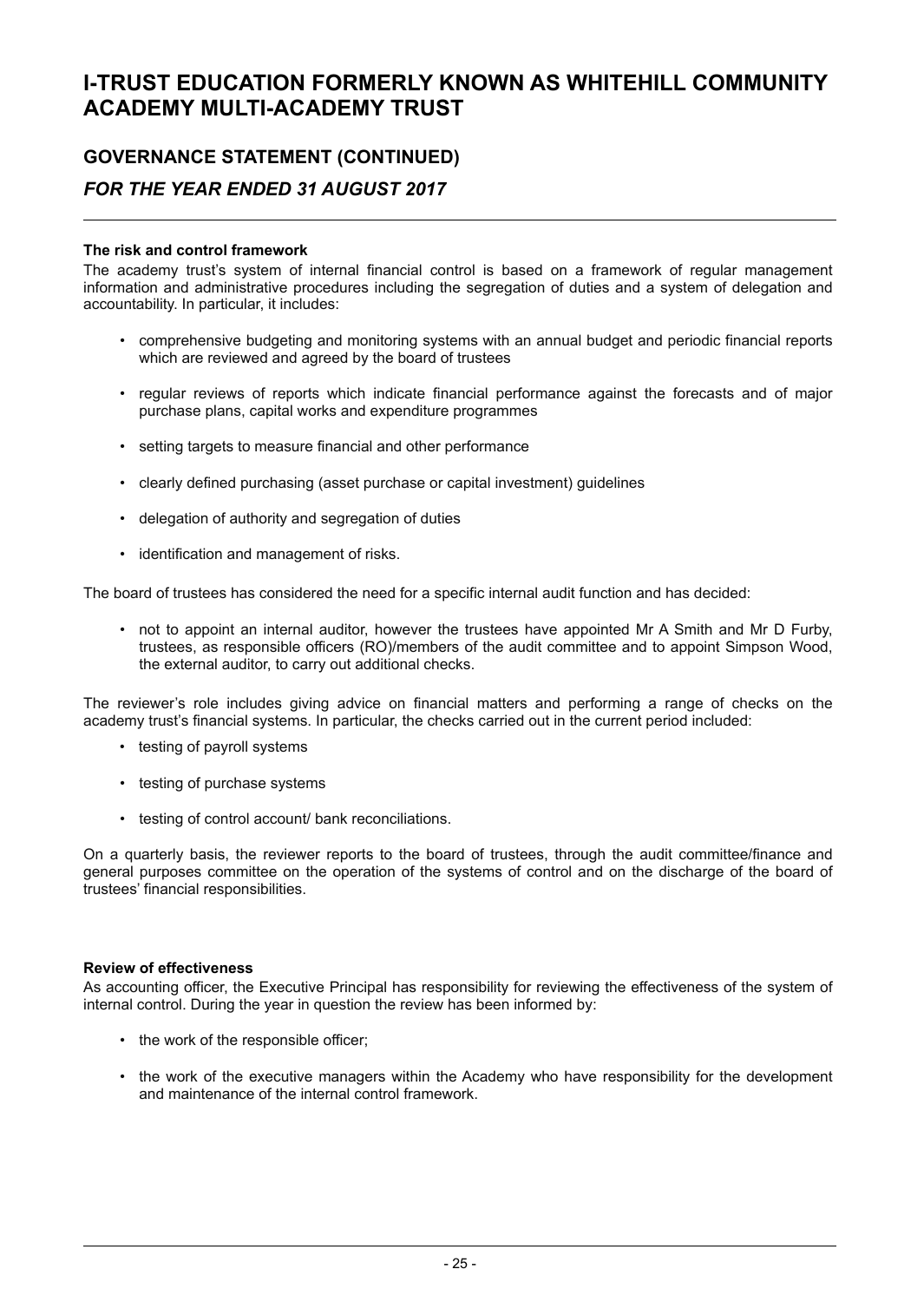### **GOVERNANCE STATEMENT (CONTINUED)** *FOR THE YEAR ENDED 31 AUGUST 2017*

The accounting officer has been advised of the implications of the result of their review of the system of internal control by the Audit Committee and a plan to address weaknesses and ensure continuous improvement of the system is in place.

Approved by order of the board of trustees on 07 December 2017 and signed on its behalf by:

R Hepplestone STaylor **CEO, Executive Principal & Accounting Officer Chairman**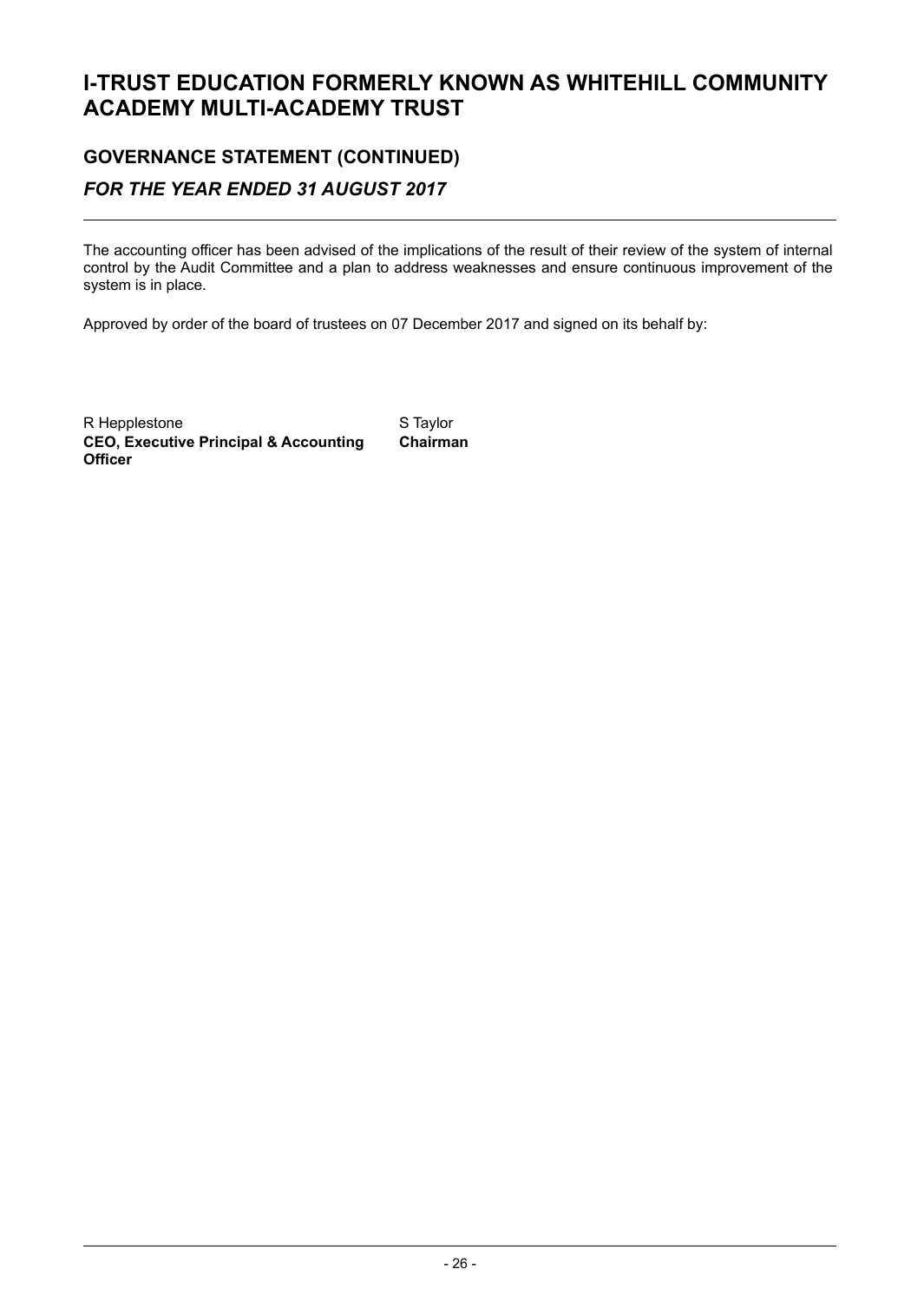### **STATEMENT OF REGULARITY, PROPRIETY AND COMPLIANCE** *FOR THE YEAR ENDED 31 AUGUST 2017*

As accounting officer of Whitehill Community Academy Multi Academy Trust I have considered my responsibility to notify the academy trust board of trustees and the Education Funding Agency of material irregularity, impropriety and non-compliance with EFA terms and conditions of funding, under the funding agreement in place between the academy trust and the Secretary of State for Education. As part of my consideration I have had due regard to the requirements of the Academies Financial Handbook 2015.

I confirm that I and the academy trust board of trustees are able to identify any material irregular or improper use of funds by the academy trust, or material non-compliance with the terms and conditions of funding under the academy trust's funding agreement and the Academies Financial Handbook 2015.

I confirm that no instances of material irregularity, impropriety or funding non-compliance have been discovered to date. If any instances are identified after the date of this statement, these will be notified to the board of trustees and EFA.

R Hepplestone **Accounting Officer**

07 December 2017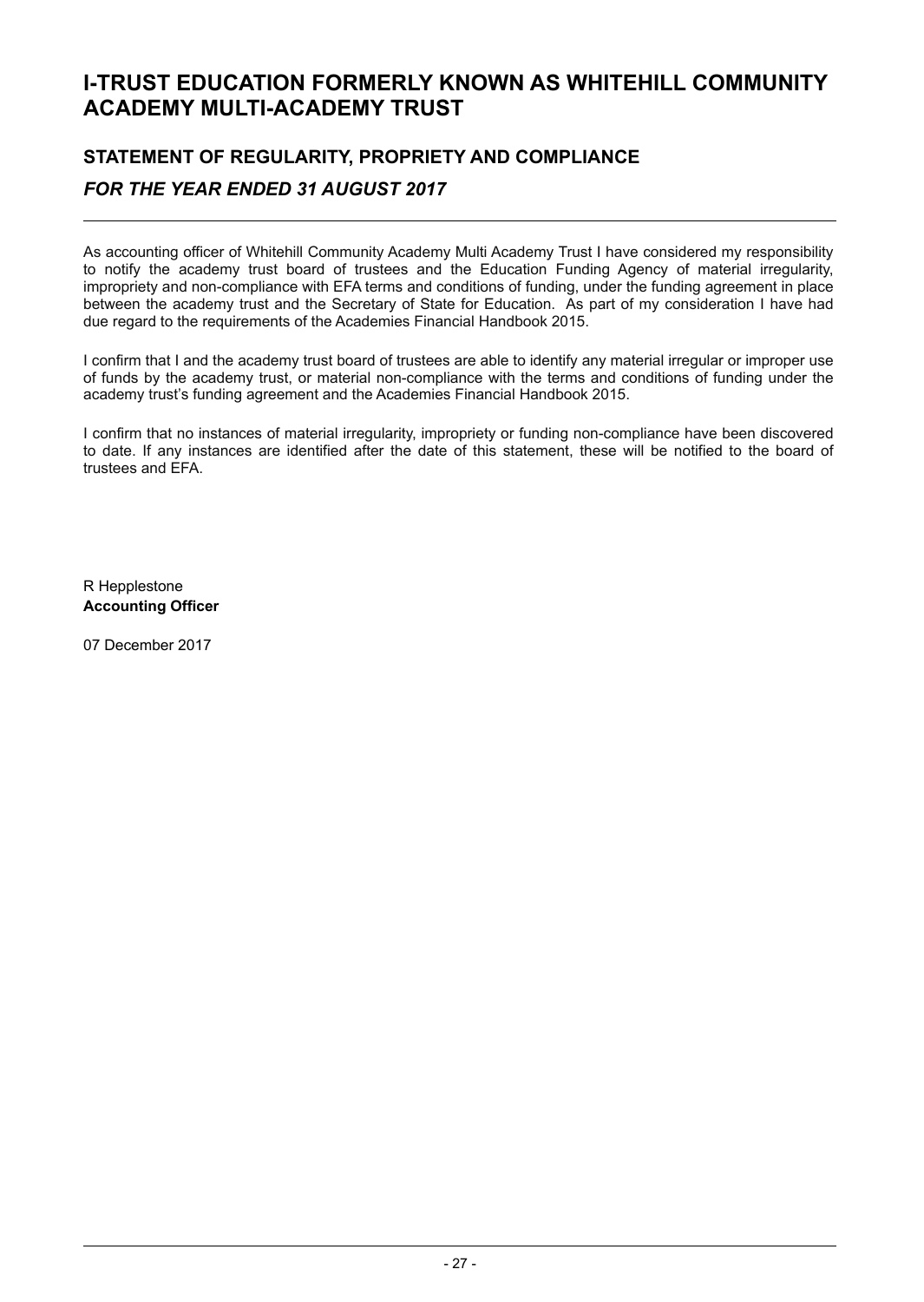### **STATEMENT OF TRUSTEES' RESPONSIBILITIES** *FOR THE YEAR ENDED 31 AUGUST 2017*

The trustees (who act as governors of Whitehill Community Academy Multi Academy Trust and are also the directors of the charitable company for the purposes of company law) are responsible for preparing the Trustees' Report and the financial statements in accordance with the Annual Accounts Direction published by the Education Funding Agency, United Kingdom Accounting Standards (United Kingdom Generally Accepted Accounting Practice) and applicable law and regulations.

Company law requires the trustees to prepare financial statements for each financial year. Under company law the trustees must not approve the financial statements unless they are satisfied that they give a true and fair view of the state of affairs of the charitable company and of its incoming resources and application of resources, including its income and expenditure, for that period. In preparing these financial statements, the trustees are required to:

- select suitable accounting policies and then apply them consistently
- observe the methods and principles in the Charities SORP 2015 and the Academies Accounts Direction 2015 to 2016
- make judgments and accounting estimates that are reasonable and prudent
- state whether applicable UK Accounting Standards [FRS 102] have been followed, subject to any material departures disclosed and explained in the financial statements
- prepare the financial statements on the going concern basis unless it is inappropriate to presume that the charitable company will continue in business.

The trustees are responsible for keeping adequate accounting records that are sufficient to show and explain the charitable company's transactions and disclose with reasonable accuracy at any time the financial position of the charitable company and enable them to ensure that the financial statements comply with the Companies Act 2006. They are also responsible for safeguarding the assets of the charitable company and hence for taking reasonable steps for the prevention and detection of fraud and other irregularities.

The trustees are responsible for ensuring that in its conduct and operation the charitable company applies financial and other controls, which conform with the requirements both of propriety and of good financial management. They are also responsible for ensuring grants received from EFA/DfE have been applied for the purposes intended.

The trustees are responsible for the maintenance and integrity of the corporate and financial information included on the charitable company's website. Legislation in the United Kingdom governing the preparation and dissemination of financial statements may differ from legislation in other jurisdictions.

Approved by order of the board of trustees on 07 December 2017 and signed on its behalf by:

D Furby Sample of the Second State of the Second State of State of State of State of State of State of State o **Vice Chairman** Chairman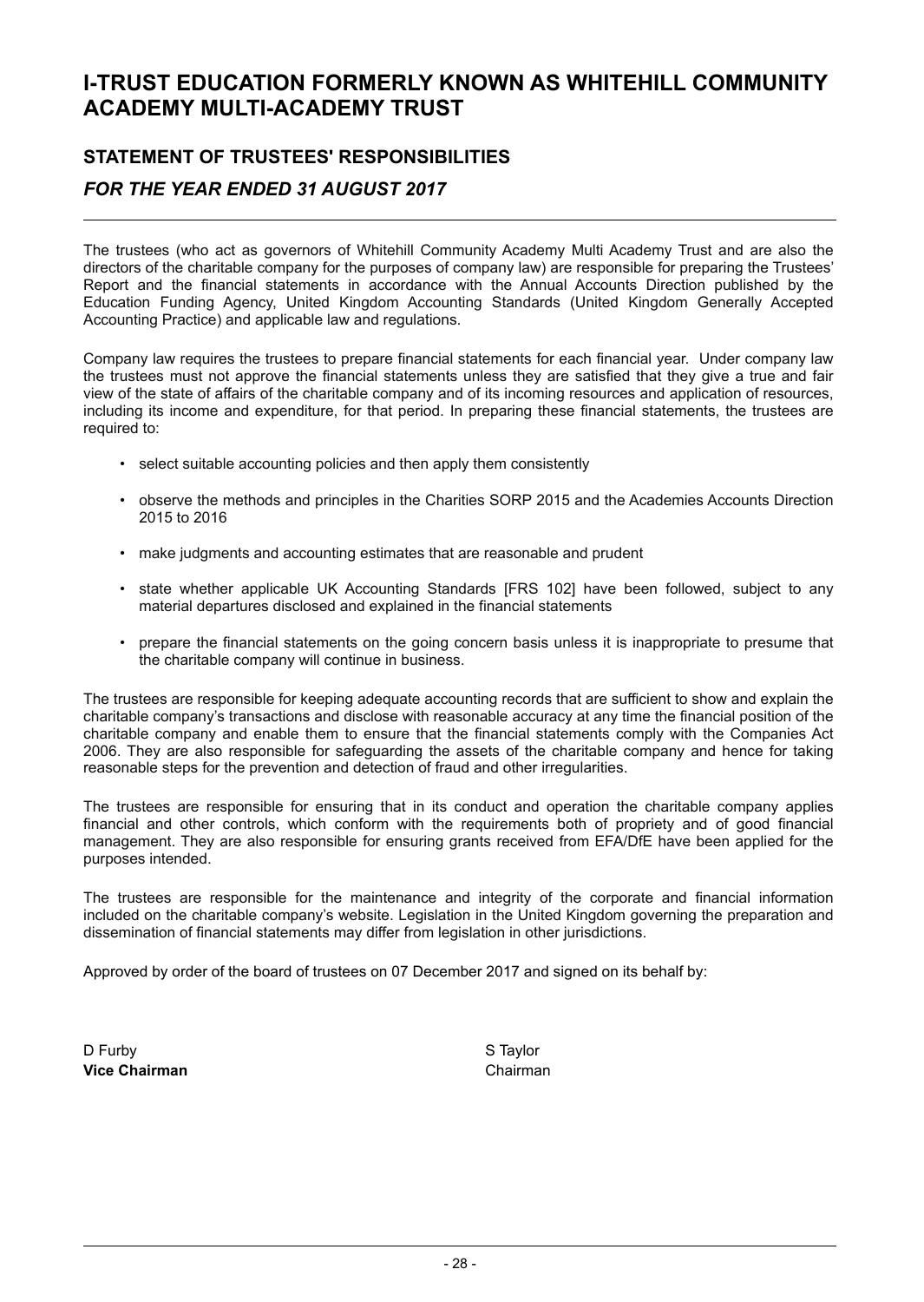#### **INDEPENDENT AUDITOR'S REPORT TO THE MEMBERS OF I-TRUST EDUCATION FORMERLY KNOWN AS WHITEHILL COMMUNITY ACADEMY MULTI-ACADEMY TRUST**

#### **Opinion**

We have audited the accounts of i-Trust Education Formerly known as Whitehill Community Academy Multi-Academy Trust for the year ended 31 August 2017 which comprise the Statement of Financial Activities, the Balance Sheet, the Statement of Cash Flows and the notes to the accounts, including a summary of significant accounting policies. The financial reporting framework that has been applied in their preparation is applicable law and United Kingdom Accounting Standards, including Financial Reporting Standard 102 The Financial Reporting Standard applicable in the UK and Republic of Ireland (United Kingdom Generally Accepted Accounting Practice), the Charities SORP 2015 and the Academies Accounts Direction 2016 to 2017 issued by the Education and Skills Funding Agency.

In our opinion the accounts:

- give a true and fair view of the state of the charitable company's affairs as at 31 August 2017 and of its incoming resources and application of resources, including its income and expenditure, for the year then ended;
- have been properly prepared in accordance with United Kingdom Generally Accepted Accounting Practice;
- have been prepared in accordance with the requirements of the Companies Act 2006; and
- have been prepared in accordance with the Charities SORP 2015 and the Academies Accounts Direction 2016 to 2017.

#### **Basis for opinion**

We conducted our audit in accordance with International Standards on Auditing (UK) (ISAs (UK)) and applicable law. Our responsibilities under those standards are further described in the 'Auditor's responsibilities for the audit of the accounts' section of our report. We are independent of the academy trust in accordance with the ethical requirements that are relevant to our audit of the accounts in the UK, including the FRC's Ethical Standard, and we have fulfilled our other ethical responsibilities in accordance with these requirements. We believe that the audit evidence we have obtained is sufficient and appropriate to provide a basis for our opinion.

#### **Conclusions relating to going concern**

We have nothing to report in respect of the following matters in relation to which the ISAs (UK) require us to report to you where:

- the trustees' use of the going concern basis of accounting in the preparation of the accounts is not appropriate; or
- the trustees have not disclosed in the accounts any identified material uncertainties that may cast significant doubt about the academy trust's ability to continue to adopt the going concern basis of accounting for a period of at least twelve months from the date when the accounts are authorised for issue.

#### **Other information**

The other information comprises the information included in the annual report, other than the accounts and our auditor's report thereon. The trustees are responsible for the other information. Our opinion on the accounts does not cover the other information and, except to the extent otherwise explicitly stated in our report, we do not express any form of assurance conclusion thereon.

In connection with our audit of the accounts, our responsibility is to read the other information and, in doing so, consider whether the other information is materially inconsistent with the accounts or our knowledge obtained in the audit or otherwise appears to be materially misstated. If we identify such material inconsistencies or apparent material misstatements, we are required to determine whether there is a material misstatement in the accounts or a material misstatement of the other information. If, based on the work we have performed, we conclude that there is a material misstatement of this other information, we are required to report that fact.

We have nothing to report in this regard.

#### **Opinions on other matters prescribed by the Companies Act 2006**

In our opinion, based on the work undertaken in the course of our audit:

- the information given in the Trustees' Report including the incorporated strategic report for the financial year for which the accounts are prepared is consistent with the accounts; and
- the Trustees' Report including the incorporated strategic report have been prepared in accordance with applicable legal requirements.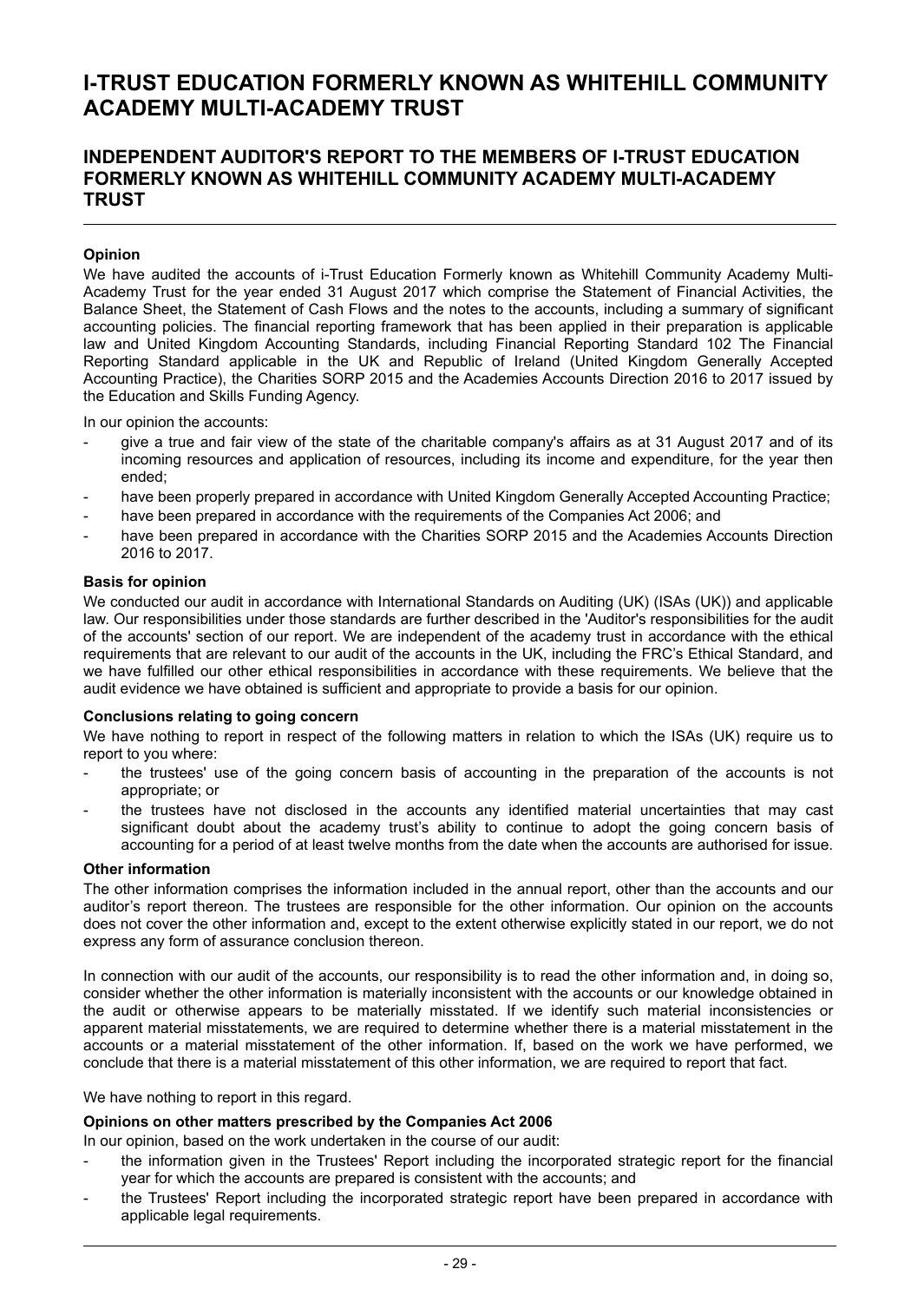#### **INDEPENDENT AUDITOR'S REPORT TO THE MEMBERS OF I-TRUST EDUCATION FORMERLY KNOWN AS WHITEHILL COMMUNITY ACADEMY MULTI-ACADEMY TRUST (CONTINUED)**

#### **Matters on which we are required to report by exception**

In the light of the knowledge and understanding of the academy trust and its environment obtained in the course of the audit, we have not identified material misstatements in the Trustees' Report, including the incorporated strategic report.

We have nothing to report in respect of the following matters in relation to which the Companies Act 2006 requires us to report to you if, in our opinion:

- adequate accounting records have not been kept, or returns adequate for our audit have not been received from branches not visited by us; or
- the accounts are not in agreement with the accounting records and returns; or
- certain disclosures of trustees' remuneration specified by law are not made; or
- we have not received all the information and explanations we require for our audit.

#### **Responsibilities of trustees**

As explained more fully in the Statement of Trustees' Responsibilities, the trustees are responsible for the preparation of the accounts and for being satisfied that they give a true and fair view, and for such internal control as the trustees determine is necessary to enable the preparation of accounts that are free from material misstatement, whether due to fraud or error.

In preparing the accounts, the trustees are responsible for assessing the academy trust's ability to continue as a going concern, disclosing, as applicable, matters related to going concern and using the going concern basis of accounting unless the trustees either intend to liquidate the charitable company, or have no realistic alternative but to do so.

#### **Auditor's responsibilities for the audit of the financial statements**

Our objectives are to obtain reasonable assurance about whether the accounts as a whole are free from material misstatement, whether due to fraud or error, and to issue an auditor's report that includes our opinion. Reasonable assurance is a high level of assurance, but is not a guarantee that an audit conducted in accordance with ISAs (UK) will always detect a material misstatement when it exists. Misstatements can arise from fraud or error and are considered material if, individually or in the aggregate, they could reasonably be expected to influence the economic decisions of users taken on the basis of these accounts.

A further description of our responsibilities for the audit of the accounts is located on the Financial Reporting Council's website at: http://www.frc.org.uk/auditorsresponsibilities. This description forms part of our auditor's report.

This report is made solely to the charitable company's members, as a body, in accordance with Chapter 3 of Part 16 of the Companies Act. Our audit work has been undertaken so that we might state to the charitable company's members those matters we are required to state to them in an auditors' report and for no other purpose. To the fullest extent permitted by law, we do not accept or assume responsibility to anyone other than the charitable company's members as a body, for our audit work, for this report, or for the opinions we have formed.

**Daniel McAllister FCA (Senior Statutory Auditor) for and on behalf of Simpson Wood Limited** 07 December 2017

**Chartered Accountants Statutory Auditor Bank Chambers Bank Chambers Bank Chambers** 

Market Street Huddersfield HD1 2EW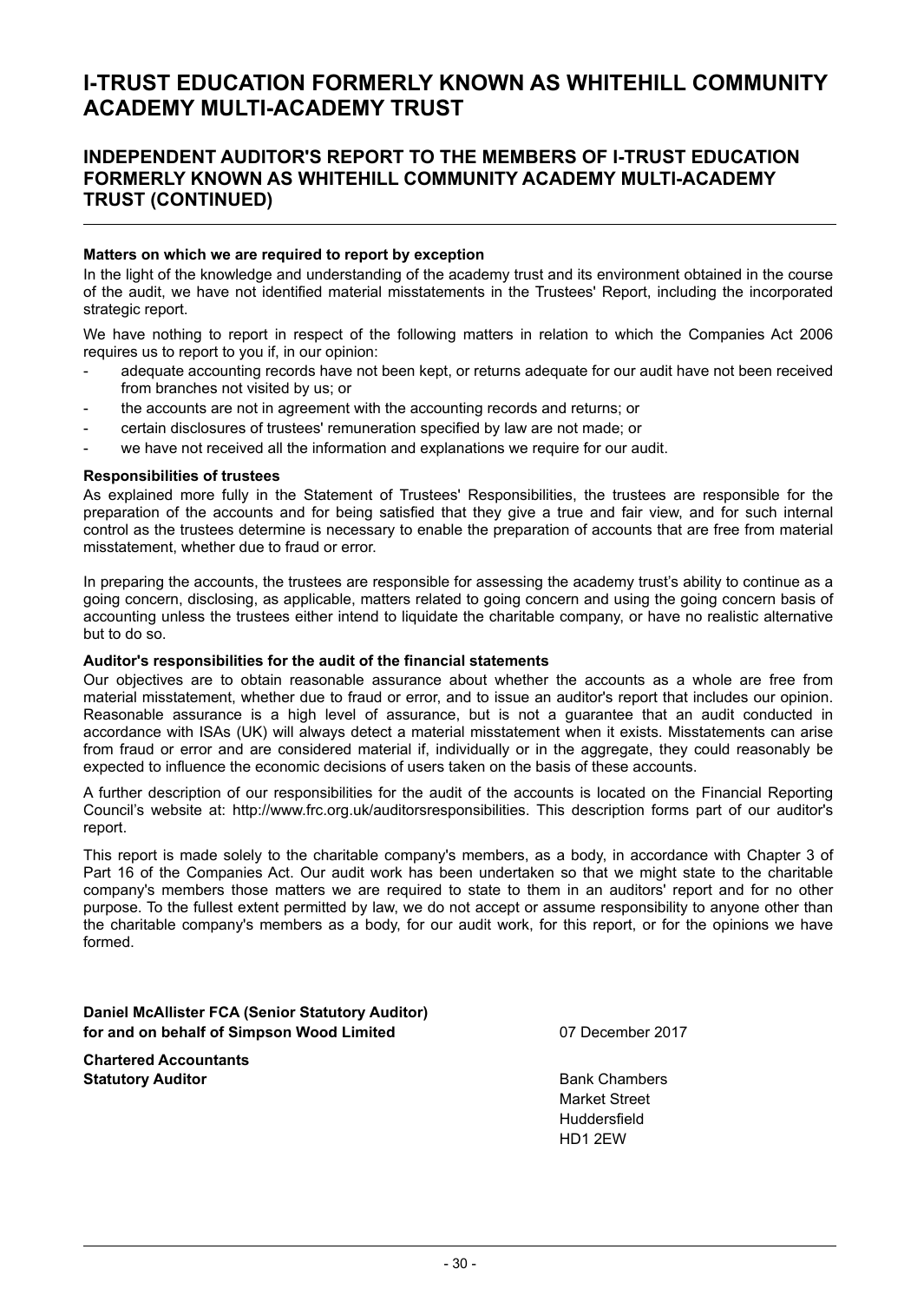#### **INDEPENDENT REPORTING ACCOUNTANT'S ASSURANCE REPORT ON REGULARITY TO I-TRUST EDUCATION FORMERLY KNOWN AS WHITEHILL COMMUNITY ACADEMY MULTI-ACADEMY TRUST AND THE EDUCATION AND SKILLS FUNDING AGENCY**

In accordance with the terms of our engagement letter dated 13 October 2016 and further to the requirements of the Education and Skills Funding Agency (ESFA) as included in the Academies Accounts Direction 2016 to 2017, we have carried out an engagement to obtain limited assurance about whether the expenditure disbursed and income received by i-Trust Education Formerly known as Whitehill Community Academy Multi-Academy Trust during the period 1 September 2016 to 31 August 2017 have been applied to the purposes identified by Parliament and the financial transactions conform to the authorities which govern them.

This report is made solely to i-Trust Education Formerly known as Whitehill Community Academy Multi-Academy Trust and ESFA in accordance with the terms of our engagement letter. Our work has been undertaken so that we might state to the i-Trust Education Formerly known as Whitehill Community Academy Multi-Academy Trust and ESFA those matters we are required to state in a report and for no other purpose. To the fullest extent permitted by law, we do not accept or assume responsibility to anyone other than i-Trust Education Formerly known as Whitehill Community Academy Multi-Academy Trust and ESFA, for our work, for this report, or for the conclusion we have formed.

#### **Respective responsibilities of i-Trust Education Formerly known as Whitehill Community Academy Multi-Academy Trust's accounting officer and the reporting accountant**

The accounting officer is responsible, under the requirements of i-Trust Education Formerly known as Whitehill Community Academy Multi-Academy Trust's funding agreement with the Secretary of State for Education dated 30 August 2013 and the Academies Financial Handbook, extant from 1 September 2016, for ensuring that expenditure disbursed and income received is applied for the purposes intended by Parliament and the financial transactions conform to the authorities which govern them.

Our responsibilities for this engagement are established in the United Kingdom by our profession's ethical guidance, and are to obtain limited assurance and report in accordance with our engagement letter and the requirements of the Academies Accounts Direction 2016 to 2017. We report to you whether anything has come to our attention in carrying out our work which suggests that in all material respects, expenditure disbursed and income received during the period 1 September 2016 to 31 August 2017 have not been applied to purposes intended by Parliament or that the financial transactions do not conform to the authorities which govern them.

#### **Approach**

We conducted our engagement in accordance with the Academies Accounts Direction 2016 to 2017 issued by ESFA. We performed a limited assurance engagement as defined in our engagement letter.

The objective of a limited assurance engagement is to perform such procedures as to obtain information and explanations in order to provide us with sufficient appropriate evidence to express a negative conclusion on regularity.

A limited assurance engagement is more limited in scope than a reasonable assurance engagement and consequently does not enable us to obtain assurance that we would become aware of all significant matters that might be identified in a reasonable assurance engagement. Accordingly, we do not express a positive opinion.

Our engagement includes examination, on a test basis, of evidence relevant to the regularity and propriety of the academy trust's income and expenditure.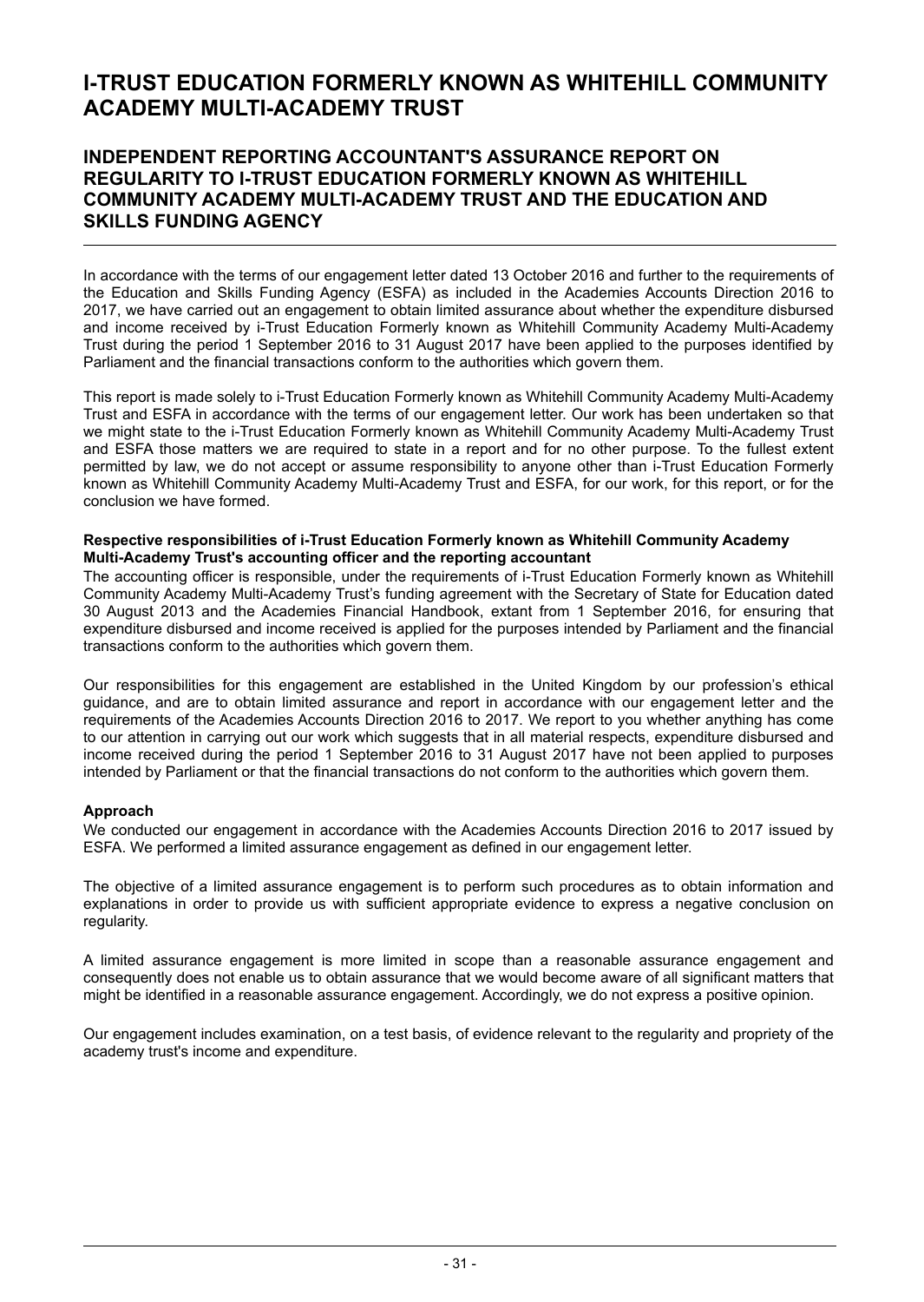#### **INDEPENDENT REPORTING ACCOUNTANT'S ASSURANCE REPORT ON REGULARITY TO I-TRUST EDUCATION FORMERLY KNOWN AS WHITEHILL COMMUNITY ACADEMY MULTI-ACADEMY TRUST AND THE EDUCATION AND SKILLS FUNDING AGENCY (CONTINUED)**

The work undertaken to draw to our conclusion includes:

- consideration of the evidence supporting the accounting officers statement on regularity, propriety and compliance which may include review and corroboration of the most recent Financial Management and Governance Evaluation or equivalent;
- evaluation of the general control environment of the academy trust, extending the procedures required for financial statements to include regularity;
- assessment and testing sample of the specific control activities over regularity of a particular activity;
- when performing sample testing of expenditure, considering whether the activity is permissible within the academy trust's framework of authorities.

#### **Conclusion**

In the course of our work, nothing has come to our attention which suggests that in all material respects the expenditure disbursed and income received during the period 1 September 2016 to 31 August 2017 has not been applied to purposes intended by Parliament and the financial transactions do not conform to the authorities which govern them.

**Reporting Accountant** Simpson Wood Limited

Dated: 07 December 2017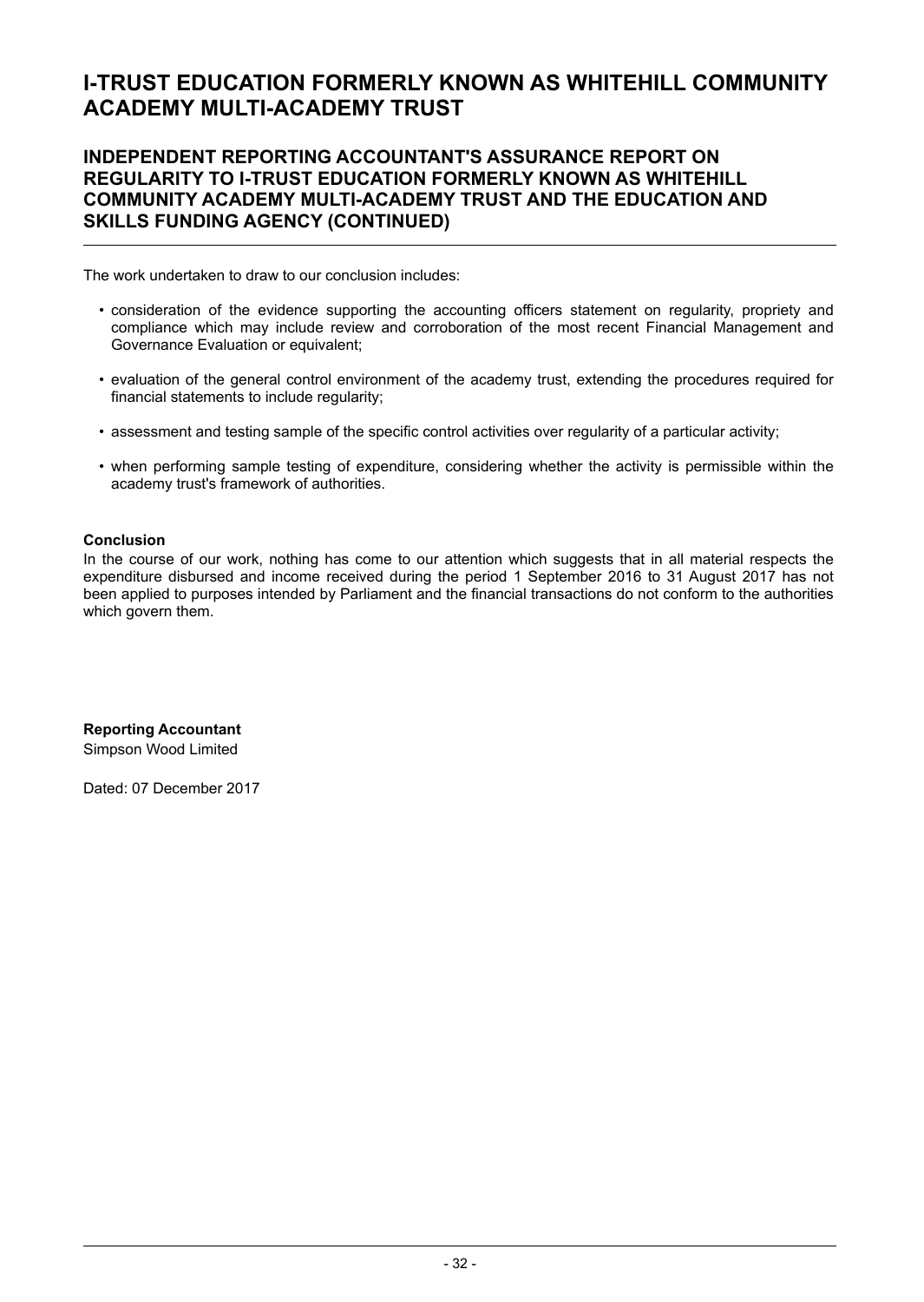### **STATEMENT OF FINANCIAL ACTIVITIES INCLUDING INCOME AND EXPENDITURE ACCOUNT**

*FOR THE YEAR ENDED 31 AUGUST 2017*

|                                                                                                     | <b>Notes</b>   | <b>Unrestricted</b><br><b>Funds</b><br>£ | £           | <b>Restricted funds:</b><br><b>General Fixed asset</b><br>£ | <b>Total</b><br>2017<br>£ | <b>Total</b><br>2016<br>£ |
|-----------------------------------------------------------------------------------------------------|----------------|------------------------------------------|-------------|-------------------------------------------------------------|---------------------------|---------------------------|
| Income and endowments from:                                                                         |                |                                          |             |                                                             |                           |                           |
| Donations and capital grants<br>Charitable activities:                                              | $\mathbf{2}$   | 90,792                                   | 6,100       | 158,571                                                     | 255,463                   | 56,115                    |
| - Funding for educational operations                                                                | 3              | 5,547                                    | 3,437,544   |                                                             | 3,443,091                 | 3,204,352                 |
| Other trading activities                                                                            | 4              | 382,069                                  |             |                                                             | 382,069                   | 349,852                   |
| Investments                                                                                         | 5              | 545                                      |             |                                                             | 545                       | 3,449                     |
| <b>Total income and endowments</b>                                                                  |                | 478,953                                  | 3,443,644   | 158,571                                                     | 4,081,168                 | 3,613,768                 |
| <b>Expenditure on:</b>                                                                              |                |                                          |             |                                                             |                           |                           |
| Raising funds<br>Charitable activities:                                                             | 6              | 270,678                                  |             |                                                             | 270,678                   | 226,275                   |
| - Educational operations                                                                            | $\overline{7}$ | 136,182                                  | 3,555,627   | 194,815                                                     | 3,886,624                 | 3,590,459                 |
| <b>Total expenditure</b>                                                                            | 6              | 406,860                                  | 3,555,627   | 194,815                                                     | 4,157,302                 | 3,816,734                 |
| Net income/(expenditure)                                                                            |                | 72,093                                   | (111, 983)  | (36, 244)                                                   | (76, 134)                 | (202, 966)                |
| Transfers between funds                                                                             |                | (52, 233)                                | (67, 290)   | 119,523                                                     |                           |                           |
| Other recognised gains and losses<br>Actuarial gains/(losses) on defined<br>benefit pension schemes | 20             |                                          | 994,000     |                                                             | 994,000                   | (1, 159, 000)             |
|                                                                                                     |                |                                          |             |                                                             |                           |                           |
| Net movement in funds                                                                               |                | 19,860                                   | 814,727     | 83,279                                                      | 917,866                   | (1,361,966)               |
| <b>Reconciliation of funds</b>                                                                      |                |                                          |             |                                                             |                           |                           |
| Total funds brought forward                                                                         |                | 166,814                                  | (1,716,400) | 7,808,972                                                   | 6,259,386                 | 7,621,352                 |
| Total funds carried forward                                                                         |                | 186,674                                  | (901, 673)  | 7,892,251                                                   | 7,177,252                 | 6,259,386                 |
|                                                                                                     |                |                                          |             |                                                             |                           |                           |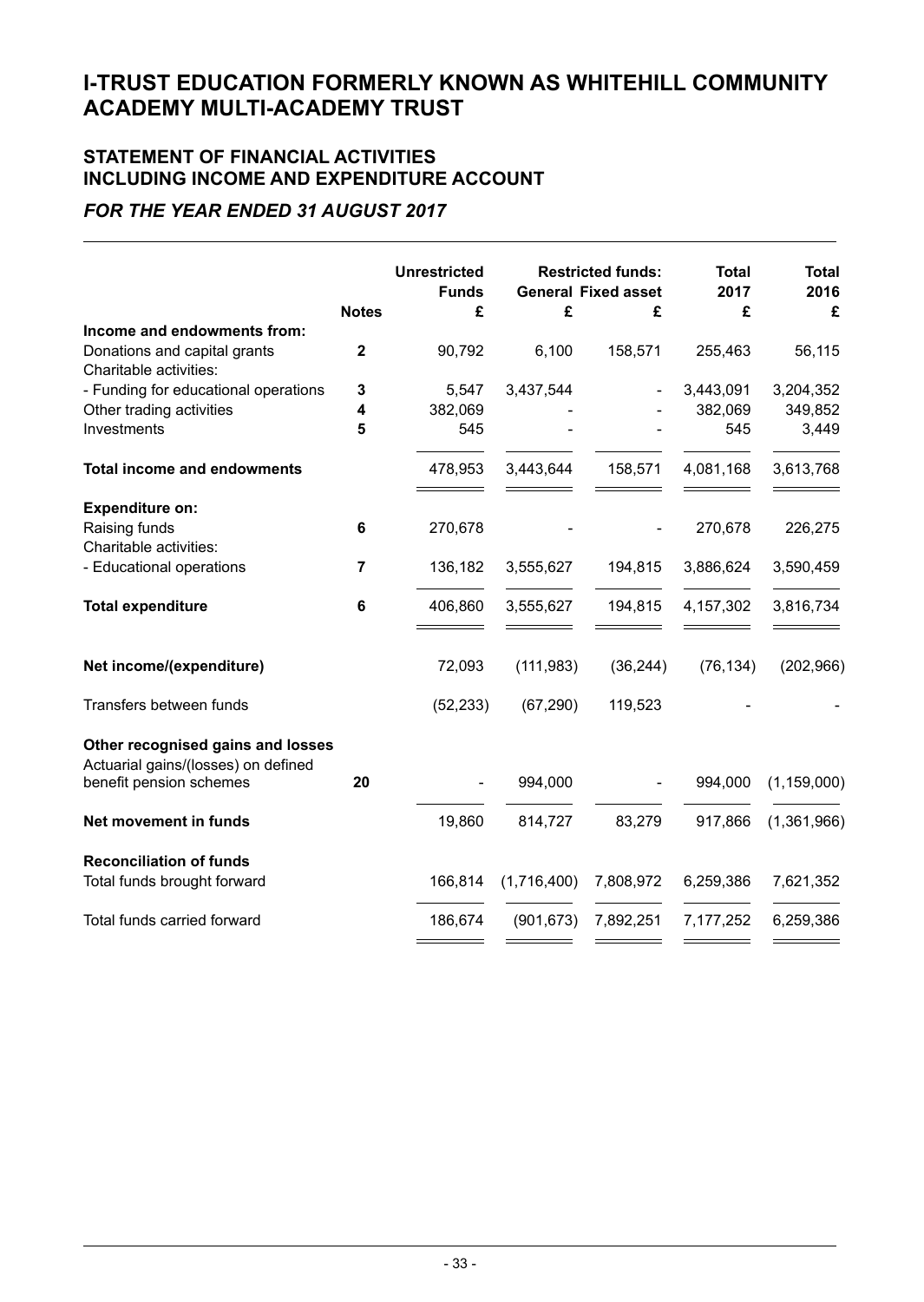### **STATEMENT OF FINANCIAL ACTIVITIES (CONTINUED) INCLUDING INCOME AND EXPENDITURE ACCOUNT**

#### *FOR THE YEAR ENDED 31 AUGUST 2017*

| <b>Comparative year information</b>                                                         |                | <b>Unrestricted</b> |               | <b>Restricted funds:</b> | <b>Total</b>              |
|---------------------------------------------------------------------------------------------|----------------|---------------------|---------------|--------------------------|---------------------------|
| Year ended 31 August 2016                                                                   |                | <b>Funds</b>        | General       | <b>Fixed asset</b>       | 2016                      |
|                                                                                             | <b>Notes</b>   | £                   | £             | £                        | £                         |
| Income and endowments from:                                                                 |                |                     |               |                          |                           |
| Donations and capital grants<br>Charitable activities:                                      | $\mathbf{2}$   | 40,915              |               | 15,200                   | 56,115                    |
| - Funding for educational operations                                                        | 3              | 27,842              | 3,176,510     |                          | 3,204,352                 |
| Other trading activities                                                                    | 4              | 332,627             | 17,225        |                          | 349,852                   |
| Investments                                                                                 | 5              | 3,449               |               |                          | 3,449                     |
| <b>Total income and endowments</b>                                                          |                | 404,833             | 3,193,735     | 15,200                   | 3,613,768                 |
| <b>Expenditure on:</b>                                                                      |                |                     |               |                          |                           |
| Raising funds                                                                               | 6              | 215,840             | 10,435        |                          | 226,275                   |
| Charitable activities:                                                                      |                |                     |               |                          |                           |
| - Educational operations                                                                    | $\overline{7}$ |                     | 3,406,118     | 184,341                  | 3,590,459                 |
| <b>Total expenditure</b>                                                                    | 6              | 215,840             | 3,416,553     | 184,341                  | 3,816,734                 |
| Net income/(expenditure)                                                                    |                | 188,993             | (222, 818)    | (169, 141)               | (202, 966)                |
| Transfers between funds                                                                     |                | (141, 440)          | 127,574       | 13,866                   |                           |
| Other recognised gains and losses<br>Actuarial losses on defined benefit pension<br>schemes | 20             |                     | (1, 159, 000) |                          | (1, 159, 000)             |
|                                                                                             |                |                     |               |                          |                           |
| Net movement in funds                                                                       |                | 47,553              | (1,254,244)   |                          | $(155,275)$ $(1,361,966)$ |
| <b>Reconciliation of funds</b><br>Total funds brought forward                               |                | 119,261             | (462, 156)    | 7,964,247                | 7,621,352                 |
| Total funds carried forward                                                                 |                | 166,814             | (1,716,400)   | 7,808,972                | 6,259,386                 |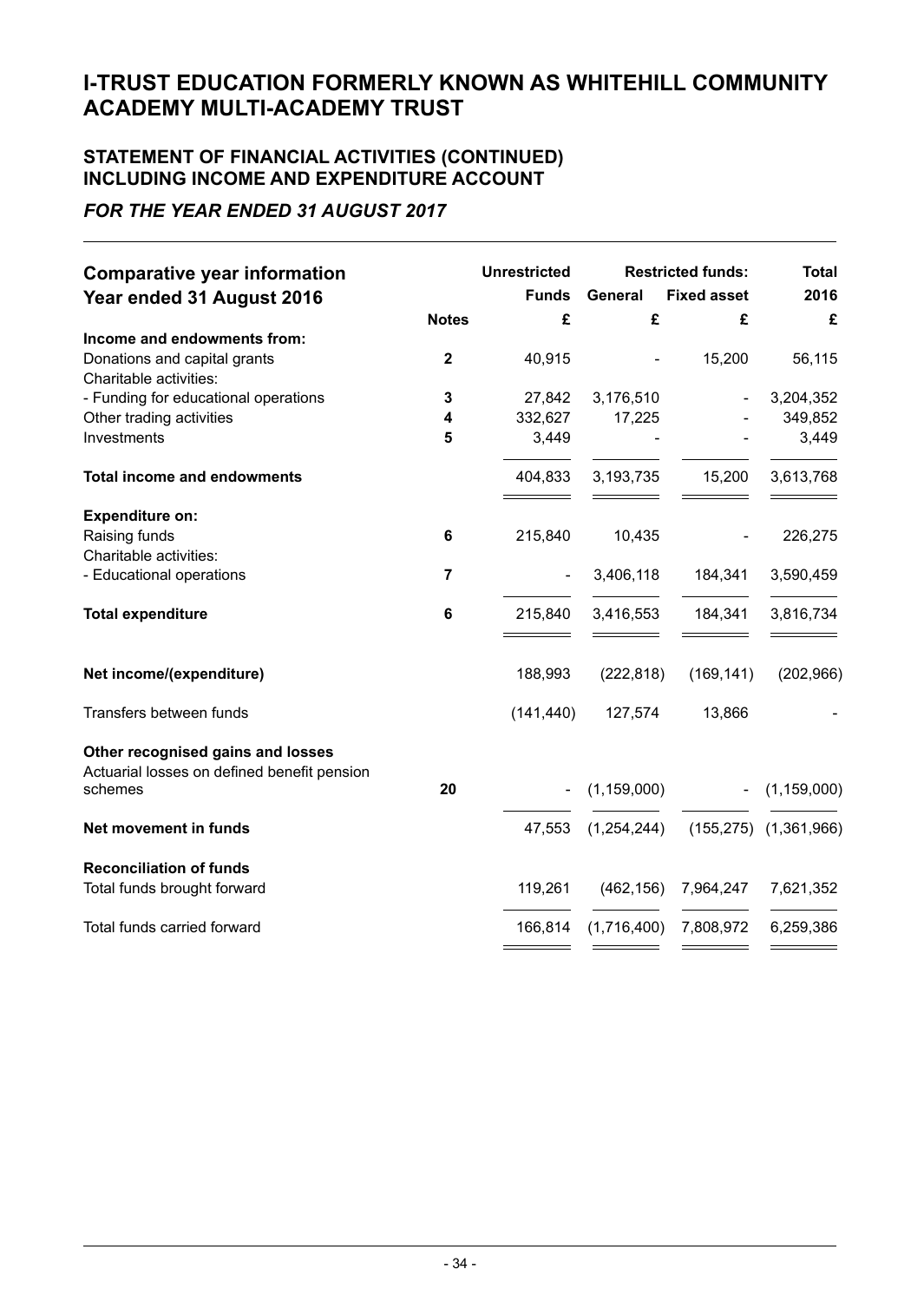### **BALANCE SHEET**

### *AS AT 31 AUGUST 2017*

|                                                   |              |            | 2017                 | 2016      |                      |
|---------------------------------------------------|--------------|------------|----------------------|-----------|----------------------|
|                                                   | <b>Notes</b> | £          | £                    | £         | £                    |
| <b>Fixed assets</b><br>Tangible assets            | 12           |            | 7,892,251            |           | 7,808,462            |
| <b>Current assets</b>                             |              |            |                      |           |                      |
| <b>Debtors</b>                                    | 14           | 98,300     |                      | 85,627    |                      |
| Cash at bank and in hand                          |              | 499,486    |                      | 422,115   |                      |
|                                                   |              | 597,786    |                      | 507,742   |                      |
| <b>Current liabilities</b>                        |              |            |                      |           |                      |
| Creditors: amounts falling due within one<br>year | 15           | (103, 375) |                      | (70, 818) |                      |
| <b>Net current assets</b>                         |              |            | 494,411              |           | 436,924              |
| <b>Total assets less current liabilities</b>      |              |            | 8,386,662            |           | 8,245,386            |
| Creditors: amounts falling due after more         |              |            |                      |           |                      |
| than one year                                     | 16           |            | (6, 410)             |           |                      |
| Net assets excluding pension liability            |              |            | 8,380,252            |           | 8,245,386            |
| Defined benefit pension liability                 | 20           |            | (1,203,000)          |           | (1,986,000)          |
| <b>Net assets</b>                                 |              |            | 7,177,252            |           | 6,259,386            |
|                                                   |              |            |                      |           |                      |
| Funds of the academy trust:                       |              |            |                      |           |                      |
| <b>Restricted funds</b>                           | 18           |            |                      |           |                      |
| - Fixed asset funds<br>- Restricted income funds  |              |            | 7,892,251<br>301,327 |           | 7,808,972<br>269,600 |
| - Pension reserve                                 |              |            | (1,203,000)          |           | (1,986,000)          |
| <b>Total restricted funds</b>                     |              |            | 6,990,578            |           | 6,092,572            |
| <b>Unrestricted income funds</b>                  | 18           |            | 186,674              |           | 166,814              |
| <b>Total funds</b>                                |              |            | 7,177,252            |           | 6,259,386            |
|                                                   |              |            |                      |           |                      |

The accounts set out on pages 33 to 57 were approved by the board of trustees and authorised for issue on 07 December 2017 and are signed on its behalf by:

D Furby S Taylor<br>
Vice Chairman 
S Taylor **Vice Chairman**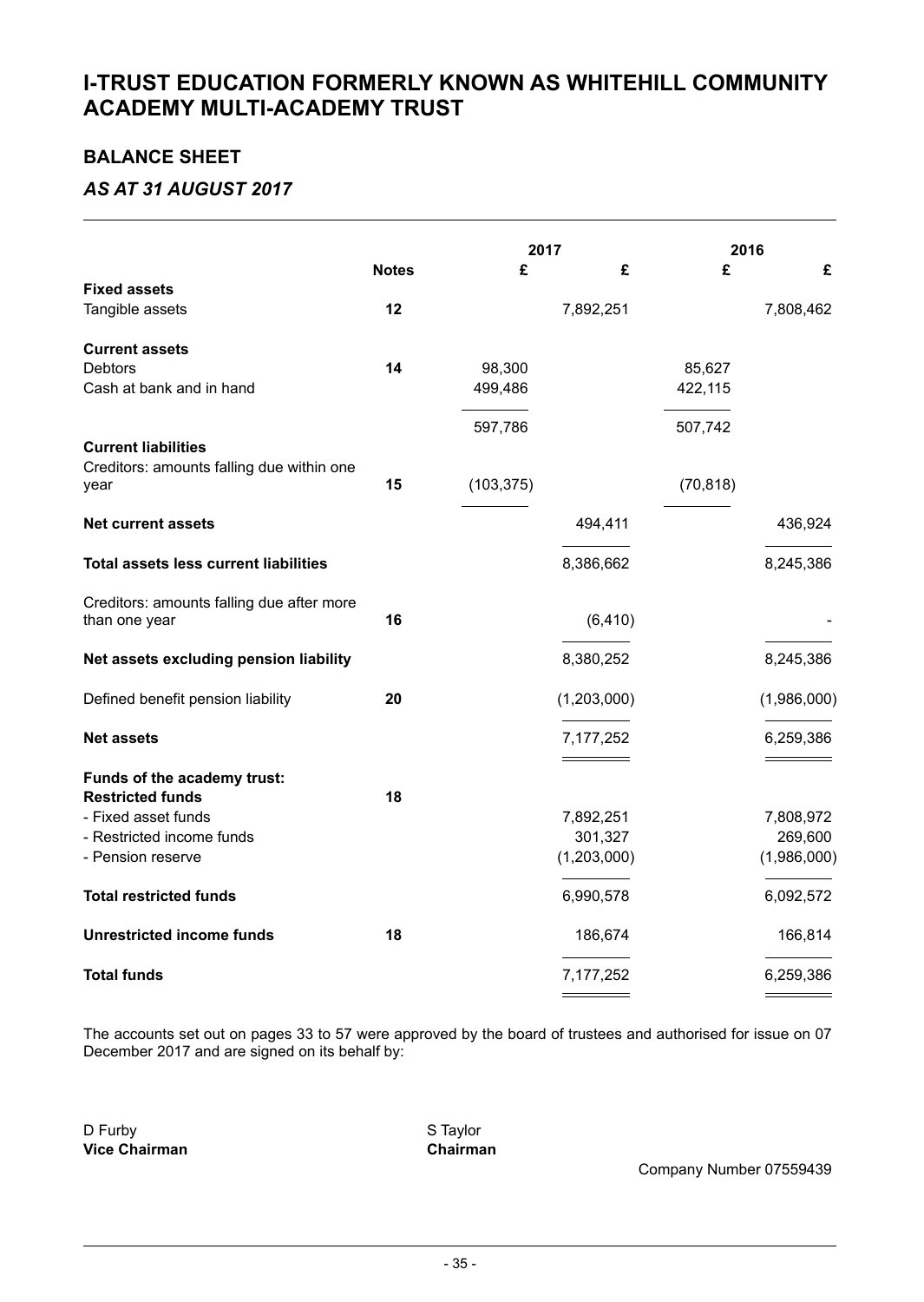# **STATEMENT OF CASH FLOWS**

### *FOR THE YEAR ENDED 31 AUGUST 2017*

|                                                |              | 2017       |            | 2016      |         |
|------------------------------------------------|--------------|------------|------------|-----------|---------|
|                                                | <b>Notes</b> | £          | £          | £         | £       |
| Cash flows from operating activities           |              |            |            |           |         |
| Net cash provided by operating activities      | 21           |            | 197,365    |           | 42,285  |
| Cash flows from investing activities           |              |            |            |           |         |
| Dividends, interest and rents from investments |              | 545        |            | 3,449     |         |
| Capital grants from DfE and EFA                |              | 148,571    |            | 15,200    |         |
| Capital funding from sponsors and others       |              | 10,000     |            |           |         |
| Payments to acquire tangible fixed assets      |              | (280, 212) |            | (28, 556) |         |
| Proceeds from sales of tangible fixed assets   |              | 1,608      |            |           |         |
|                                                |              |            |            |           |         |
|                                                |              |            | (119, 488) |           | (9,907) |
| Cash flows from financing activities           |              |            |            |           |         |
| Finance costs                                  |              | (506)      |            | (904)     |         |
|                                                |              |            |            |           |         |
|                                                |              |            | (506)      |           | (904)   |
|                                                |              |            |            |           |         |
| Change in cash and cash equivalents in the     |              |            |            |           |         |
| reporting period                               |              |            | 77,371     |           | 31,474  |
| Cash and cash equivalents at 1 September 2016  |              |            | 422,115    |           | 390,641 |
| Cash and cash equivalents at 31 August 2017    |              |            | 499,486    |           | 422,115 |
|                                                |              |            |            |           |         |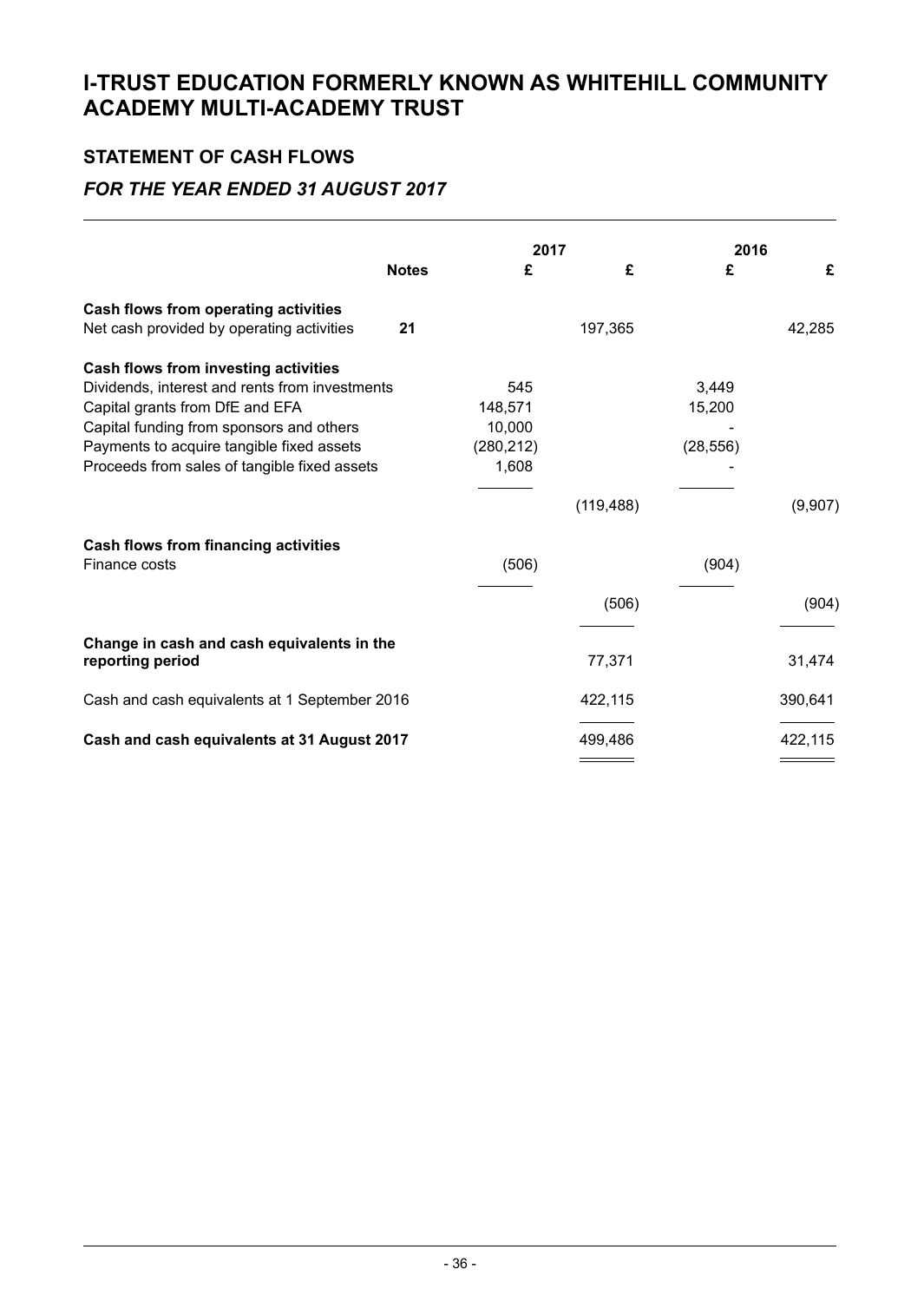### **NOTES TO THE FINANCIAL STATEMENTS** *FOR THE YEAR ENDED 31 AUGUST 2017*

#### **1 Accounting policies**

A summary of the principal accounting policies adopted (which have been applied consistently, except where noted), judgements and key sources of estimation uncertainty, is set out below.

#### **1.1 Basis of preparation**

The accounts of the academy trust, which is a public benefit entity under FRS 102, have been prepared under the historical cost convention in accordance with the Financial Reporting Standard Applicable in the UK and Republic of Ireland (FRS 102), the Accounting and Reporting by Charities: Statement of Recommended Practice applicable to charities preparing their accounts in accordance with the Financial Reporting Standard applicable in the UK and Republic of Ireland (FRS 102) (Charities SORP (FRS 102)), the Academies Accounts Direction 2016 to 2017 issued by ESFA, the Charities Act 2011 and the Companies Act 2006.

i-Trust Education Formerly known as Whitehill Community Academy Multi-Academy Trust meets the definition of a public benefit entity under FRS 102.

#### **1.2 Going concern**

The trustees assess whether the use of going concern is appropriate, ie whether there are any material uncertainties related to events or conditions that may cast significant doubt on the ability of the charitable company to continue as a going concern. The trustees make this assessment in respect of a period of at least one year from the date of authorisation for issue of the accounts and have concluded that the academy trust has adequate resources to continue in operational existence for the foreseeable future and there are no material uncertainties about the academy trust's ability to continue as a going concern. Thus they continue to adopt the going concern basis of accounting in preparing the accounts.

#### **1.3 Income**

All incoming resources are recognised when the academy trust has entitlement to the funds, the receipt is probable and the amount can be measured reliably.

#### Grants receivable

Grants are included in the statement of financial activities on a receivable basis. The balance of income received for specific purposes but not expended during the period is shown in the relevant funds on the balance sheet. Where income is received in advance of meeting any performance-related conditions there is not unconditional entitlement to the income and its recognition is deferred and included in creditors as deferred income until the performance-related conditions are met. Where entitlement occurs before income is received, the income is accrued.

General Annual Grant is recognised in full in the statement of financial activities in the period for which it is receivable, and any abatement in respect of the period is deducted from income and recognised as a liability.

Capital grants are recognised in full when there is an unconditional entitlement to the grant. Unspent amounts of capital grants are reflected in the balance sheet in the restricted fixed asset fund. Capital grants are recognised when there is entitlement and are not deferred over the life of the asset on which they are expended.

#### Sponsorship income

Sponsorship income provided to the academy trust which amounts to a donation is recognised in the statement of financial activities in the period in which it is receivable (where there are no performancerelated conditions), where the receipt is probable and it can be measured reliably.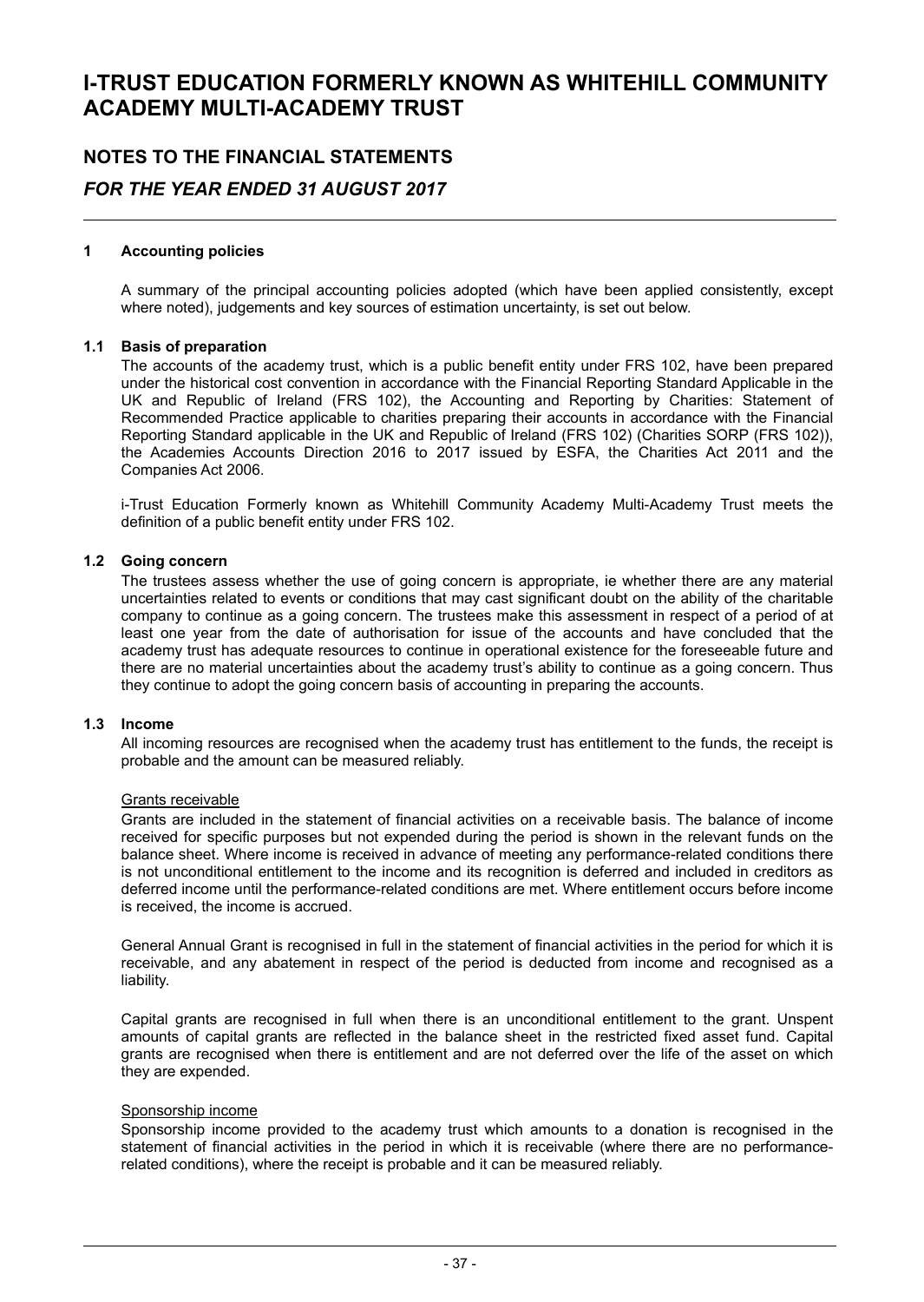### **NOTES TO THE FINANCIAL STATEMENTS (CONTINUED)** *FOR THE YEAR ENDED 31 AUGUST 2017*

#### **1 Accounting policies (Continued)**

#### Donations

Donations are recognised on a receivable basis (where there are no performance-related conditions) where the receipt is probable and the amount can be reliably measured.

#### Other income

Other income, including the hire of facilities, is recognised in the period it is receivable and to the extent the academy trust has provided the goods or services.

#### Donated goods, facilities and services

Goods donated for resale are included at fair value, being the expected proceeds from sale less the expected costs of sale. If it is practical to assess the fair value at receipt, it is recognised in stock and 'Income from other trading activities'. Upon sale, the value of the stock is charged against 'Income from other trading activities' and the proceeds are recognised as 'Income from other trading activities'. Where it is impractical to fair value the items due to the volume of low value items they are not recognised in the financial statements until they are sold. This income is recognised within 'Income from other trading activities'.

#### Donated fixed assets

Donated fixed assets are measured at fair value unless it is impractical to measure this reliably, in which case the cost of the item to the donor is used. The gain is recognised as income from donations and a corresponding amount is included in the appropriate fixed asset category and depreciated over the useful economic life in accordance with the academy trust's accounting policies.

#### **1.4 Expenditure**

Expenditure is recognised once there is a legal or constructive obligation to transfer economic benefit to a third party, it is probable that a transfer of economic benefits will be required in settlement, and the amount of the obligation can be measured reliably.

Expenditure is classified by activity. The costs of each activity are made up of the total of direct costs and shared costs, including support costs involved in undertaking each activity. Direct costs attributable to a single activity are allocated directly to that activity. Shared costs which contribute to more than one activity and support costs which are not attributable to a single activity are apportioned between those activities on a basis consistent with the use of resources. Central staff costs are allocated on the basis of time spent, and depreciation charges are allocated on the portion of the asset's use.

All resources expended are inclusive of irrecoverable VAT.

#### Expenditure on raising funds

This includes all expenditure incurred by the academy trust to raise funds for its charitable purposes and includes costs of all fundraising activities events and non-charitable trading.

#### Charitable activities

These are costs incurred on the academy trust's educational operations, including support costs and costs relating to the governance of the academy trust apportioned to charitable activities.

#### Governance costs

These include the costs attributable to the academy trust's compliance with constitutional and statutory requirements, including audit, strategic management, trustees' meetings and reimbursed expenses.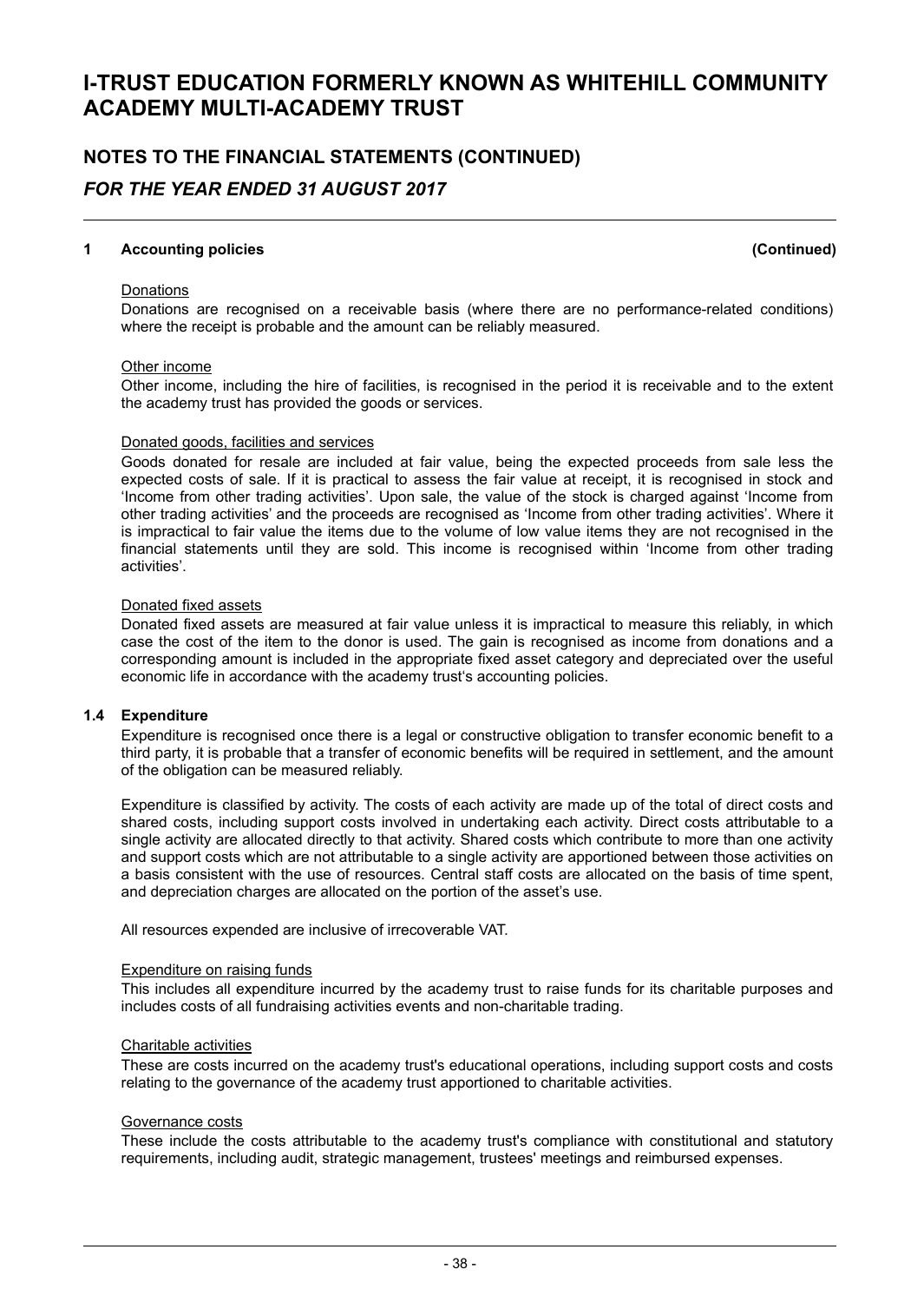### **NOTES TO THE FINANCIAL STATEMENTS (CONTINUED)** *FOR THE YEAR ENDED 31 AUGUST 2017*

#### **1 Accounting policies (Continued)**

#### **1.5 Tangible fixed assets and depreciation**

Assets costing £ 5,000 or more are capitalised as tangible fixed assets and are carried at cost, net of depreciation and any provision for impairment.

Where tangible fixed assets have been acquired with the aid of specific grants, either from the government or from the private sector, they are included in the balance sheet at cost and depreciated over their expected useful economic life. The related grants are credited to a restricted fixed asset fund in the statement of financial activities and carried forward in the balance sheet. Depreciation on such assets is charged to the restricted fixed asset fund in the statement of financial activities so as to reduce the fund over the useful economic life of the related asset on a basis consistent with the academy trust's depreciation policy.

Depreciation is provided on all tangible fixed assets other than freehold land, at rates calculated to write off the cost of each asset on a straight-line basis over its expected useful life, as follows:

| Freehold land & buildings        | 2% straight line  |
|----------------------------------|-------------------|
| Leasehold land & buildings       | 2% straight line  |
| Computer equipment               | 15% straight line |
| Fixtures, fittings and equipment | 33% straight line |
| Motor vehicles                   | 20% straight line |

For assets transferred from the predecessor school, depreciation is calculated on the original cost rather than the value at which the asset was transferred.

Assets in the course of construction are included at cost. Depreciation on these assets is not charged until they are brought into use.

A review for impairment of a fixed asset is carried out if events or changes in circumstances indicate that the carrying value of any fixed asset may not be recoverable. Shortfalls between the carrying value of fixed assets and their recoverable amounts are recognised as impairments. Impairment losses are recognised in the statement of financial activities.

#### **1.6 Liabilities**

Liabilities are recognised when there is an obligation at the balance sheet date as a result of a past event, it is probable that a transfer of economic benefit will be required in settlement, and the amount of the settlement can be estimated reliably. Liabilities are recognised at the amount that the academy trust anticipates it will pay to settle the debt or the amount it has received as advanced payments for the goods of services it must provide.

#### **1.7 Leasing and hire purchase commitments**

Rentals payable under operating leases are charged against income on a straight line basis over the period of the lease.

#### **1.8 Financial instruments**

The academy trust only holds basic financial instruments as defined in FRS 102. The financial assets and financial liabilities of the academy trust and their measurement basis are as follows.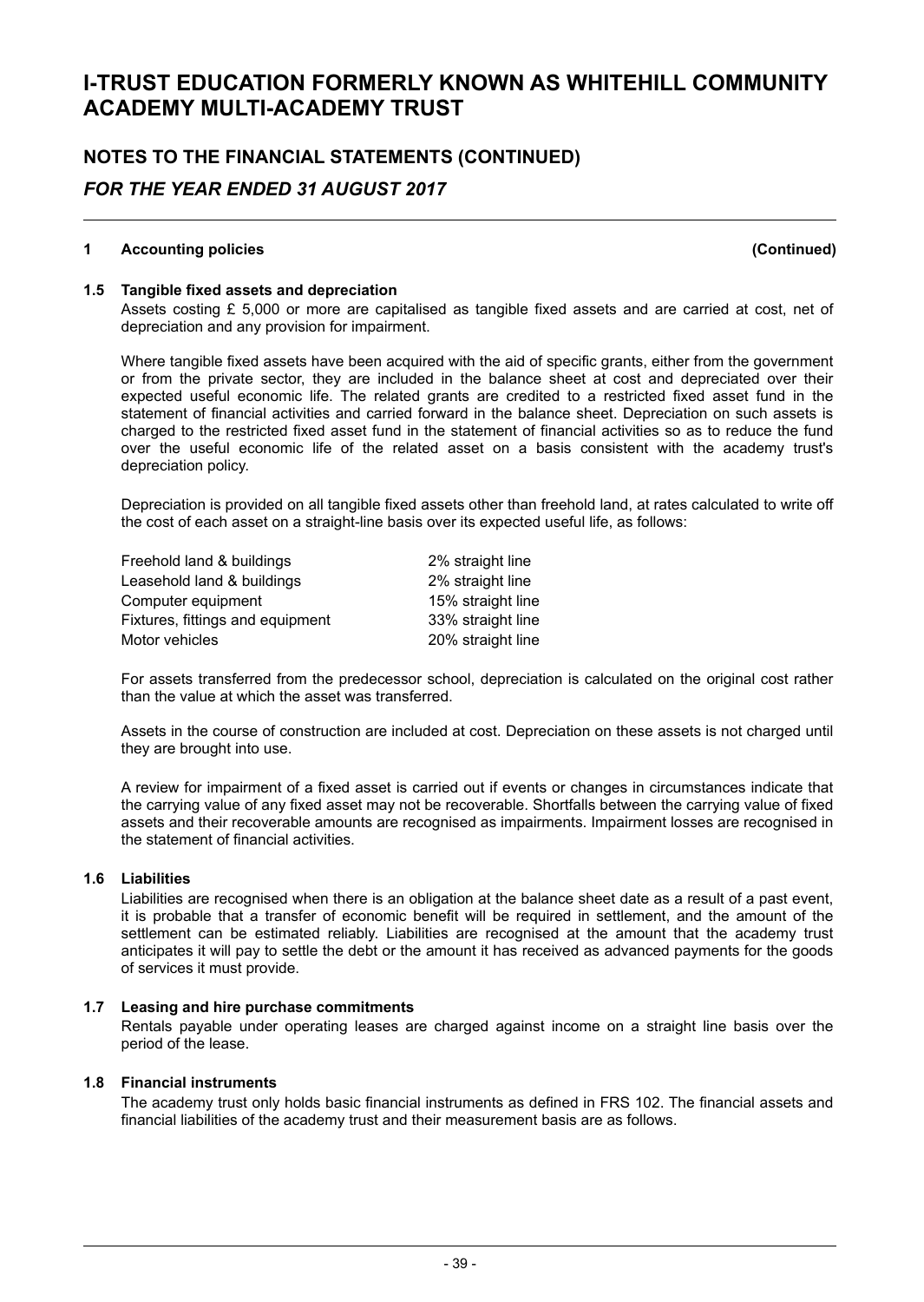### **NOTES TO THE FINANCIAL STATEMENTS (CONTINUED)** *FOR THE YEAR ENDED 31 AUGUST 2017*

#### **1 Accounting policies (Continued)**

#### Financial assets

Trade and other debtors are basic financial instruments and are debt instruments measured at amortised cost. Prepayments are not financial instruments.

Cash at bank is classified as a basic financial instrument and is measured at face value.

#### Financial liabilities

Trade creditors, accruals and other creditors are financial instruments, and are measured at amortised cost. Taxation and social security are not included in the financial instruments disclosure definition.

Deferred income is not deemed to be a financial liability, as the cash settlement has already taken place and there is an obligation to deliver services rather than cash or another financial instrument.

#### **1.9 Taxation**

The academy trust is considered to pass the tests set out in Paragraph 1 Schedule 6 of the Finance Act 2010 and therefore it meets the definition of a charitable company for UK corporation tax purposes. Accordingly, the academy trust is potentially exempt from taxation in respect of income or capital gains received within categories covered by chapter 3 part 11 of the Corporation Tax Act 2010 or Section 256 of the Taxation of Chargeable Gains Act 1992, to the extent that such income or gains are applied exclusively to charitable purposes.

#### **1.10 Pensions benefits**

Retirement benefits to employees of the academy trust are provided by the Teachers' Pension Scheme ('TPS') and the Local Government Pension Scheme ('LGPS'). These are defined benefit schemes and the assets are held separately from those of the academy trust.

The TPS is an unfunded scheme and contributions are calculated so as to spread the cost of pensions over employees' working lives with the academy trust in such a way that the pension cost is a substantially level percentage of current and future pensionable payroll. The contributions are determined by the Government Actuary on the basis of quadrennial valuations using a prospective unit credit method. As stated in note 20, the TPS is a multi-employer scheme and there is insufficient information available to use defined benefit accounting. The TPS is therefore treated as a defined contribution scheme for accounting purposes and the contributions are recognised in the period to which they relate.

The LGPS is a funded scheme and the assets are held separately from those of the academy trust in separate trustee administered funds. Pension scheme assets are measured at fair value and liabilities are measured on an actuarial basis using the projected unit credit method and discounted at a rate equivalent to the current rate of return on a high quality corporate bond of equivalent term and currency to the liabilities. The actuarial valuations are obtained at least triennially and are updated at each balance sheet date. The amounts charged to operating surplus are the current service costs and the costs of scheme introductions, benefit changes, settlements and curtailments. They are included as part of staff costs as incurred. Net interest on the net defined benefit liability/asset is also recognised in the statement of financial activities and comprises the interest cost on the defined benefit obligation and interest income on the scheme assets, calculated by multiplying the fair value of the scheme assets at the beginning of the period by the rate used to discount the benefit obligations. The difference between the interest income on the scheme assets and the actual return on the scheme assets is recognised in other recognised gains and losses. Actuarial gains and losses are recognised immediately in other recognised gains and losses.

#### **1.11 Fund accounting**

Unrestricted income funds represent those resources which may be used towards meeting any of the charitable objects of the academy trust at the discretion of the trustees.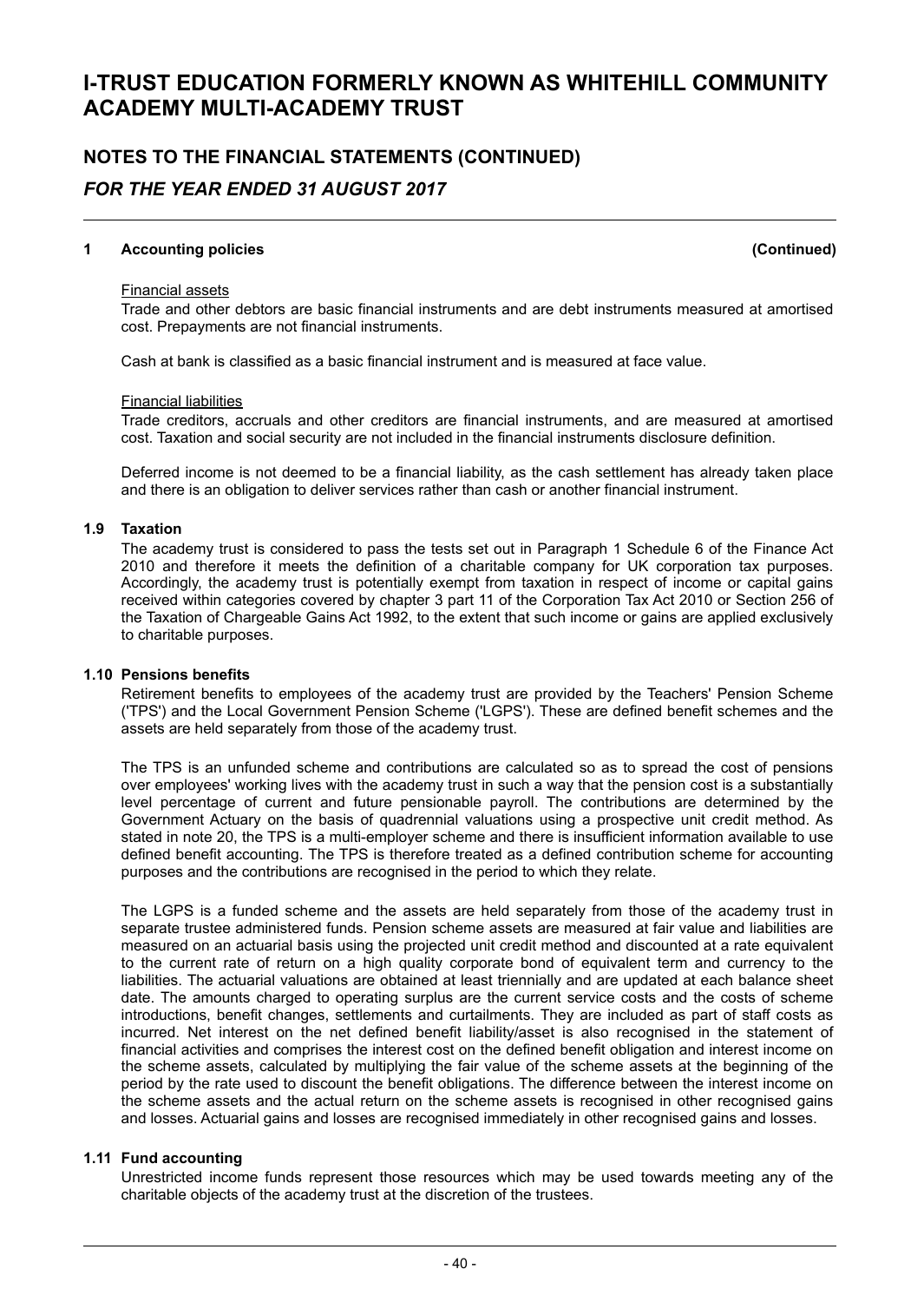### **NOTES TO THE FINANCIAL STATEMENTS (CONTINUED)** *FOR THE YEAR ENDED 31 AUGUST 2017*

#### **1 Accounting policies (Continued)**

Restricted fixed asset funds are resources which are to be applied to specific capital purposes imposed by the Education Funding Agency where the asset acquired or created is held for a specific purpose.

Restricted general funds comprise all other restricted funds received and include grants from the Education Funding Agency and Department for Education.

#### **2 Donations and capital grants**

|                 | <b>Unrestricted</b>      | <b>Restricted</b> | <b>Total</b> | <b>Total</b> |
|-----------------|--------------------------|-------------------|--------------|--------------|
|                 | funds                    | funds             | 2017         | 2016         |
|                 | £                        | £                 | £            | £            |
| Capital grants  | $\overline{\phantom{a}}$ | 148,571           | 148,571      | 15,200       |
| Other donations | 90,792                   | 16,100            | 106,892      | 40,915       |
|                 | 90,792                   | 164.671           | 255,463      | 56,115       |

#### **3 Funding for the academy trust's educational operations**

|                            | <b>Unrestricted</b><br>funds<br>£ | <b>Restricted</b><br>funds<br>£ | Total<br>2017<br>£ | <b>Total</b><br>2016<br>£ |
|----------------------------|-----------------------------------|---------------------------------|--------------------|---------------------------|
| DfE / ESFA grants          |                                   |                                 |                    |                           |
| General annual grant (GAG) | $\overline{\phantom{a}}$          | 2,693,687                       | 2,693,687          | 2,311,788                 |
| Other DfE / ESFA grants    |                                   | 410,092                         | 410,092            | 370,509                   |
| National College grants    | $\overline{\phantom{a}}$          | 143,734                         | 143,734            | 316,347                   |
|                            | $\overline{\phantom{a}}$          | 3,247,513                       | 3,247,513          | 2,998,644                 |
| Other government grants    |                                   |                                 |                    |                           |
| Local authority grants     |                                   | 190,031                         | 190,031            | 177,866                   |
| <b>Other funds</b>         |                                   |                                 |                    |                           |
| Other incoming resources   | 5,547                             |                                 | 5,547              | 27,842                    |
|                            |                                   |                                 |                    |                           |
| <b>Total funding</b>       | 5,547                             | 3,437,544                       | 3,443,091          | 3,204,352                 |

All resources expended are inclusive of irrecoverable VAT.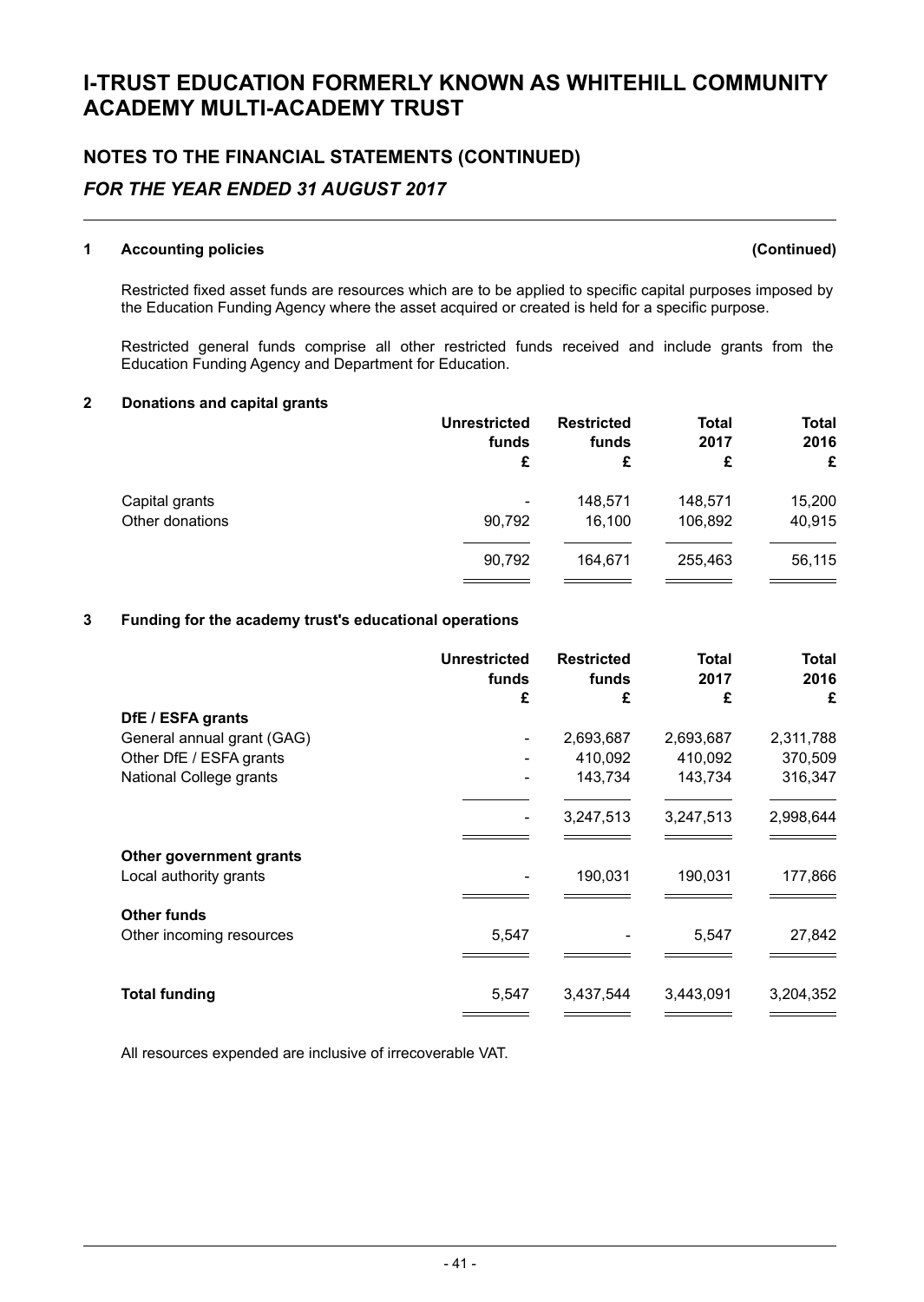## **NOTES TO THE FINANCIAL STATEMENTS (CONTINUED)** *FOR THE YEAR ENDED 31 AUGUST 2017*

#### **4 Other trading activities**

|   |                                                 |              | <b>Unrestricted</b><br>funds<br>£ | <b>Restricted</b><br>funds<br>£ | <b>Total</b><br>2017<br>£ | <b>Total</b><br>2016<br>£ |
|---|-------------------------------------------------|--------------|-----------------------------------|---------------------------------|---------------------------|---------------------------|
|   |                                                 |              |                                   |                                 |                           |                           |
|   | Hire of facilities                              |              | 20,604<br>114,302                 |                                 | 20,604                    | 14,274                    |
|   | Catering income                                 |              |                                   |                                 | 114,302                   | 128,630                   |
|   | <b>Educational visits</b><br>Teachers insurance |              | 2,821                             |                                 | 2,821                     | 17,225                    |
|   | Other income                                    |              | 244,342                           |                                 | 244,342                   | 7,926<br>181,797          |
|   |                                                 |              | 382,069                           |                                 | 382,069                   | 349,852                   |
|   |                                                 |              |                                   |                                 |                           |                           |
| 5 | <b>Investment income</b>                        |              | <b>Unrestricted</b>               | <b>Restricted</b>               | <b>Total</b>              | <b>Total</b>              |
|   |                                                 |              | funds                             | funds                           | 2017                      | 2016                      |
|   |                                                 |              | £                                 | £                               | £                         | £                         |
|   | Other investment income                         |              | 545                               |                                 | 545                       | 3,449                     |
|   |                                                 |              |                                   |                                 |                           |                           |
| 6 | <b>Expenditure</b>                              |              |                                   |                                 |                           |                           |
|   |                                                 | <b>Staff</b> | <b>Premises</b>                   | <b>Other</b>                    | <b>Total</b>              | <b>Total</b>              |
|   |                                                 |              | costs & equipment                 | costs                           | 2017                      | 2016                      |
|   |                                                 | £            | £                                 | £                               | £                         | £                         |
|   | Academy's educational operations                |              |                                   |                                 |                           |                           |
|   | - Direct costs                                  | 2,386,369    | 194,815                           | 183,790                         | 2,764,974                 | 2,440,653                 |
|   | - Allocated support costs                       | 642,248      | 141,800                           | 337,602                         | 1,121,650                 | 1,149,806                 |
|   |                                                 | 3,028,617    | 336,615                           | 521,392                         | 3,886,624                 | 3,590,459                 |
|   | <b>Other expenditure</b>                        |              |                                   |                                 |                           |                           |
|   | Raising funds                                   | 114,922      |                                   | 155,756                         | 270,678                   | 226,275                   |
|   | <b>Total expenditure</b>                        | 3,143,539    | 336,615                           | 677,148                         | 4, 157, 302               | 3,816,734                 |
|   | Net income/(expenditure) for the year includes: |              |                                   |                                 | 2017                      | 2016                      |
|   | Fees payable to auditor for:                    |              |                                   |                                 | £                         | £                         |
|   | - Audit                                         |              |                                   |                                 | 2,900                     | 3,744                     |
|   | - Other services                                |              |                                   |                                 | 5,225                     | 1,423                     |
|   | Operating lease rentals                         |              |                                   |                                 | 30,303                    | 48,711                    |
|   | Depreciation of tangible fixed assets           |              |                                   |                                 | 196,423                   | 184,341                   |
|   | Gain on disposal of fixed assets                |              |                                   |                                 | (1,608)                   |                           |
|   |                                                 |              |                                   |                                 |                           |                           |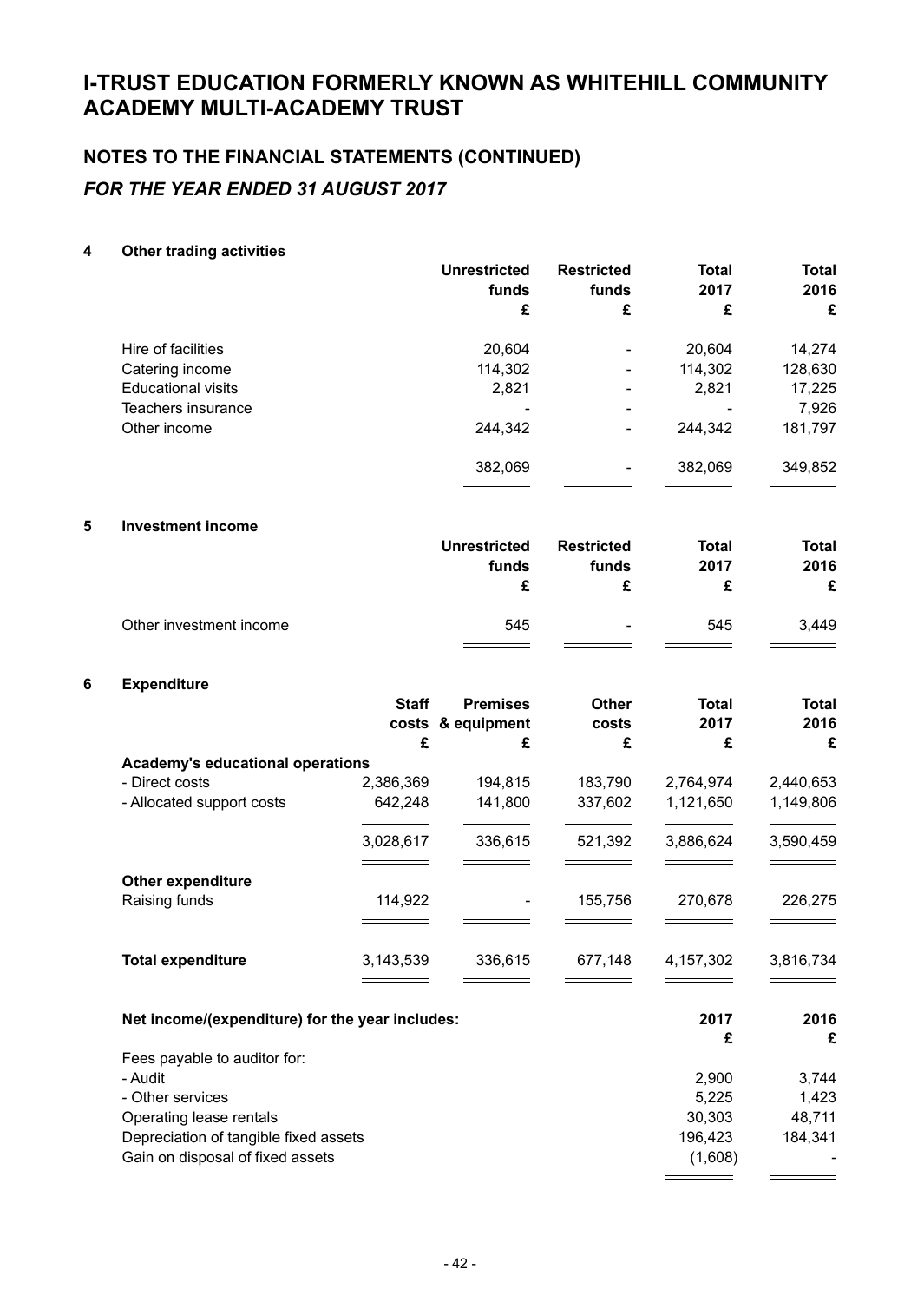## **NOTES TO THE FINANCIAL STATEMENTS (CONTINUED)** *FOR THE YEAR ENDED 31 AUGUST 2017*

| 6 | <b>Expenditure</b>                                          | (Continued) |  |
|---|-------------------------------------------------------------|-------------|--|
|   | Included within expenditure are the following transactions: |             |  |
|   |                                                             | 2017        |  |
|   |                                                             | £           |  |
|   | Compensation payments - total                               | 7,500       |  |
|   | Compensation for personal injury<br>- Items over            |             |  |
|   | £5,000:                                                     | 7,500       |  |
|   | Unrecoverable debts - total                                 | 4,000       |  |
|   |                                                             |             |  |

#### **Central services**

No central services are provided to either academy within the Multi Academy Trust. There have been a number of transactions carried out by Whitehill on behalf of Wainstalls, which are fully disclosed in note 8.

#### **7 Charitable activities**

| <b>Unrestricted</b> | <b>Restricted</b> | <b>Total</b> | <b>Total</b><br>2016                                     |
|---------------------|-------------------|--------------|----------------------------------------------------------|
| £                   | £                 | £            | £                                                        |
|                     | 2,764,974         | 2,764,974    | 2,440,653                                                |
| 136,182             | 985,468           | 1,121,650    | 1,149,806                                                |
| 136,182             | 3,750,442         | 3,886,624    | 3,590,459                                                |
|                     |                   | 2017         | 2016                                                     |
|                     |                   | £            | £                                                        |
|                     |                   |              |                                                          |
|                     |                   |              | 467,716                                                  |
|                     |                   |              | 9,575                                                    |
|                     |                   |              | 252,439                                                  |
|                     |                   |              | 403,786                                                  |
|                     |                   |              | 16,290                                                   |
|                     |                   | 1,121,650    | 1,149,806                                                |
|                     | funds             | funds        | 2017<br>642,248<br>9,657<br>271,637<br>180,581<br>17,527 |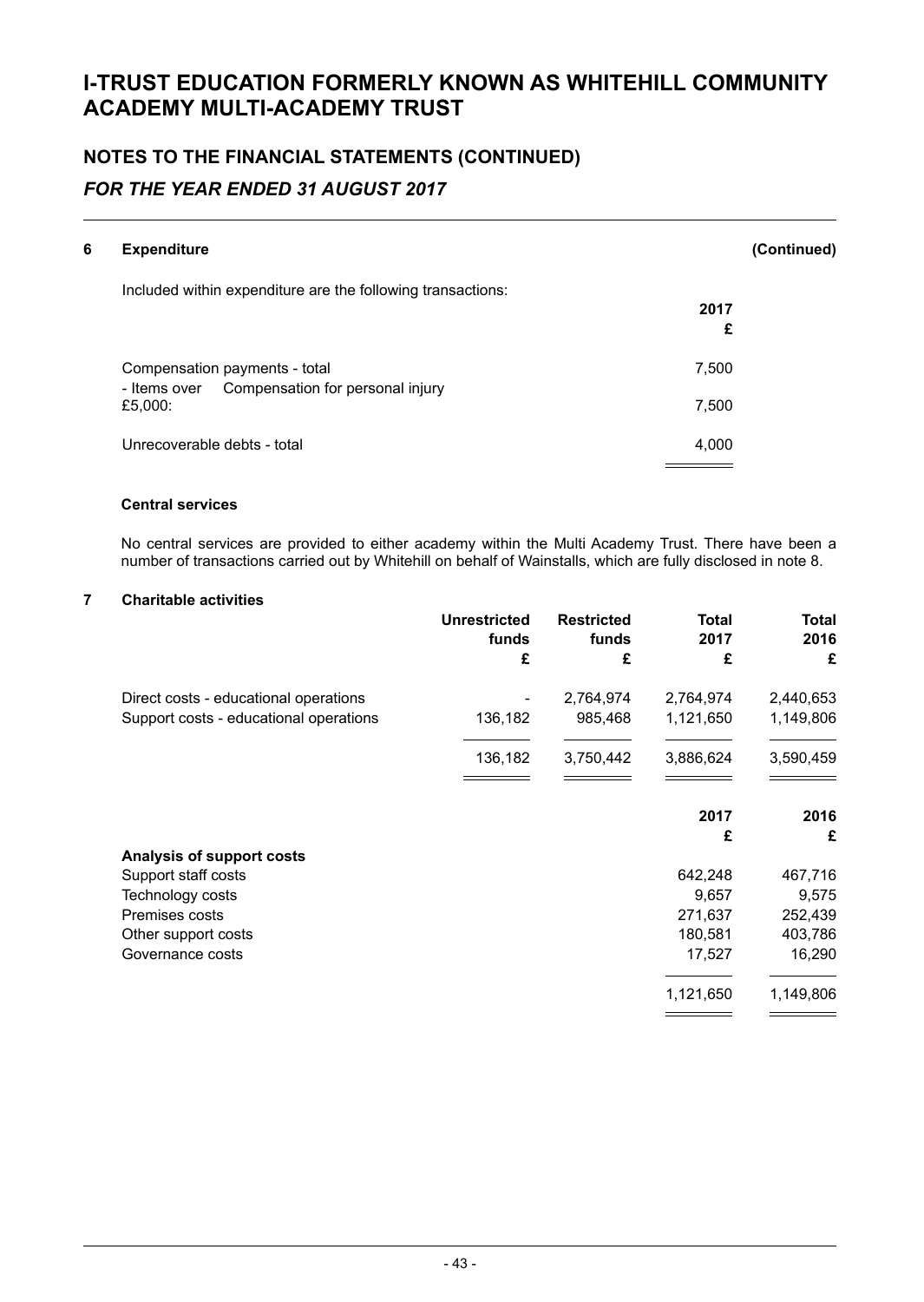## **NOTES TO THE FINANCIAL STATEMENTS (CONTINUED)** *FOR THE YEAR ENDED 31 AUGUST 2017*

#### **8 Central Services**

Whitehill Community Academy has recharged services totalling £18,338 to Wainstalls School. A breakdown of these services and the basis of recharging is given in the table below:

| Amount Recharged to<br>Wainstalls School (£) | <b>Service Recharged</b>                                                                                  | <b>Basis of Recharging</b>                                   |
|----------------------------------------------|-----------------------------------------------------------------------------------------------------------|--------------------------------------------------------------|
| 5,000                                        | Administration of school provided Agreed by Governors<br>by Whitehill on behalf Wainstalls                |                                                              |
| (10, 084)                                    | Wainstalls contribution to Lloyds Agreed by Governors<br>interest investment<br>high<br>IMAT<br>laccounts |                                                              |
| 5,008                                        | Support fees                                                                                              | Based on invoice total and<br>split of services provided     |
| 1,825                                        | training<br>IStaff<br>costs<br>for<br>member of staff                                                     | one Based on invoice total and<br>split of services provided |
| 4,046                                        | <b>Musical instruments</b>                                                                                | Based on invoice                                             |
| 2,459                                        | Iconia Tablets, memory cards and Based on invoice<br>lwallets                                             |                                                              |

#### **9 Staff costs**

|                                                    | 2017      | 2016      |
|----------------------------------------------------|-----------|-----------|
|                                                    | £         | £         |
| Wages and salaries                                 | 2,391,585 | 2,181,922 |
| Social security costs                              | 205,309   | 178,826   |
| Operating costs of defined benefit pension schemes | 478,157   | 336,009   |
| Staff costs                                        | 3,075,051 | 2,696,757 |
| Supply staff costs                                 | 50,593    | 11,329    |
| Staff development and other staff costs            | 17,895    | 17,103    |
| Total staff expenditure                            | 3,143,539 | 2,725,189 |
|                                                    |           |           |

#### **Staff numbers**

The average number of persons employed by the academy trust during the year was as follows:

|                            | 2017<br><b>Number</b> | 2016<br><b>Number</b> |
|----------------------------|-----------------------|-----------------------|
| <b>Teachers</b>            | 29                    | 26                    |
| Administration and support | 108                   | 116                   |
| Management                 | 9                     | 5                     |
|                            | 146                   | 147                   |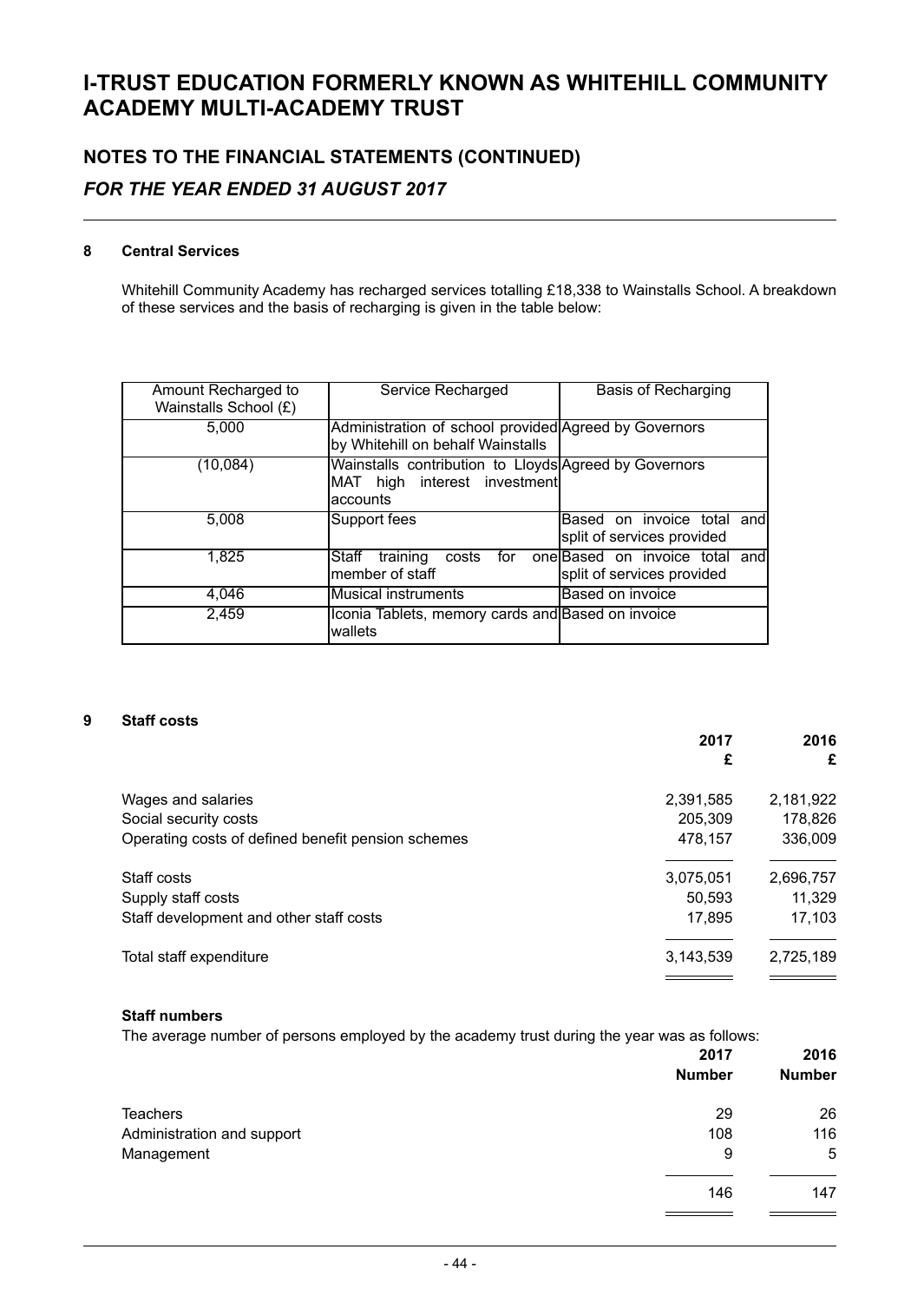# **NOTES TO THE FINANCIAL STATEMENTS (CONTINUED)**

### *FOR THE YEAR ENDED 31 AUGUST 2017*

#### **9 Staff costs (Continued)**

#### **Higher paid staff**

The number of employees whose employee benefits (excluding employer pension costs) exceeded £60,000 was:

|                            | 2017          | 2016          |
|----------------------------|---------------|---------------|
|                            | <b>Number</b> | <b>Number</b> |
| £65,000-£70,000 annual     |               | 2             |
| £100,000 - £105,000 annual |               | 1             |
|                            |               | $\sim$        |

#### **Non statutory/non-contractual staff severance payments**

Included in wages and salaries costs are non-statutory/non-contractual severance payments totalling £1,800 (2016: £Nil). Individually, the payments were: £1,800.

#### **Key management personnel**

The key management personnel of the academy trust comprise the trustees and the senior management team as listed on page 1. The total amount of employee benefits (including employer pension contributions) received by key management personnel for their services to the academy trust was £499,908 (2016 - £445,877).

#### **10 Trustees' remuneration and expenses**

The Principal and other trustees only receive remuneration in respect of services they provide undertaking the roles of principal and staff, and not in respect of their services as trustees. Other trustees did not receive any payments, other than expenses, from the academy trust in respect of their role as trustees. During the period no travel and subsistence expenses were reimbursed to trustees.

The value of trustees' remuneration (including pension contributions) was as follows:

R Hepplestone (Executive Principal) Remuneration £100,000-£105,000 (2016 £100-000 - £105,000) Employer's pension contribution £15,000-£20,000 (2016 £10,000-£15,000)

I Maris (MAT Business Director) Remuneration £55,000-£60,000 (2016 Nil) Employer's pension contribution £Nil (2016 Nil)

Other related party transactions involving the trustees are set out within the related parties note.

#### **11 Trustees and officers insurance**

In accordance with commercial practice the Academy has purchased insurance to protect trustees, governors and officers from claims arising from negligent acts, errors or omissions occurring whilst on Academy business. The insurance provides a cover up to £5,000,000 on any one claim and the cost for the year ended 31 August 2017 was £2,150. The cost of this insurance is included in the total insurance cost.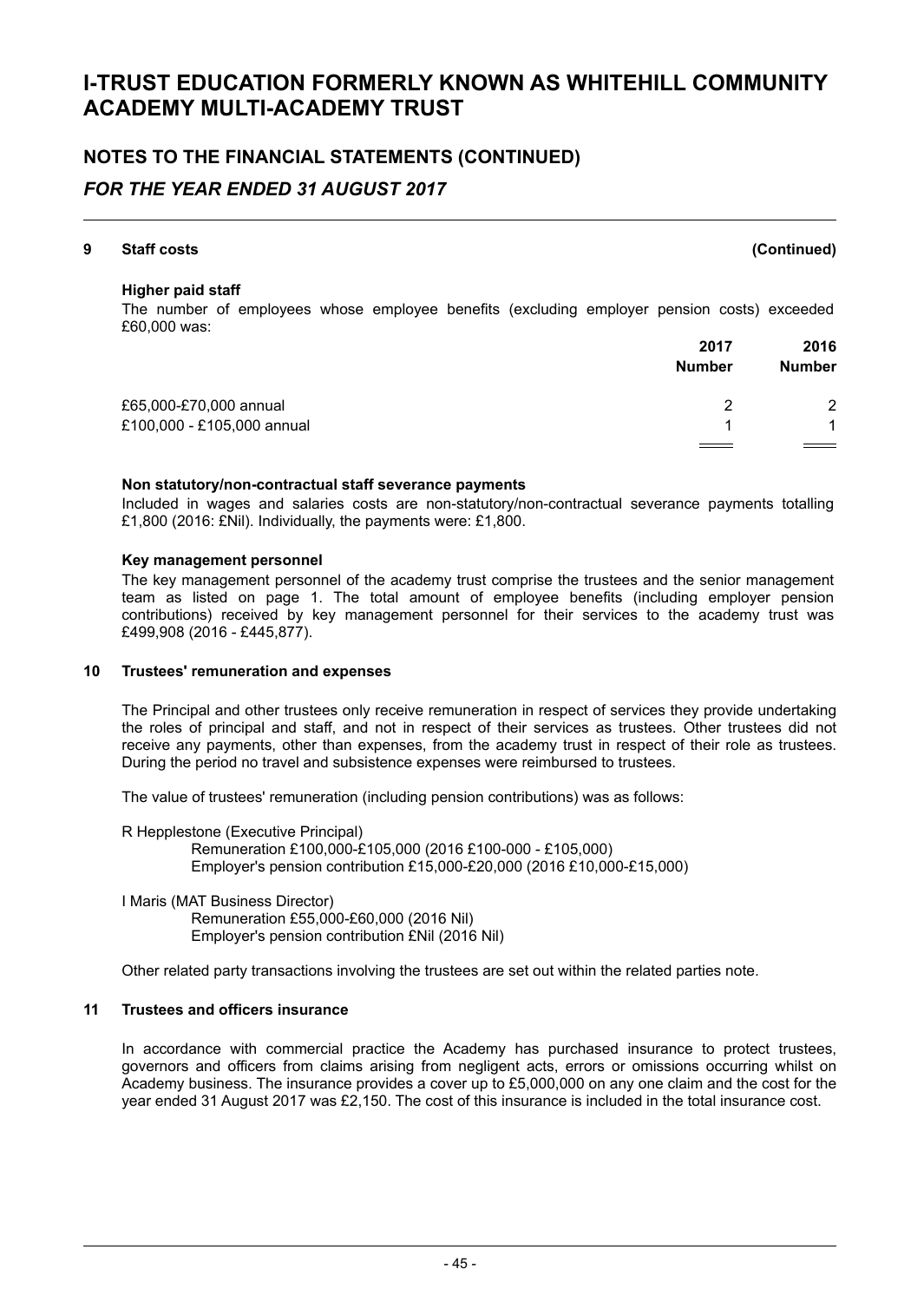## **NOTES TO THE FINANCIAL STATEMENTS (CONTINUED)** *FOR THE YEAR ENDED 31 AUGUST 2017*

#### **12 Tangible fixed assets**

|                     | <b>Freehold</b><br>land &<br>buildings | Leasehold<br>land &<br>buildings | Computer<br>equipment fittings and | Fixtures,<br>equipment | <b>Motor</b><br>vehicles | <b>Total</b> |
|---------------------|----------------------------------------|----------------------------------|------------------------------------|------------------------|--------------------------|--------------|
|                     | £                                      | £                                | £                                  | £                      | £                        | £            |
| Cost                |                                        |                                  |                                    |                        |                          |              |
| At 1 September 2016 | 7,152,878                              | 1,211,595                        | 111,793                            | 99,633                 | 6,588                    | 8,582,487    |
| Additions           | 230,747                                |                                  | 7,967                              | 36,268                 | 5,230                    | 280,212      |
| Disposals           |                                        |                                  | (3,861)                            |                        |                          | (3,861)      |
| At 31 August 2017   | 7,383,625                              | 1,211,595                        | 115,899                            | 135,901                | 11,818                   | 8,858,838    |
| <b>Depreciation</b> |                                        |                                  |                                    |                        |                          |              |
| At 1 September 2016 | 588,893                                | 54,153                           | 74,314                             | 50,377                 | 6,288                    | 774,025      |
| On disposals        |                                        |                                  | (3,861)                            |                        |                          | (3,861)      |
| Charge for the year | 129,273                                | 18,832                           | 27,573                             | 19,137                 | 1,608                    | 196,423      |
| At 31 August 2017   | 718,166                                | 72,985                           | 98,026                             | 69,514                 | 7,896                    | 966,587      |
| Net book value      |                                        |                                  |                                    |                        |                          |              |
| At 31 August 2017   | 6,665,459                              | 1,138,610                        | 17,873                             | 66,387                 | 3,922                    | 7,892,251    |
| At 31 August 2016   | 6,563,985                              | 1,157,442                        | 37,479                             | 49,256                 | 300                      | 7,808,462    |
|                     |                                        |                                  |                                    |                        |                          |              |

#### **13 Financial instruments**

|    |                                                 | 2017<br>£ | 2016<br>£ |
|----|-------------------------------------------------|-----------|-----------|
|    | <b>Carrying amount of financial assets</b>      |           |           |
|    | Debt instruments measured at amortised cost     | 83,794    | 68,335    |
|    | <b>Carrying amount of financial liabilities</b> |           |           |
|    | Measured at amortised cost                      | 94,733    | 53,721    |
| 14 | <b>Debtors</b>                                  | 2017      | 2016      |
|    |                                                 | £         | £         |
|    | Trade debtors                                   | 48,037    | 37,813    |
|    | VAT recoverable                                 | 14,507    | 17,295    |
|    | Other debtors                                   | 3,645     | 7,929     |
|    | Prepayments and accrued income                  | 32,111    | 22,590    |
|    |                                                 | 98,300    | 85,627    |
|    |                                                 |           |           |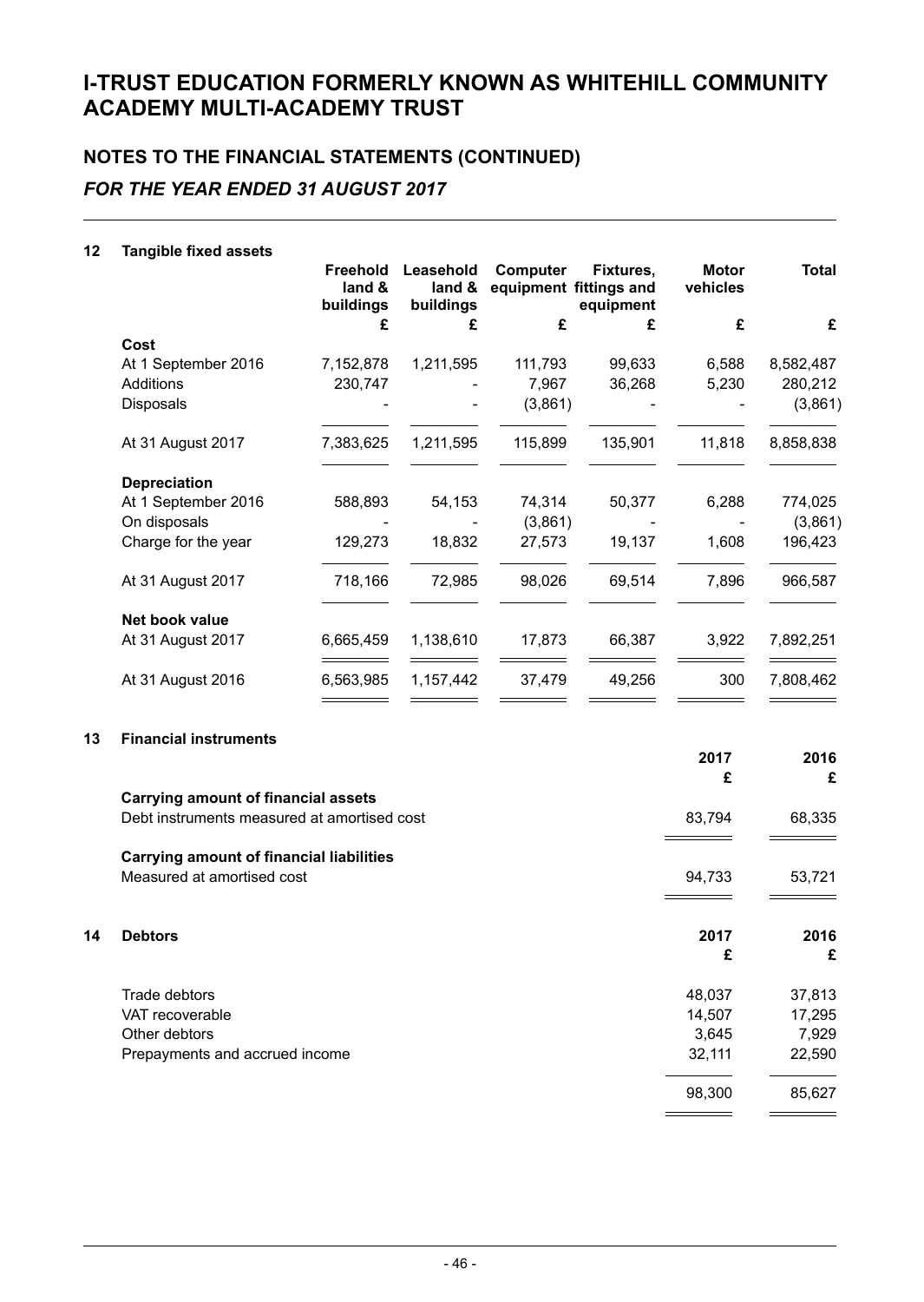### **NOTES TO THE FINANCIAL STATEMENTS (CONTINUED)** *FOR THE YEAR ENDED 31 AUGUST 2017*

| 15 | Creditors: amounts falling due within one year          | 2017<br>£        | 2016<br>£        |
|----|---------------------------------------------------------|------------------|------------------|
|    | Trade creditors<br>Accruals and deferred income         | 14,241<br>89,134 | 10,856<br>59,962 |
|    |                                                         |                  |                  |
|    |                                                         | 103,375          | 70,818           |
| 16 | Creditors: amounts falling due after more than one year | 2017<br>£        | 2016<br>£        |
|    | <b>Trade creditors</b>                                  | 6,410            |                  |
| 17 | <b>Deferred income</b>                                  | 2017<br>£        | 2016<br>£        |
|    | Deferred income is included within:                     |                  |                  |
|    | Creditors due within one year                           | 15,052           | 17,097           |
|    | Deferred income at 1 September 2016                     | 17,097           | 3,242            |
|    | Released from previous years                            | (17,097)         | (3, 242)         |
|    | Amounts deferred in the year                            | 15,052           | 17,097           |
|    | Deferred income at 31 August 2017                       | 15,052           | 17,097           |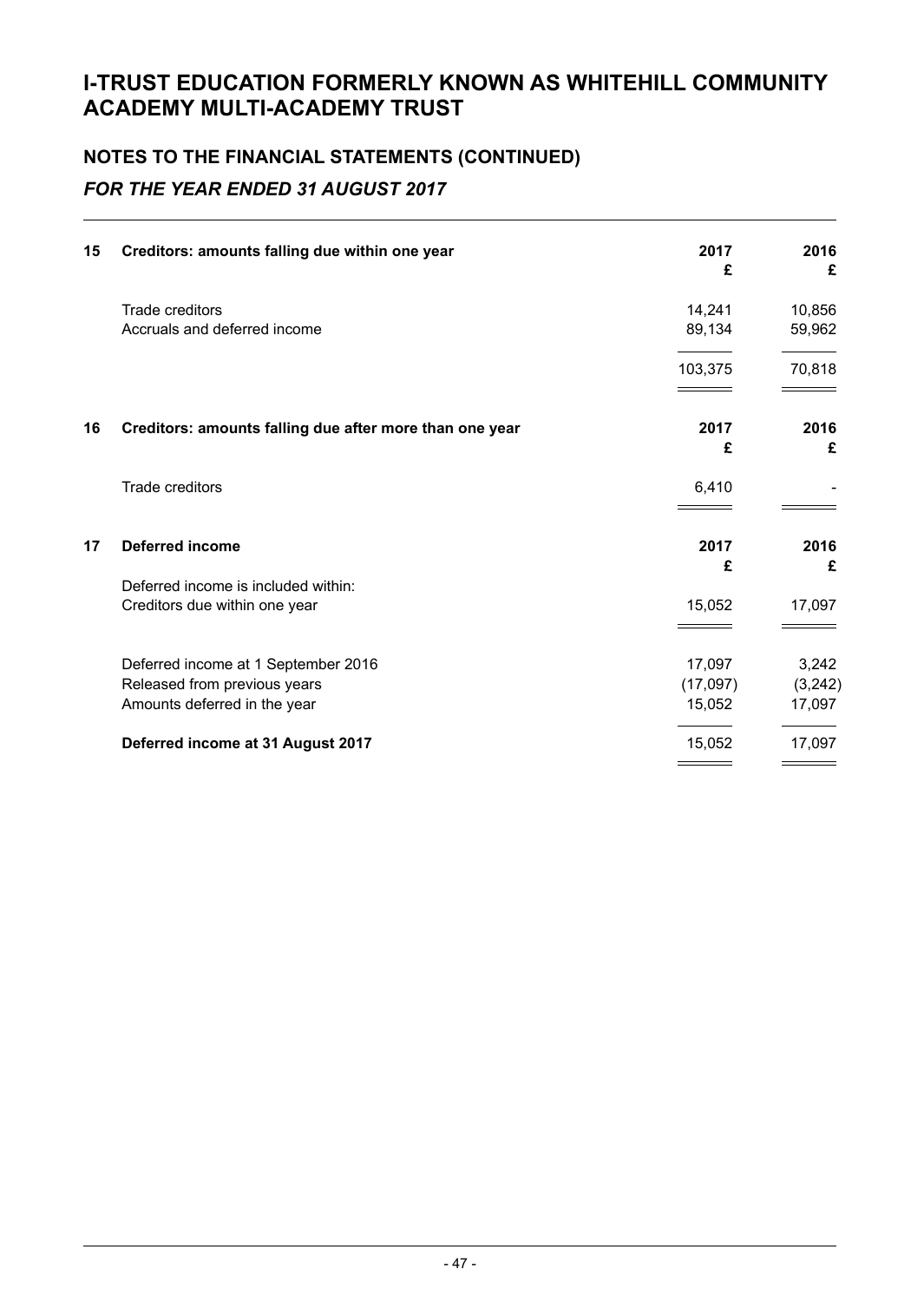### **NOTES TO THE FINANCIAL STATEMENTS (CONTINUED)** *FOR THE YEAR ENDED 31 AUGUST 2017*

| 18 | <b>Funds</b>                               |                                  |                    |                    |                      |                                |
|----|--------------------------------------------|----------------------------------|--------------------|--------------------|----------------------|--------------------------------|
|    |                                            | <b>Balance at</b><br>1 September |                    |                    | Gains,<br>losses and | <b>Balance at</b><br>31 August |
|    |                                            | 2016<br>£                        | <b>Income</b><br>£ | <b>Expenditure</b> | transfers            | 2017                           |
|    | <b>Restricted general funds</b>            |                                  |                    | £                  | £                    | £                              |
|    | <b>General Annual Grant</b>                | 25,559                           | 2,693,687          | (2,626,956)        | (67, 290)            | 25,000                         |
|    | Other DfE / ESFA grants                    | 237,525                          | 553,826            | (526, 289)         |                      | 265,062                        |
|    | Other government grants                    | 1,689                            | 190,031            | (191, 382)         |                      | 338                            |
|    | Other restricted funds                     | 4,827                            | 6,100              |                    |                      | 10,927                         |
|    | Funds excluding pensions                   | 269,600                          | 3,443,644          | (3,344,627)        | (67, 290)            | 301,327                        |
|    | Pension reserve                            | (1,986,000)                      |                    | (211,000)          | 994,000              | (1, 203, 000)                  |
|    |                                            | (1,716,400)                      | 3,443,644          | (3,555,627)        | 926,710              | (901, 673)                     |
|    | <b>Restricted fixed asset funds</b>        |                                  |                    |                    |                      |                                |
|    | Transferred on conversion                  | 6,475,102                        |                    | (120, 381)         |                      | 6,354,721                      |
|    | DfE / ESFA capital grants                  | 1,274,651                        | 148,571            | (43,916)           | 52,233               | 1,431,539                      |
|    | Capital expenditure from GAG               | 59,219                           |                    | (28, 260)          | 62,240               | 93,199                         |
|    | <b>Big Lottery Grant</b>                   |                                  | 10,000             | (2, 258)           | 5,050                | 12,792                         |
|    |                                            | 7,808,972                        | 158,571            | (194, 815)         | 119,523              | 7,892,251                      |
|    | <b>Total restricted funds</b>              | 6,092,572                        | 3,602,215          | (3,750,442)        | 1,046,233            | 6,990,578                      |
|    |                                            |                                  |                    |                    |                      |                                |
|    | <b>Unrestricted funds</b><br>General funds | 166,814                          | 478,953            | (406, 860)         | (52, 233)            | 186,674                        |
|    | <b>Total funds</b>                         | 6,259,386                        | 4,081,168          | (4, 157, 302)      | 994,000              | 7,177,252                      |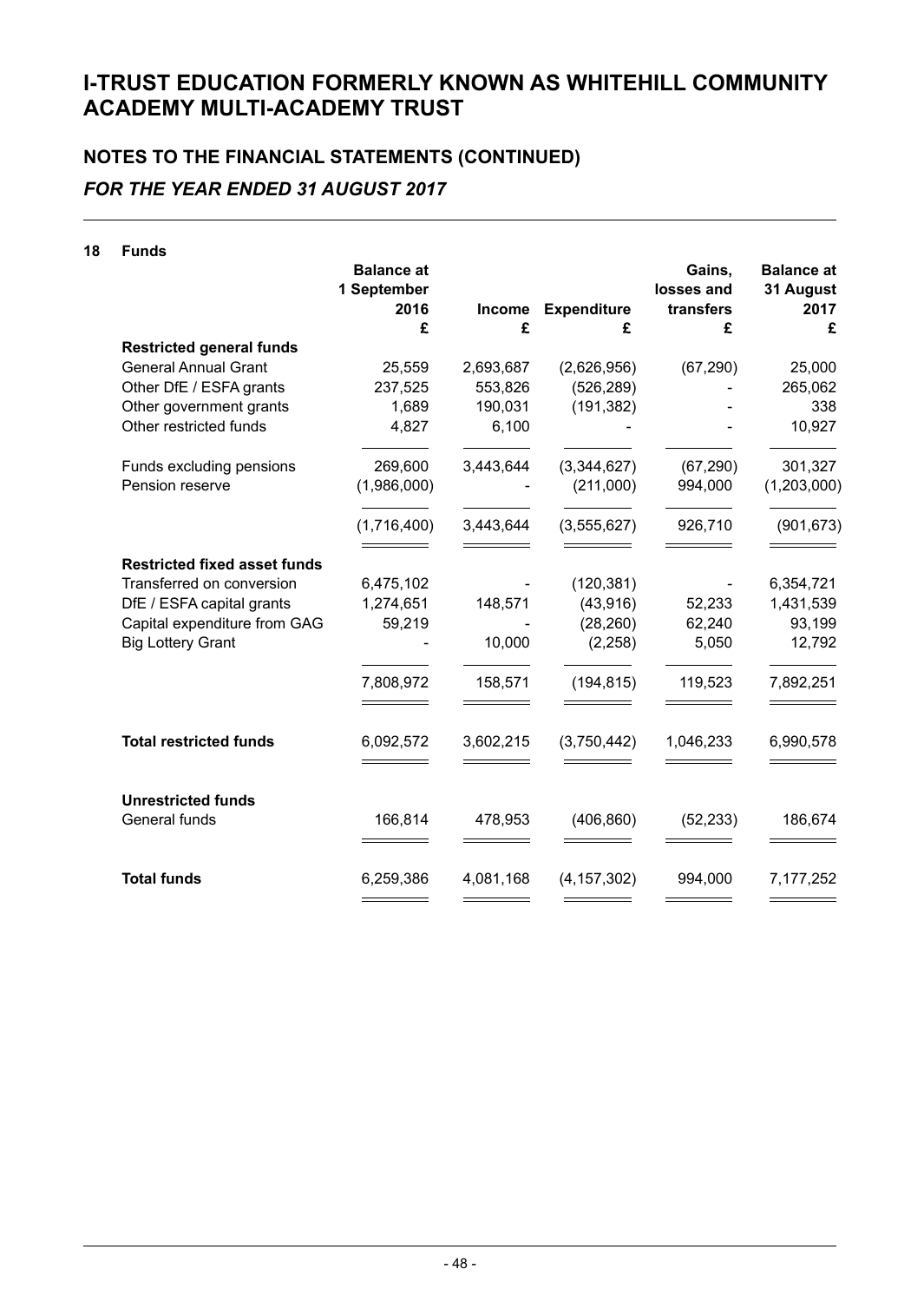### **NOTES TO THE FINANCIAL STATEMENTS (CONTINUED)** *FOR THE YEAR ENDED 31 AUGUST 2017*

#### **18 Funds (Continued)**

The specific purposes for which the funds are to be applied are as follows:

General Annual Grant must be used for the normal running costs of the Academy.

Restricted fixed assets were funded by government grants, GAG, and general unrestricted funds. This was in order to support the extension of classrooms this year.

Other Dfe/Efa grant includes grants received through the The Teamwork's Teaching School which provides specific aims and objectives on a grant by grant basis. Teaching Schools are a key part of the government's drive to give schools more freedom and have increasing responsibility for managing the school system.

Big Lottery Grant was received to purchase climbing frame for the playground.

This also includes income and expenditure for Pupil Premium which is specifically to raise the attainment of disadvantaged pupils and close the gap between them and their peers.

Other government grants includes the provision of early year's education. This funding is specifically to provide All 3 to 4-year-olds in England with free early education.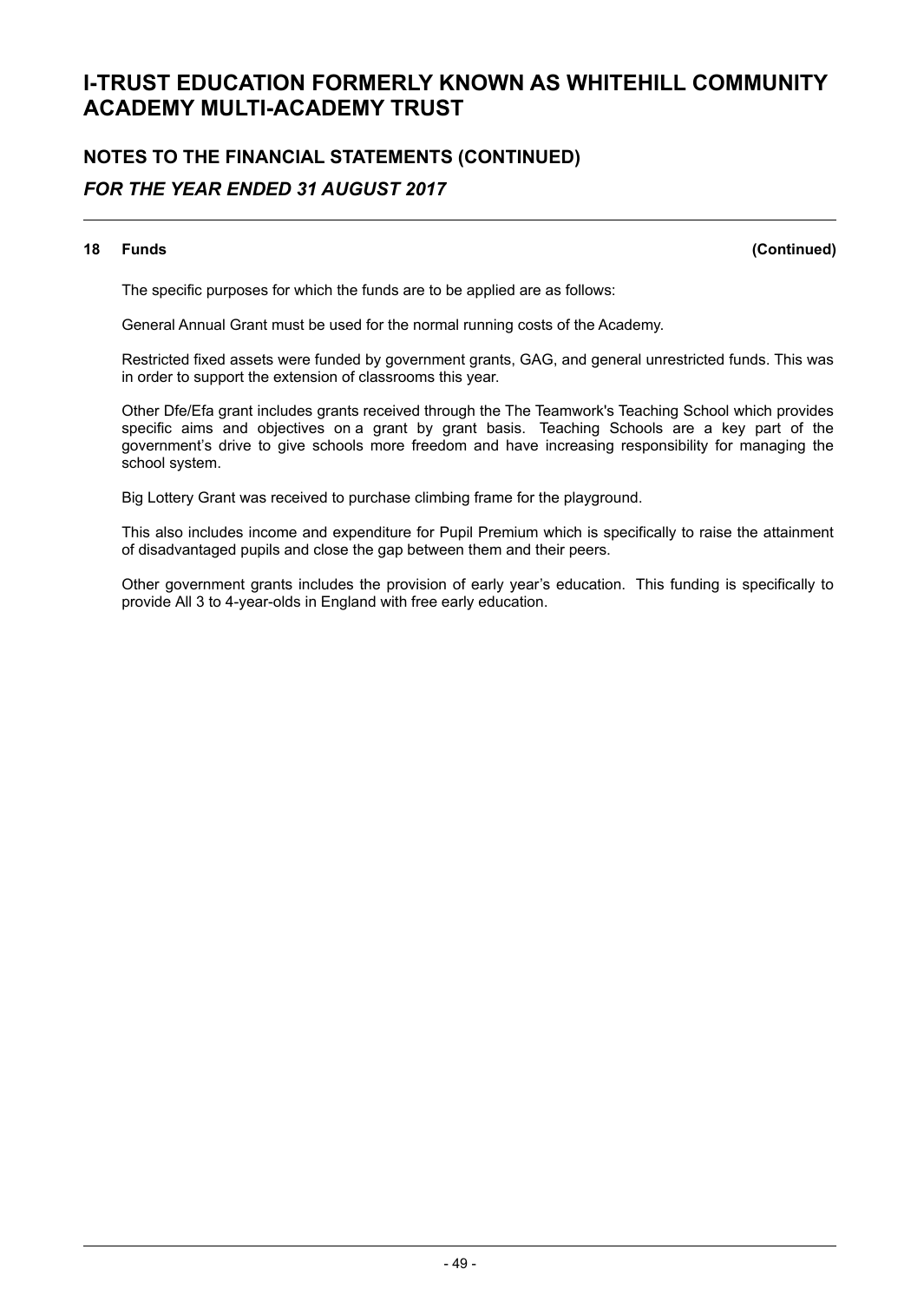### **NOTES TO THE FINANCIAL STATEMENTS (CONTINUED)** *FOR THE YEAR ENDED 31 AUGUST 2017*

**18 Funds (Continued)**

#### **Movements in funds - previous year**

|                                                        | <b>Balance at</b><br>1 September |               |                    | Gains,<br>losses and | <b>Balance at</b><br>31 August |
|--------------------------------------------------------|----------------------------------|---------------|--------------------|----------------------|--------------------------------|
|                                                        | 2015                             | <b>Income</b> | <b>Expenditure</b> | transfers            | 2016                           |
|                                                        | £                                | £             | £                  | £                    | £                              |
| <b>Restricted general funds</b>                        |                                  |               |                    |                      |                                |
| <b>General Annual Grant</b>                            |                                  | 2,311,788     | (2,411,839)        | 125,610              | 25,559                         |
| Other DfE / ESFA grants                                | 263,608                          | 686,856       | (714, 903)         | 1,964                | 237,525                        |
| Other government grants                                | 21,235                           | 177,866       | (197, 412)         |                      | 1,689                          |
| Other restricted funds                                 | 1                                | 17,225        | (12, 399)          |                      | 4,827                          |
| Funds excluding pensions                               | 284,844                          | 3,193,735     | (3,336,553)        | 127,574              | 269,600                        |
| Pension reserve                                        | (747,000)                        |               | (80,000)           | (1, 159, 000)        | (1,986,000)                    |
|                                                        | (462, 156)                       | 3,193,735     | (3, 416, 553)      | (1,031,426)          | (1,716,400)                    |
|                                                        |                                  |               |                    |                      |                                |
| <b>Restricted fixed asset funds</b>                    |                                  |               |                    |                      |                                |
| Transferred on conversion                              | 6,596,157                        |               | (121, 055)         |                      | 6,475,102                      |
| DfE / ESFA capital grants                              | 1,308,462                        | 15,200        | (47, 047)          | (1,964)              | 1,274,651                      |
| Capital expenditure from GAG<br>Private sector capital | 56,009                           |               | (12, 180)          | 15,390               | 59,219                         |
| sponsorship                                            | 3,619                            |               | (4,059)            | 440                  |                                |
|                                                        | 7,964,247                        | 15,200        | (184, 341)         | 13,866               | 7,808,972                      |
|                                                        |                                  |               |                    |                      |                                |
| <b>Total restricted funds</b>                          | 7,502,091                        | 3,208,935     | (3,600,894)        | (1,017,560)          | 6,092,572                      |
|                                                        |                                  |               |                    |                      |                                |
| <b>Unrestricted funds</b>                              |                                  |               |                    |                      |                                |
| General funds                                          | 119,261                          | 404,833       | (215, 840)         | (141, 440)           | 166,814                        |
|                                                        |                                  |               |                    |                      |                                |
| <b>Total funds</b>                                     | 7,621,352                        | 3,613,768     | (3,816,734)        | (1, 159, 000)        | 6,259,386                      |
|                                                        |                                  |               |                    |                      |                                |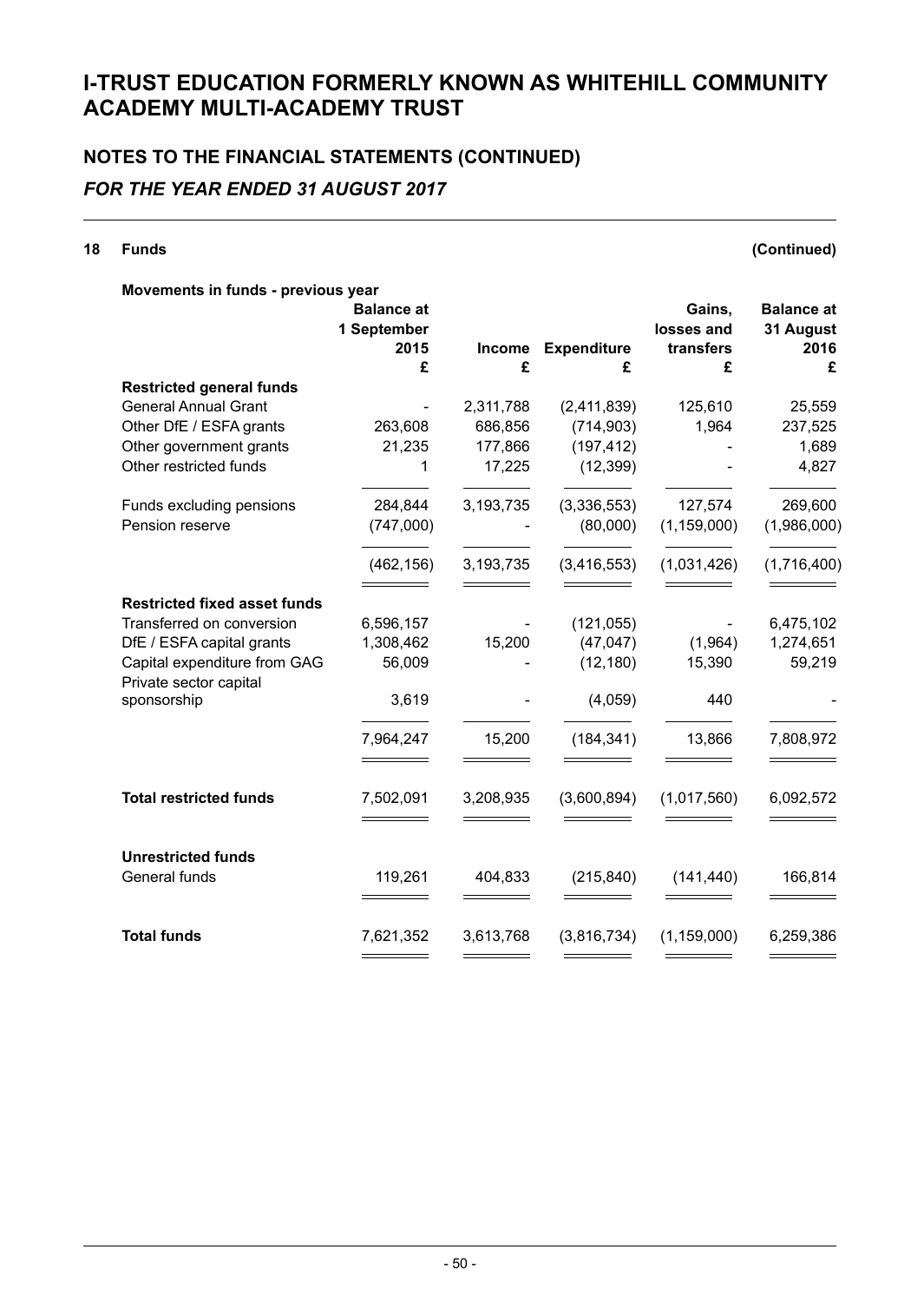### **NOTES TO THE FINANCIAL STATEMENTS (CONTINUED)** *FOR THE YEAR ENDED 31 AUGUST 2017*

| 18 | <b>Funds</b>                                               | (Continued)              |
|----|------------------------------------------------------------|--------------------------|
|    | Total funds analysis by academy                            |                          |
|    | Fund balances at 31 August 2017 were allocated as follows: | <b>Total</b><br>£        |
|    | <b>Whitehill Community Academy</b><br>Wainstalls School    | 217,353<br>270,648       |
|    | Total before fixed assets fund and pension reserve         | 488,001                  |
|    | Restricted fixed asset fund<br>Pension reserve             | 7,892,251<br>(1,203,000) |
|    | <b>Total funds</b>                                         | 7,177,252                |

#### **Total cost analysis by academy**

Expenditure incurred by each academy during the year was as follows:

|                                    | <b>Teaching and</b><br>support staff<br>costs | <b>Other</b><br>educational support staff<br>costs | <b>Educational</b><br>supplies | Other costs<br>excluding<br>depreciation | <b>Total</b> |
|------------------------------------|-----------------------------------------------|----------------------------------------------------|--------------------------------|------------------------------------------|--------------|
|                                    | £                                             | £                                                  | £                              | £                                        | £            |
| <b>Whitehill Community Academy</b> | 1,867,144                                     | 377,068                                            | 504,867                        | 230,589                                  | 2,979,668    |
| <b>Wainstalls School</b>           | 511,338                                       | 83,172                                             | 126,610                        | 50.699                                   | 771,819      |
|                                    | 2,378,482                                     | 460.240                                            | 631.477                        | 281,288                                  | 3,751,487    |

#### **Funds analysis by academy - previous year**

| Fund balances at 31 August 2016 were allocated as follows:     | Total<br>2016<br>£       |
|----------------------------------------------------------------|--------------------------|
| <b>Whitehill Community Academy</b><br><b>Wainstalls School</b> | 179.165<br>257,249       |
| Total before fixed assets fund and pension reserve             | 436,414                  |
| Restricted fixed asset fund<br>Pension reserve                 | 7,808,972<br>(1,986,000) |
| Total funds                                                    | 6,259,386                |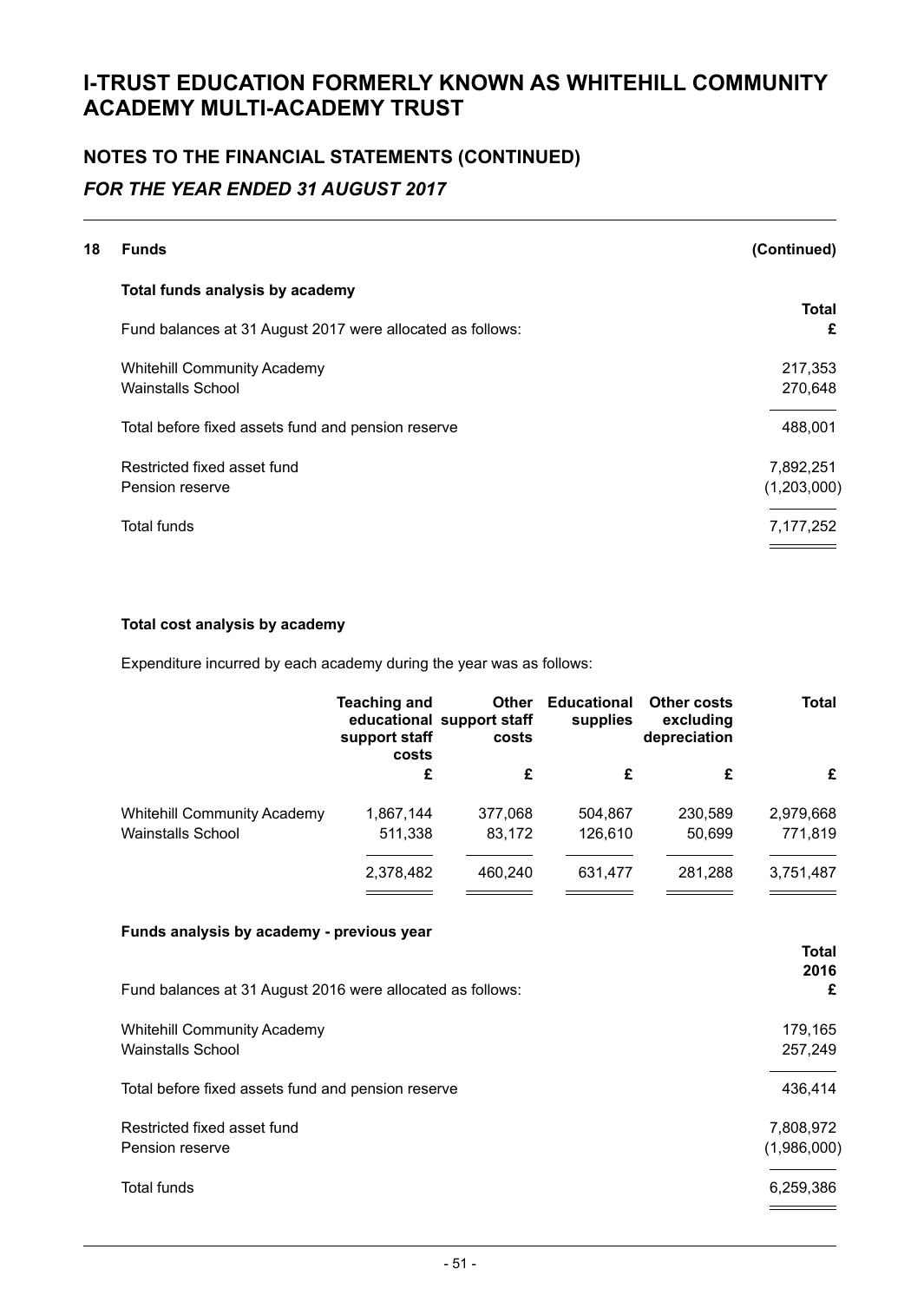### **NOTES TO THE FINANCIAL STATEMENTS (CONTINUED)** *FOR THE YEAR ENDED 31 AUGUST 2017*

**18 Funds (Continued)**

#### **Total cost analysis by academy - previous year**

Expenditure incurred by each academy during the previous year was as follows:

|                                                                | <b>Teaching and</b><br>support staff<br>costs | <b>Other</b><br>educational support staff<br>costs | <b>Educational</b><br>supplies | Other costs<br>excluding<br>depreciation | <b>Total</b><br>2016 |
|----------------------------------------------------------------|-----------------------------------------------|----------------------------------------------------|--------------------------------|------------------------------------------|----------------------|
|                                                                | £                                             | £                                                  | £                              | £                                        | £                    |
| <b>Whitehill Community Academy</b><br><b>Wainstalls School</b> | 1,782,076<br>359,462                          | 489,609<br>94.040                                  | 714,324<br>118.420             | 60,663<br>13.797                         | 3,046,672<br>585,719 |
|                                                                | 2,141,538                                     | 583,649                                            | 832.744                        | 74.460                                   | 3,632,391            |

#### **19 Analysis of net assets between funds**

|                                                        | <b>Unrestricted</b> | <b>Restricted funds:</b> |                          | <b>Total</b> |
|--------------------------------------------------------|---------------------|--------------------------|--------------------------|--------------|
|                                                        | <b>Funds</b>        | General                  | <b>Fixed asset</b>       | 2017         |
|                                                        | £                   | £                        | £                        | £            |
| Fund balances at 31 August 2017 are<br>represented by: |                     |                          |                          |              |
| Tangible fixed assets                                  |                     |                          | 7,892,251                | 7,892,251    |
| <b>Current assets</b>                                  | 201,726             | 342,436                  | 53,624                   | 597,786      |
| Creditors falling due within one year                  | (89, 135)           | (7,831)                  | (6, 409)                 | (103, 375)   |
| Creditors falling due after one year                   |                     |                          | (6, 410)                 | (6, 410)     |
| Accruals and deferred income                           | 74,083              | (33, 278)                | (40, 805)                |              |
| Defined benefit pension liability                      |                     | (1,203,000)              |                          | (1,203,000)  |
|                                                        | 186,674             | (901, 673)               | 7,892,251                | 7,177,252    |
|                                                        | <b>Unrestricted</b> |                          | <b>Restricted funds:</b> | <b>Total</b> |
|                                                        | <b>Funds</b>        | General                  | <b>Fixed asset</b>       | 2016         |
|                                                        | £                   | £                        | £                        | £            |
| Fund balances at 31 August 2016 are<br>represented by: |                     |                          |                          |              |
| Tangible fixed assets                                  |                     |                          | 7,808,462                | 7,808,462    |
| <b>Current assets</b>                                  | 237,632             | 269,600                  | 510                      | 507,742      |
| Creditors falling due within one year                  | (70, 818)           |                          |                          | (70, 818)    |
| Defined benefit pension liability                      |                     | (1,986,000)              |                          | (1,986,000)  |
|                                                        | 166,814             | (1,716,400)              | 7,808,972                | 6,259,386    |

 $\equiv$ 

 $\qquad \qquad \overbrace{\qquad \qquad }$ 

 $\qquad \qquad \overbrace{\qquad \qquad }$ 

 $\frac{1}{2} \left( \frac{1}{2} \right) \left( \frac{1}{2} \right) \left( \frac{1}{2} \right) \left( \frac{1}{2} \right) \left( \frac{1}{2} \right) \left( \frac{1}{2} \right) \left( \frac{1}{2} \right) \left( \frac{1}{2} \right) \left( \frac{1}{2} \right) \left( \frac{1}{2} \right) \left( \frac{1}{2} \right) \left( \frac{1}{2} \right) \left( \frac{1}{2} \right) \left( \frac{1}{2} \right) \left( \frac{1}{2} \right) \left( \frac{1}{2} \right) \left( \frac$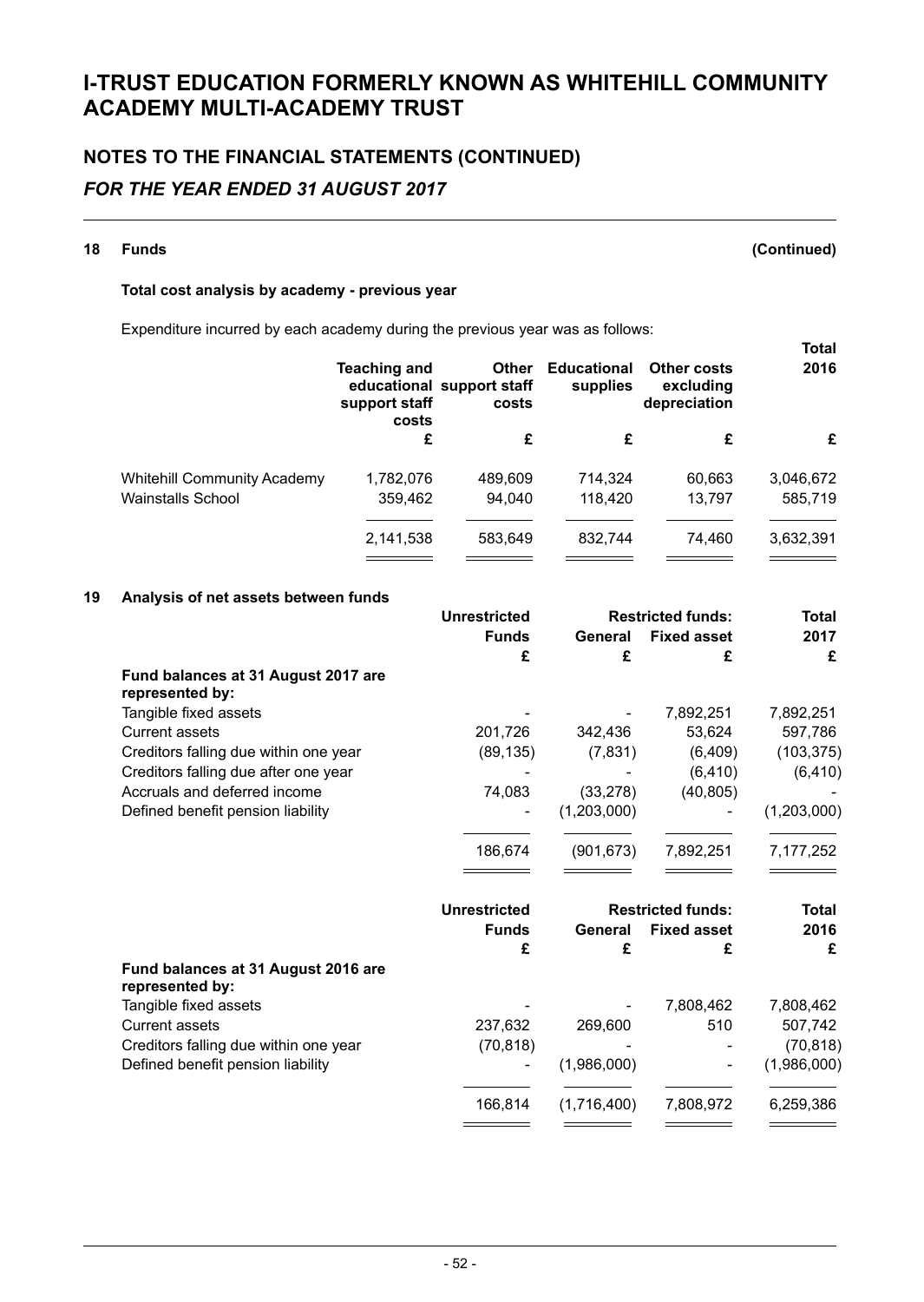### **NOTES TO THE FINANCIAL STATEMENTS (CONTINUED)** *FOR THE YEAR ENDED 31 AUGUST 2017*

#### **20 Pensions and similar obligations**

The academy trust's employees belong to two principal pension schemes: the Teachers' Pension Scheme England and Wales (TPS) for academic and related staff; and the Local Government Pension Scheme (LGPS) for non-teaching staff, which is managed by West Yorkshire Pension Fund. Both are definedbenefit schemes.

The pension costs are assessed in accordance with the advice of independent qualified actuaries. The latest actuarial valuation of the TPS related to the period ended 31 March 2012 and of the LGPS 31 March 2016.

There were no outstanding or prepaid contributions at either the beginning or the end of the financial year.

#### **Teachers' Pension Scheme**

#### **Introduction**

The Teachers' Pension Scheme (TPS) is a statutory, contributory, defined benefit scheme, governed by the Teachers' Pensions Regulations (2010) and, from 1 April 2014, by the Teachers' Pension Scheme Regulations 2014. Membership is automatic for full-time teachers in academies and, from 1 January 2007, automatic for teachers in part-time employment following appointment or a change of contract, although they are able to opt out.

The TPS is an unfunded scheme and members contribute on a 'pay as you go' basis - these contributions along with those made by employers are credited to the Exchequer. Retirement and other pension benefits are paid by public funds provided by Parliament.

#### **Valuation of the Teachers' Pension Scheme**

Not less than every four years the Government Actuary, using normal actuarial principles, conducts a formal actuarial review of the TPS in accordance with the Public Service Pensions (Valuations and Employer Cost Cap) Directions 2014 published by HM Treasury. The aim of the review is to specify the level of future contributions. Actuarial scheme valuations are dependent on assumptions about the value of future costs, design of benefits and many other factors. The latest actuarial valuation of the TPS was carried out as at 31 March 2016 and in accordance with the Public Service Pensions (Valuations and Employer Cost Cap) Directions 2014. The valuation report was published by the Department for Education on 9 June 2014.

The key elements of the valuation and subsequent consultation are:

- employer contribution rates set at 16.48% of pensionable pay (including a 0.08% employer administration charge (currently 14.1%)
- total scheme liabilities (pensions currently in payment and the estimated cost of future benefits) for service to the effective date of £191,500 million, and notional assets (estimated future contributions together with the notional investments held at the valuation date) of £176,600 million giving a notional past service deficit of £14,900 million
- an employer cost cap of 10.9% of pensionable pay will be applied to future valuations
- the assumed real rate of return is 3.0% in excess of prices and 2% in excess of earnings. The rate of real earnings growth is assumed to be 2.75%. The assumed nominal rate of return is 5.06%

The TPS valuation for 2012 determined an employer rate of 16.4%, which was payable from September 2015. The next valuation of the TPS is currently underway based on April 2016 data, whereupon the employer contribution rate is expected to be reassessed and will be payable from 1 April 2019.

The pension costs paid to the TPS in the period amounted to £188,130 (2016 £165,837).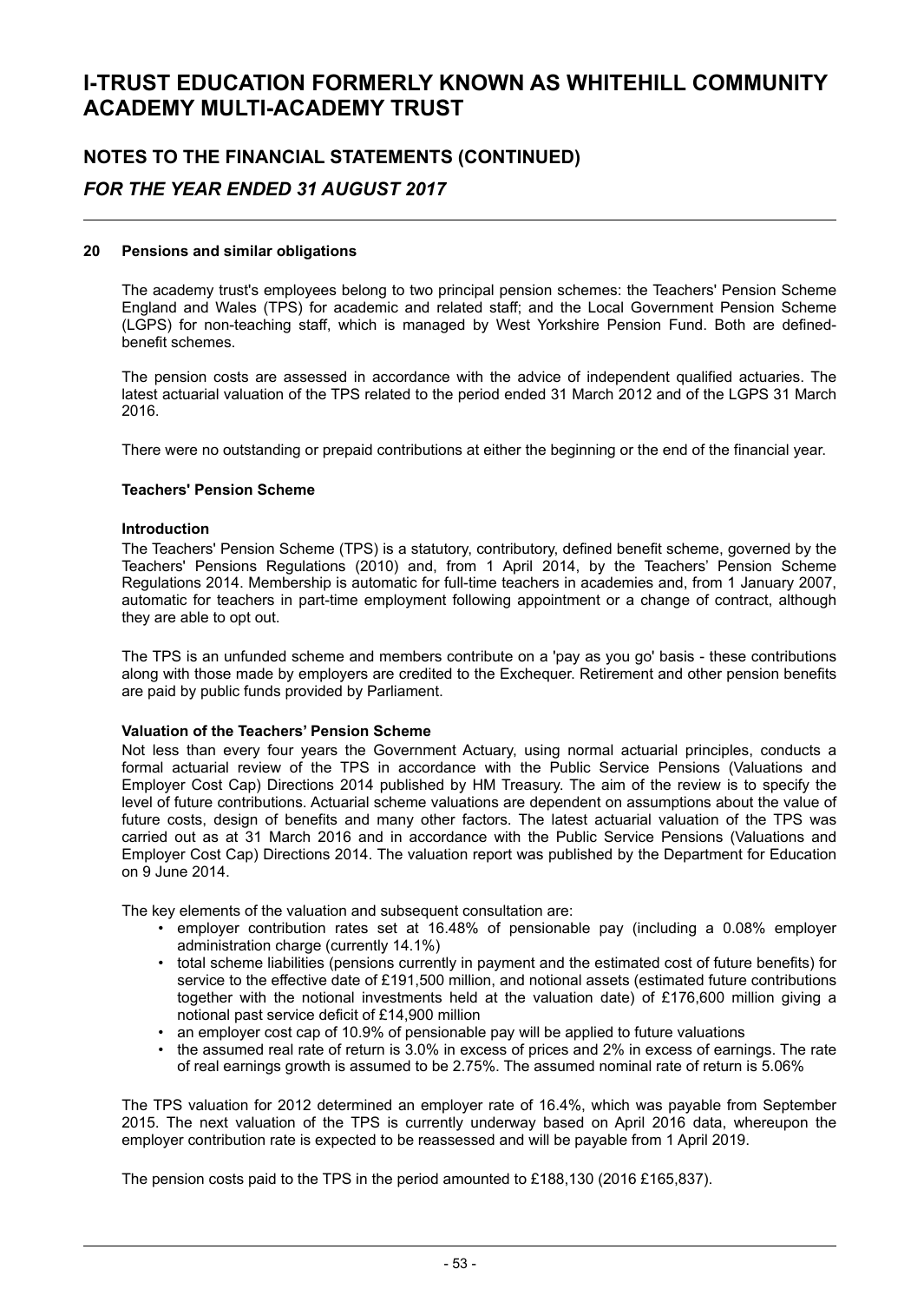### **NOTES TO THE FINANCIAL STATEMENTS (CONTINUED)** *FOR THE YEAR ENDED 31 AUGUST 2017*

#### **20 Pensions and similar obligations (Continued)**

A copy of the valuation report and supporting documentation is on the Teachers' Pensions website.

Under the definitions set out in FRS 102, the TPS is a multi-employer pension scheme. The trust has accounted for its contributions to the scheme as if it were a defined contribution scheme. The trust has set out above the information available on the scheme.

#### **Local Government Pension Scheme**

The LGPS is a funded defined-benefit scheme, with the assets held in separate trustee-administered funds. The total contributions are as noted below. The agreed contribution rates for future years are 14.4% for employers and 5.5- 6.5% for employees.

The estimated value of employer contributions for the forthcoming year is £140,000.

Parliament has agreed, at the request of the Secretary of State for Education, to a guarantee that, in the event of academy closure, outstanding Local Government Pension Scheme liabilities would be met by the Department for Education. The guarantee came into force on 18 July 2013.

| <b>Total contributions made</b>          | 2017    | 2016    |
|------------------------------------------|---------|---------|
|                                          | £       | £       |
| Employer's contributions                 | 134,000 | 135,000 |
| Employees' contributions                 | 52,000  | 53,000  |
| <b>Total contributions</b>               | 186,000 | 188,000 |
| <b>Principal actuarial assumptions</b>   | 2017    | 2016    |
|                                          | %       | $\%$    |
| Rate of increases in salaries            | 3.25    | 3.4     |
| Rate of increase for pensions in payment | 2.0     | 1.9     |
| Discount rate                            | 2.5     | 2.0     |
| Inflation assumption (CPI)               | 2.0     | 1.9     |

The current mortality assumptions include sufficient allowance for future improvements in mortality rates. The assumed life expectations on retirement age 65 are:

|                      | 2017         | 2016         |
|----------------------|--------------|--------------|
|                      | <b>Years</b> | <b>Years</b> |
| Retiring today       |              |              |
| - Males              | 21           | 23           |
| - Females            | 25           | 26           |
| Retiring in 20 years |              |              |
| - Males              | 23           | 25           |
| - Females            | 27           | 28           |
|                      |              |              |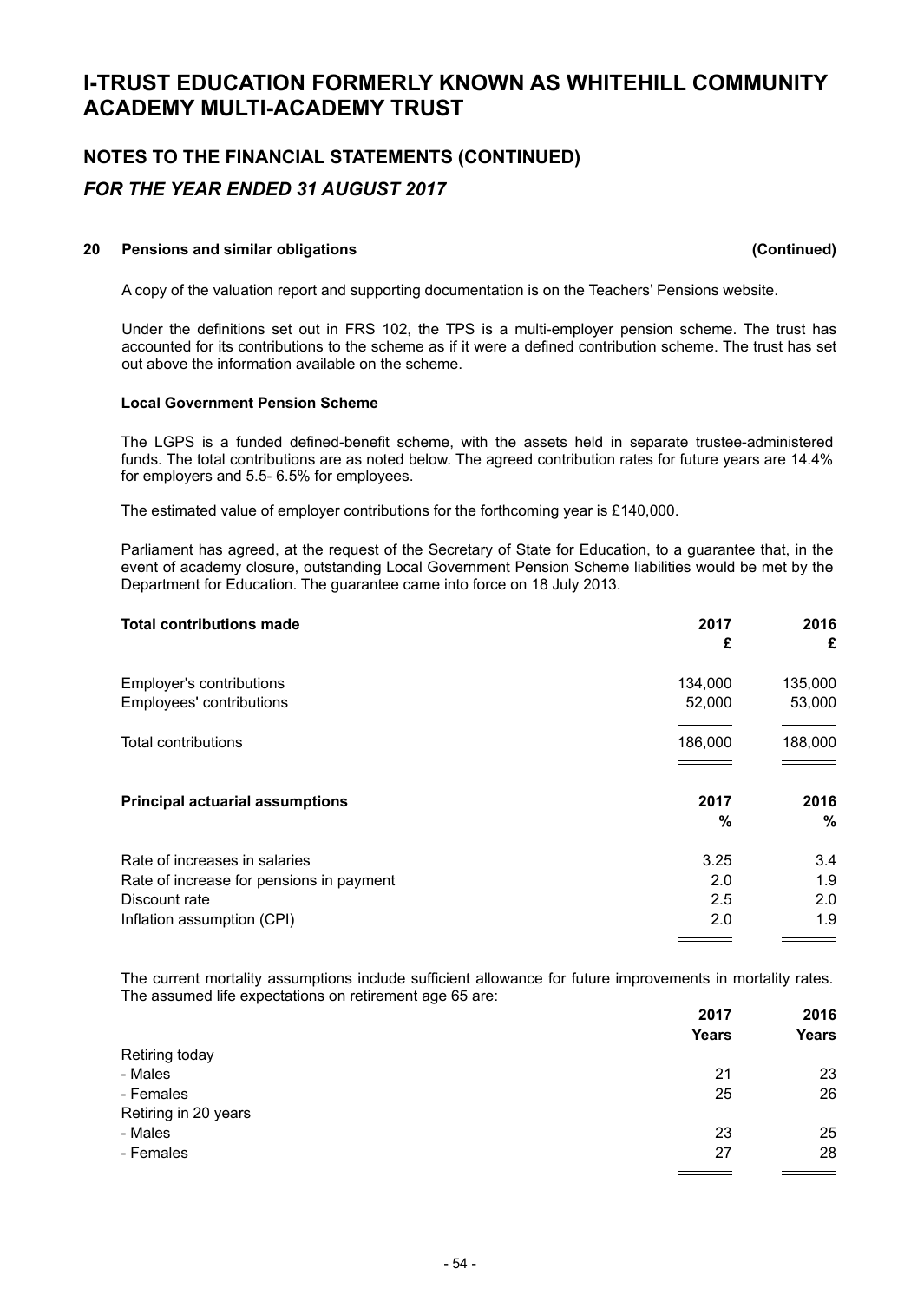### **NOTES TO THE FINANCIAL STATEMENTS (CONTINUED)** *FOR THE YEAR ENDED 31 AUGUST 2017*

| 20 | Pensions and similar obligations                            |                                | (Continued)                    |
|----|-------------------------------------------------------------|--------------------------------|--------------------------------|
|    | The academy trust's share of the assets in the scheme       | 2017<br><b>Fair value</b><br>£ | 2016<br><b>Fair value</b><br>£ |
|    | Equities                                                    | 2,268,282                      | 1,981,138                      |
|    | Government & corporate bonds                                | 397,170                        | 406,252                        |
|    | Cash                                                        | 44,130                         | 36,932                         |
|    | Other assets                                                | 100,028                        | 87,054                         |
|    | Property                                                    | 132,390                        | 126,624                        |
|    | Total market value of assets                                | 2,942,000                      | 2,638,000                      |
|    | Actual return on scheme assets - gain/(loss)                | 149,000                        | 407,000                        |
|    | Amounts recognised in the statement of financial activities | 2017<br>£                      | 2016<br>£                      |
|    | Current service cost                                        | 306,000                        | 189,000                        |
|    | Interest income                                             | (54,000)                       | (82,000)                       |
|    | Interest cost                                               | 93,000                         | 108,000                        |
|    | Total operating charge                                      | 345,000                        | 215,000                        |
|    | Changes in the present value of defined benefit obligations | 2017<br>£                      | 2016<br>£                      |
|    |                                                             |                                |                                |
|    | Obligations at 1 September 2016                             | 4,624,000                      | 2,826,000                      |
|    | Current service cost                                        | 306,000                        | 189,000                        |
|    | Interest cost                                               | 93,000                         | 108,000                        |
|    | Employee contributions                                      | 52,000                         | 53,000                         |
|    | Actuarial (gain)/loss                                       | (899,000)                      | 1,484,000                      |
|    | Benefits paid                                               | (31,000)                       | (36,000)                       |
|    | At 31 August 2017                                           | 4,145,000                      | 4,624,000                      |
|    |                                                             |                                |                                |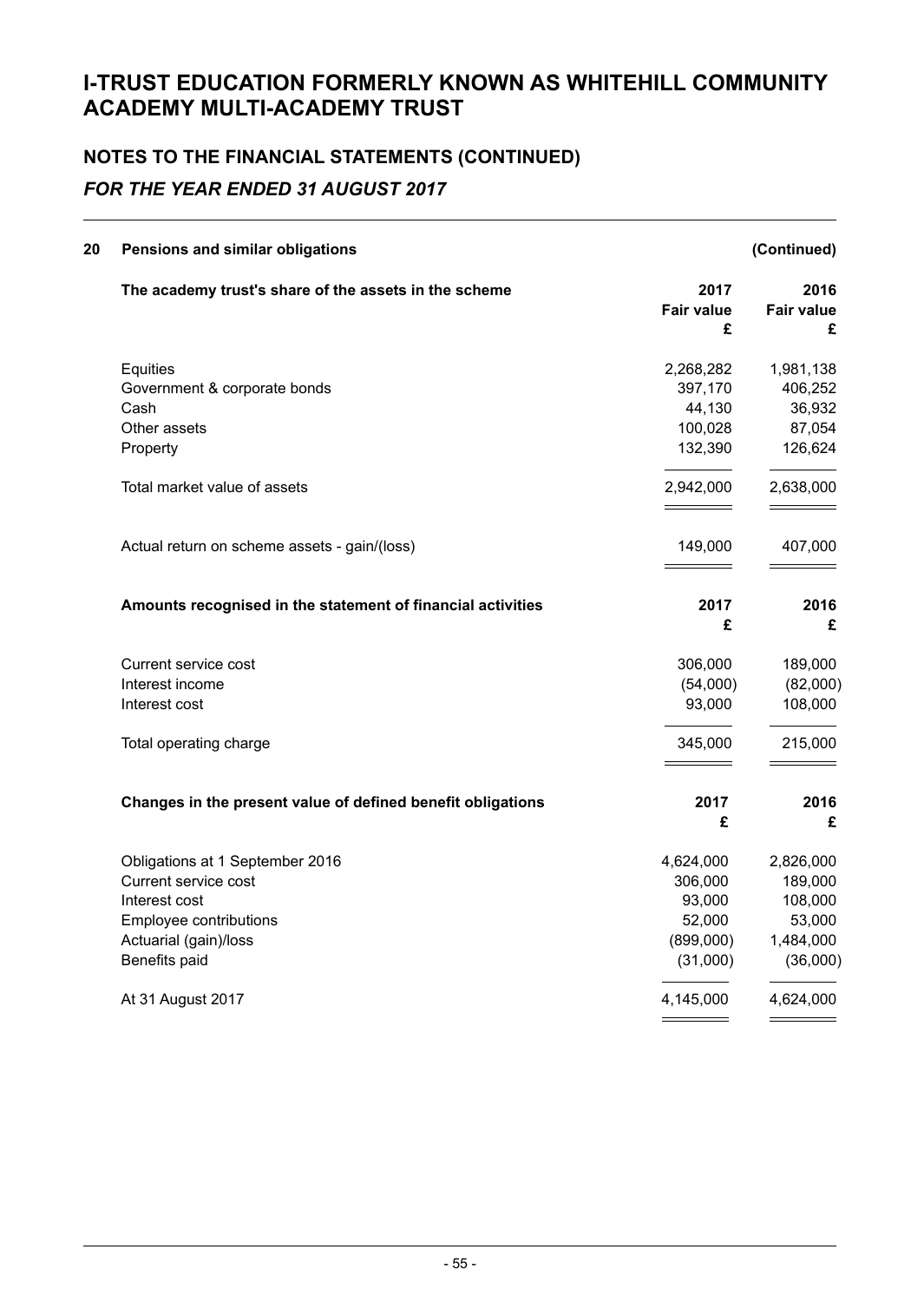## **NOTES TO THE FINANCIAL STATEMENTS (CONTINUED)** *FOR THE YEAR ENDED 31 AUGUST 2017*

| 20 | Pensions and similar obligations                                        |           | (Continued) |
|----|-------------------------------------------------------------------------|-----------|-------------|
|    | Changes in the fair value of the academy trust's share of scheme assets |           |             |
|    |                                                                         | 2017      | 2016        |
|    |                                                                         | £         | £           |
|    | Assets at 1 September 2016                                              | 2,638,000 | 2,079,000   |
|    | Interest income                                                         | 54.000    | 82,000      |
|    | Actuarial gain                                                          | 95,000    | 325,000     |
|    | <b>Employer contributions</b>                                           | 134.000   | 135,000     |
|    | Employee contributions                                                  | 52,000    | 53,000      |
|    | Benefits paid                                                           | (31,000)  | (36,000)    |
|    | At 31 August 2017                                                       | 2,942,000 | 2,638,000   |
|    |                                                                         |           |             |

#### **21 Reconciliation of net expenditure to net cash flows from operating activities**

|                                                          | 2017<br>£  | 2016<br>£  |
|----------------------------------------------------------|------------|------------|
| Net expenditure for the reporting period                 | (76, 134)  | (202, 966) |
| Adjusted for:                                            |            |            |
| Capital grants from DfE/ESFA and other capital income    | (158, 571) | (15,200)   |
| Investment income receivable                             | (545)      | (3, 449)   |
| Finance costs payable                                    | 506        | 904        |
| Defined benefit pension costs less contributions payable | 172,000    | 54,000     |
| Defined benefit pension net finance cost                 | 39,000     | 26,000     |
| Depreciation of tangible fixed assets                    | 196,423    | 184,342    |
| Profit on disposal of fixed assets                       | (1,608)    |            |
| (Increase)/decrease in debtors                           | (12, 673)  | 68,297     |
| Increase/(decrease) in creditors                         | 38,967     | (69, 643)  |
| Net cash provided by operating activities                | 197,365    | 42,285     |